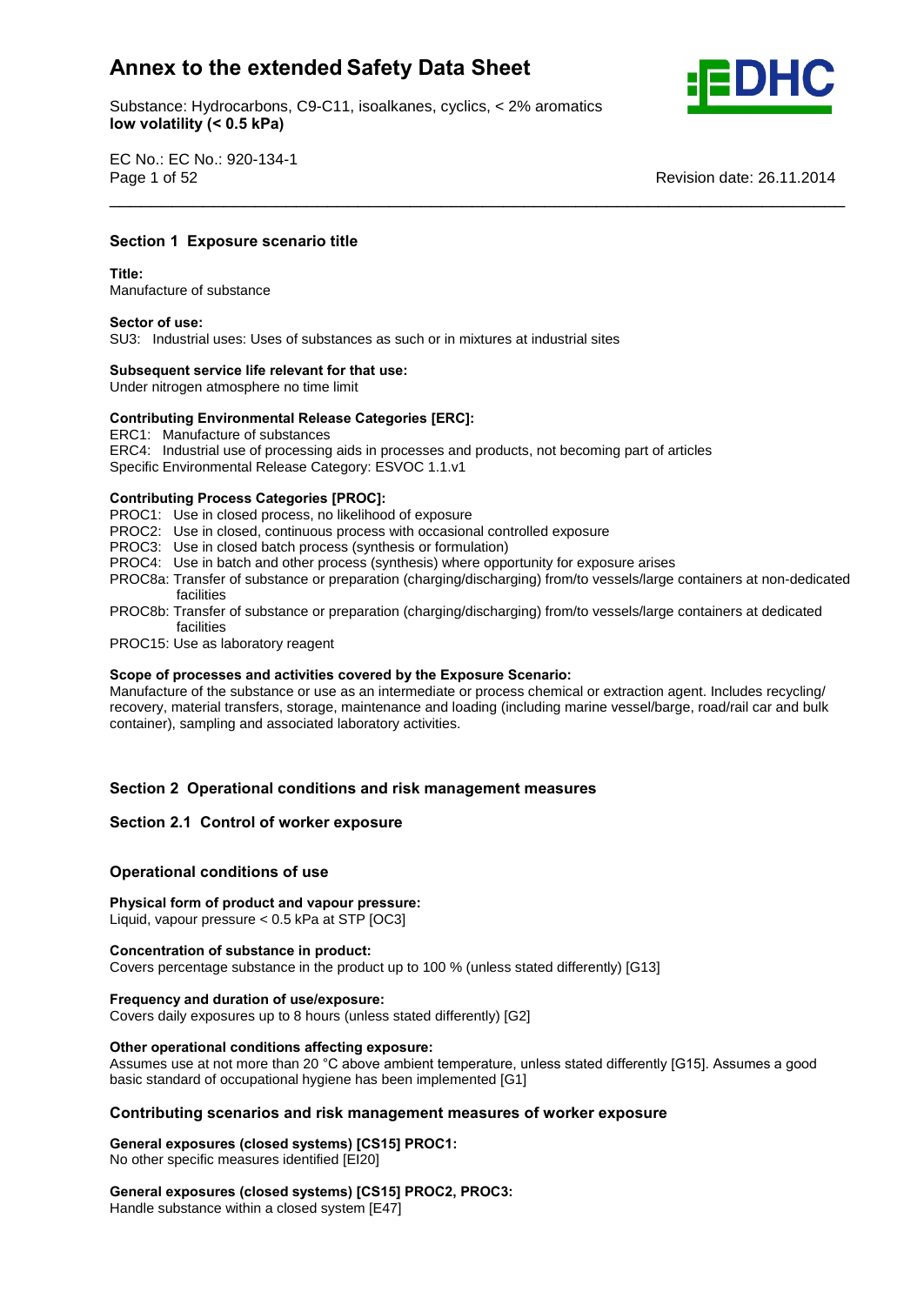Substance: Hydrocarbons, C9-C11, isoalkanes, cyclics, < 2% aromatics **volatility (< 0.5 kPa)**

\_\_\_\_\_\_\_\_\_\_\_\_\_\_\_\_\_\_\_\_\_\_\_\_\_\_\_\_\_\_\_\_\_\_\_\_\_\_\_\_\_\_\_\_\_\_\_\_\_\_\_\_\_\_\_\_\_\_\_\_\_\_\_\_\_\_\_\_\_\_\_



EC No.: EC No.: 920-134-1 Page 2 of 52 Revision date: 26.11.2014

**storage [CS67] PROC1, PROC2:**

**Store substance within a closed system [E84]** 

 **exposures (open systems) [CS16] PROC4: Experimental contract (open systems) Example** 

 **cleaning and maintenance [CS39] PROC8a:** No other specific measures identified [EI20] **Process sampling [CS2] PROC8b:**

No other specific measures identified [EI20]

**increases sampling [CS2] PROC8b:**<br>No other specific measures identified [EI20]<br>Bulk transfers [CS14] (open systems) [CS108] PROC8b: No other specific measures identified [EI20] **Bulk**

 **transfers [CS14] (closed systems) [CS107] PROC8b:** Handle substance within a closed system [E47] **Laboratory activities [CS36] PROC15:**

No other specific measures identified [EI20] **Section**

# **2.2 Control of environmental exposure Product characteristics:**

Substance is complex UVCB [PrC3]. Predominantly hydrophobic [PrC4a]. **Amounts used**

Maximum daily site tonnage (kg/day): 7900 **Frequency and duration of use**

**Emission days (days/year): 20** 

# Frequency and duration of use<br> **Emission days (days/year): 20<br>
<b>Environmental factors not influenced by risk management**

Local freshwater dilution factor: 10 Local marine water dilution factor: 100 **Other**

### **given operational conditions affecting environmental exposure**

Release fraction to air from process (initial release prior to RMM): 0.001 Release fraction to wastewater from process (initial release prior to RMM): 0.00001 Release fraction to soil from process (initial release prior to RMM): 0.0001

### **onsite conditions and measures to reduce or limit discharges, air emissions and releases to soil**

Risk from environmental exposure is driven by freshwater sediment [TCR1b]. Prevent discharge of undissolved substance to or recover from onsite wastewater [TCR14] No wastewater treatment required [TCR6]. Treat air emission to provide a typical removal efficiency of (%): 90 Treat onsite wastewater (prior to receiving water discharge) to provide the required removal efficiency of  $>=$ (%): 0 If discharging to domestic sewage treatment plant, provide the required onsite wastewater removal efficiency n albertal ging to dent<br>of >=(%): 0

### **measures to prevent/limit release from site**

Prevent discharge of undissolved substance to or recover from wastewater [OMS1] Do not apply industrial sludge to natural soils [OMS2]. Sludge should be incinerated, contained or reclaimed [OMS3].

### **and measures related to municipal sewage treatment plant**

Estimated substance removal from wastewater via domestic sewage treatment (%): 96.5 Total efficiency of removal from wastewater after onsite and offsite (domestic treatment plant) RMMs (%): 96.5 Maximum allowable site tonnage  $(M<sub>Safe</sub>)$  based on release following total wastewater treatment removal (kg/day): 1728729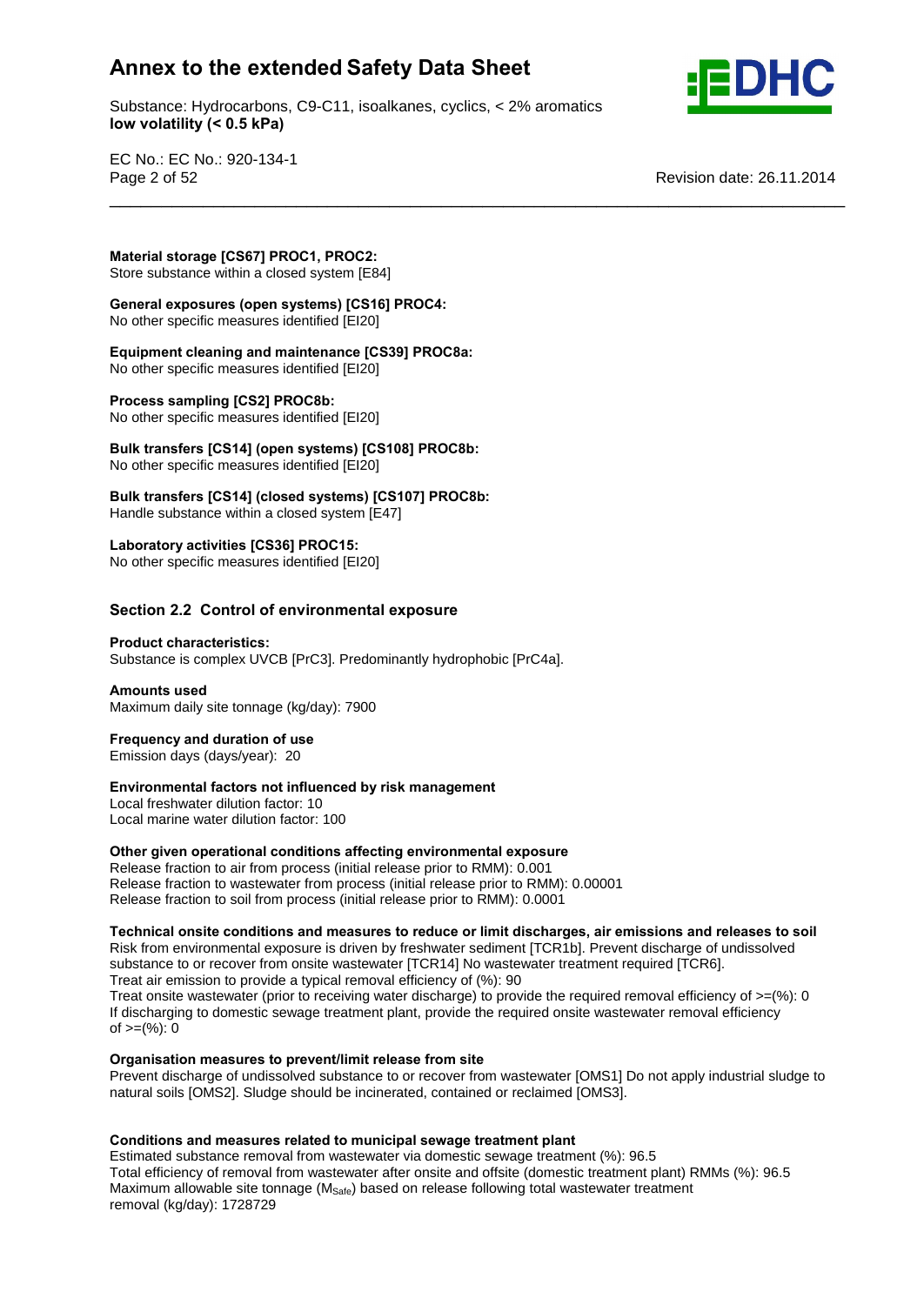Substance: Hydrocarbons, C9-C11, isoalkanes, cyclics, < 2% aromatics **volatility (< 0.5 kPa)**



EC No.: EC No.: 920-134-1 Page 3 of 52 Revision date: 26.11.2014

Assumed domestic sewage treatment plant flow (m³/day): <sup>10000</sup> **Conditions and measures related to external treatment of waste for disposal**

During manufacturing no waste of the substance is generated [ETW4]. **Conditions and measures related to external recovery of waste**

During manufacturing no waste of the substance is generated [ERW2].

### **<sup>3</sup> Exposure estimation**

### Health

The ECETOC TRA tool has been used to estimate workplace exposures unless otherwise indicated.

**Environment** 

The Hydrocarbon Block Method has been used to calculate environmental exposure with the Petrorisk model [EE2].

\_\_\_\_\_\_\_\_\_\_\_\_\_\_\_\_\_\_\_\_\_\_\_\_\_\_\_\_\_\_\_\_\_\_\_\_\_\_\_\_\_\_\_\_\_\_\_\_\_\_\_\_\_\_\_\_\_\_\_\_\_\_\_\_\_\_\_\_\_\_\_

### **<sup>4</sup> Guidance to check compliance with the Exposure Scenario**

### Health

Predicted exposures are not expected to exceed the DN(M)EL when the Risk Management Measures/Operational Conditions outlined in Section 2 are implemented [G22].

Where other Risk Management Measures/Operational Conditions are adopted, then users should ensure that risks are managed to at least equivalent levels [G23].

### **Environment**

Guidance is based on assumed operating conditions which may not be applicable to all sites; thus, scaling may be necessary to define appropriate site-specific risk management measures [DSU1]. Required removal efficiency for wastewater can be achieved using onsite/offsite technologies, either alone or in combination [DSU2]. Required removal efficiency for air can be achieved using onsite technologies, either alone or in combination [DSU3]. Further details on scaling and control technologies are provided in SpERC factsheet (http://cefic.org/en/reach-for-industries-libraries.html).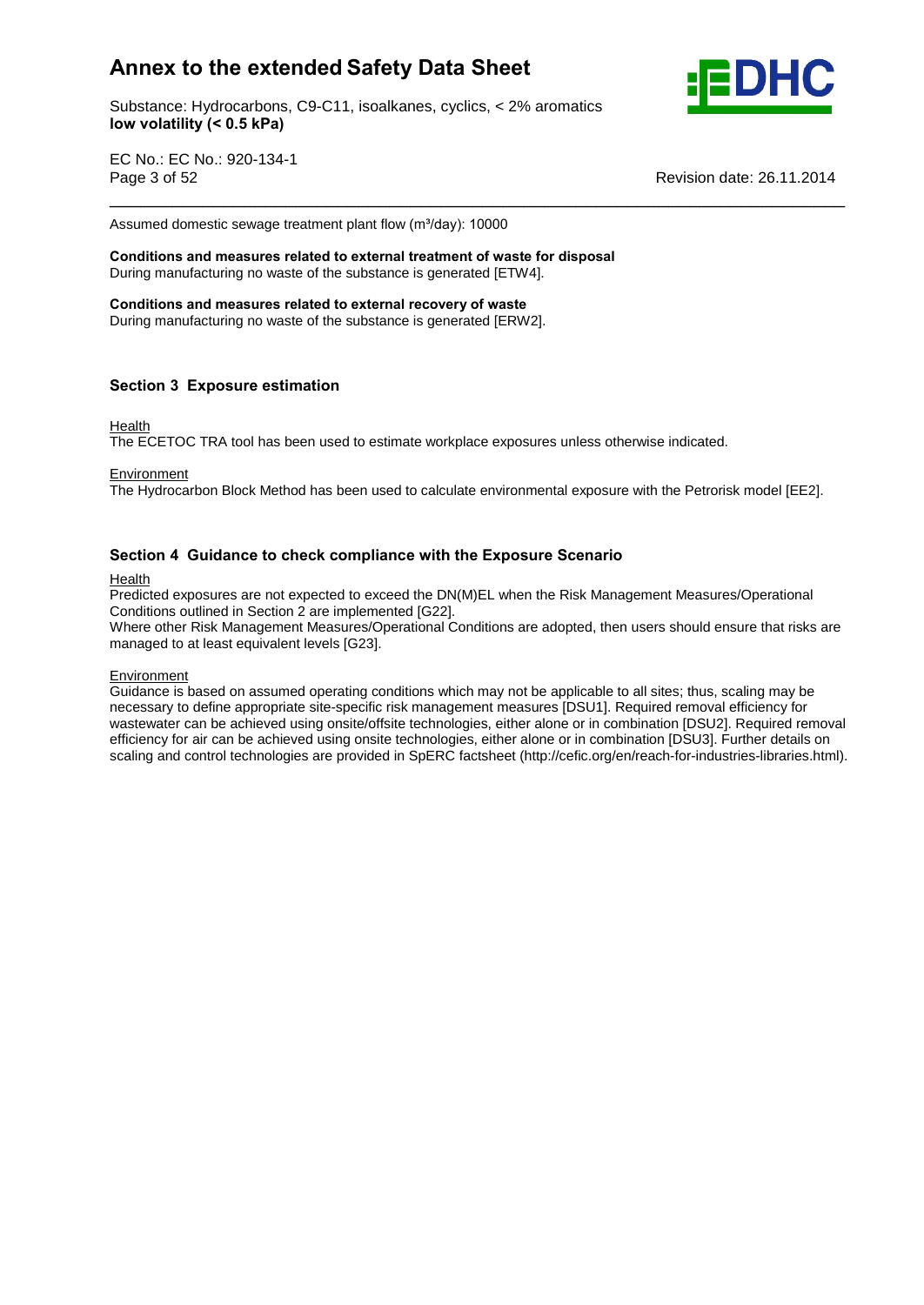Substance: Hydrocarbons, C9-C11, isoalkanes, cyclics, < 2% aromatics **volatility (< 0.5 kPa)**



EC No.: EC No.: 920-134-1 Page 4 of 52

**Revision date: 26.11.2014** 

## **1 Exposure scenario title**<br>————————————————————<br>Section 1 Exposure scenario title

Distribution of substance **Sector of use:**

SU3: Industrial uses: Uses of substances as such or in mixtures at industrial sites **Subsequent service life relevant for that use:**

Under nitrogen atmosphere no time limit

# **Subsequent service life relevant for that use:**<br>
Under nitrogen atmosphere no time limit<br>
Contributing Environmental Release Categories [ERC]:

ERC1: Manufacture of substances

ERC2: Formulation of preparations

ERC3: Formulation in materials

ERC4: Industrial use of processing aids in processes and products, not becoming part of articles

ERC5: Industrial use resulting in inclusion into or onto a matrix

ERC6a: Industrial use resulting in manufacture of another substance (use of intermediates)

ERC6b: Industrial use of reactive processing aids

ERC6c: Industrial use of monomers for polymerization

- ERC6d: Industrial use of auxiliaries for polymerization processes in production of resins, rubbers, polymers
- ERC7: Industrial use of substances in closed systems

Specific Environmental Release Category: ESVOC 1.1b.v1 **Contributing Process Categories [PROC]:**

- PROC1: Use in closed process, no likelihood of exposure
- PROC2: Use in closed, continuous process with occasional controlled exposure
- PROC3: Use in closed batch process (synthesis or formulation)
- PROC4: Use in batch and other process (synthesis) where opportunity for exposure arises
- PROC8a: Transfer of substance or preparation (charging/discharging) from/to vessels/large containers at non-dedicated facilities

\_\_\_\_\_\_\_\_\_\_\_\_\_\_\_\_\_\_\_\_\_\_\_\_\_\_\_\_\_\_\_\_\_\_\_\_\_\_\_\_\_\_\_\_\_\_\_\_\_\_\_\_\_\_\_\_\_\_\_\_\_\_\_\_\_\_\_\_\_\_\_

- PROC8b: Transfer of substance or preparation (charging/discharging) from/to vessels/large containers at dedicated facilities
- PROC9: Transfer of substance or preparation into small containers (dedicated filling line, including weighing)
- PROC15: Use as laboratory reagent **Scope**

### **of processes and activities covered by the Exposure Scenario:**

Loading (including marine vessel/barge, road/rail car and IBC loading) and repacking (including drums and small packs) of substance, including its sampling, storage, unloading, maintenance and associated laboratory activities.

# **<sup>2</sup> Operational conditions and risk management measures Section 2.1 Control of worker exposure**

### **Section 2.1 Control of worker exposure**

## **conditions** of worker exposured<br>Operational conditions of use

 **form of product and vapour pressure:** Liquid, vapour pressure < 0.5 kPa at STP [OC3] **Concentration of substance in product:**

Covers percentage substance in the product up to 100 % (unless stated differently) [G13] **Frequency and duration of use/exposure:**

Covers daily exposures up to 8 hours (unless stated differently) [G2] **Other operational conditions affecting exposure:**

Other operational conditions affecting exposure:<br>Assumes use at not more than 20 °C above ambient temperature, unless stated differently [G15]. Assumes a good basic standard of occupational hygiene has been implemented [G1]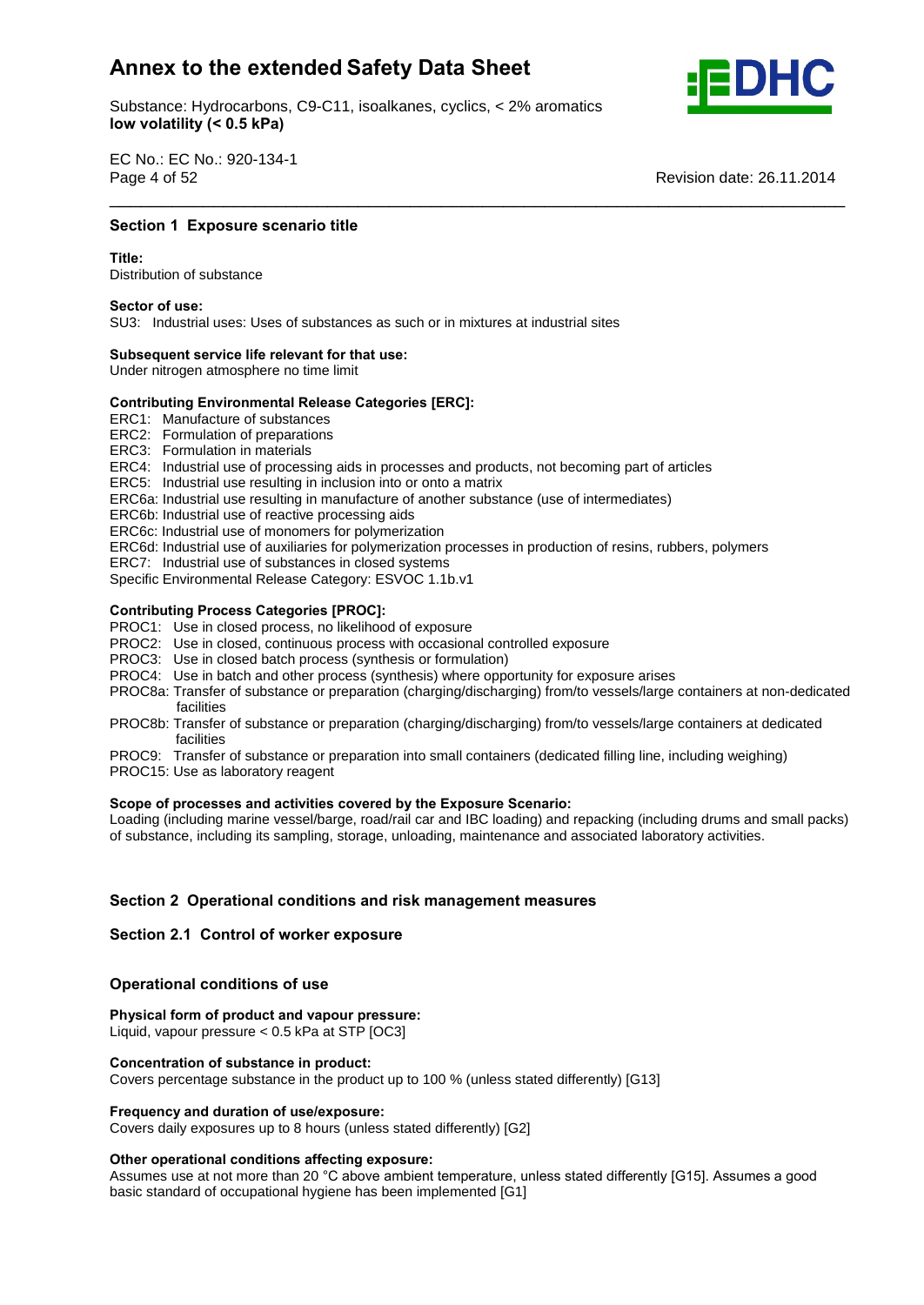Substance: Hydrocarbons, C9-C11, isoalkanes, cyclics, < 2% aromatics **volatility (< 0.5 kPa)**



EC No.: EC No.: 920-134-1 Page 5 of 52 Revision date: 26.11.2014 \_\_\_\_\_\_\_\_\_\_\_\_\_\_\_\_\_\_\_\_\_\_\_\_\_\_\_\_\_\_\_\_\_\_\_\_\_\_\_\_\_\_\_\_\_\_\_\_\_\_\_\_\_\_\_\_\_\_\_\_\_\_\_\_\_\_\_\_\_\_\_ **Contributing**

# **scenarios and risk management measures of worker exposure General exposures (closed systems) [CS15] PROC1, PROC2, PROC3:**

Handle substance within a closed system [E47] **Material storage [CS67] PROC1, PROC2:**

Store substance within a closed system [E84] **Process sampling [CS2] PROC3:**

No other specific measures identified [EI20] **Process sampling [CS2] PROC3:**<br>No other specific measures identified [EI20]<br>General exposures (open systems) [CS16] PROC4:

**Experimental contract (open systems) Example** 

 **cleaning and maintenance [CS39] PROC8a:** No other specific measures identified [EI20] **Bulk**

 **transfers [CS14] (open systems) [CS108] PROC8b:** No other specific measures identified [EI20] **Bulk**

**transfers [CS14] (closed systems) [CS107] PROC8b:**

No other specific measures identified [EI20] **Drum andsmall package filling [CS6] PROC9:**

No other specific measures identified [EI20] **Laboratory activities [CS36] PROC15:**

No other specific measures identified [EI20] **Section**

# **2.2 Control of environmental exposure Product characteristics:**

Substance is complex UVCB [PrC3]. Predominantly hydrophobic [PrC4a]. **Amounts used**

Maximum daily site tonnage (kg/day): 0.12 **Frequency and duration of use**

**Emission days (days/year): 20** 

# **factors factors** *f* **<b>influence** *influenced* **by risk management**<br> **influenced by risk management**

Local freshwater dilution factor: 10 Local marine water dilution factor: 100 **Other**

### **given operational conditions affecting environmental exposure**

Release fraction to air from process (initial release prior to RMM): 0.0001 Release fraction to wastewater from process (initial release prior to RMM): 0.0000001 Release fraction to soil from process (initial release prior to RMM): 0.00001

### **onsite conditions and measures to reduce or limit discharges, air emissions and releases to soil**

Risk from environmental exposure is driven by freshwater [TCR1a]. No wastewater treatment required [TCR6]. Treat air emission to provide a typical removal efficiency of (%): 90

Treat onsite wastewater (prior to receiving water discharge) to provide the required removal efficiency of  $>=$ (%): 0 If discharging to domestic sewage treatment plant, provide the required onsite wastewater removal efficiency n albertal ging to dent<br>of >=(%): 0

### **measures to prevent/limit release from site**

Prevent discharge of undissolved substance to or recover from wastewater [OMS1] Do not apply industrial sludge to natural soils [OMS2]. Sludge should be incinerated, contained or reclaimed [OMS3].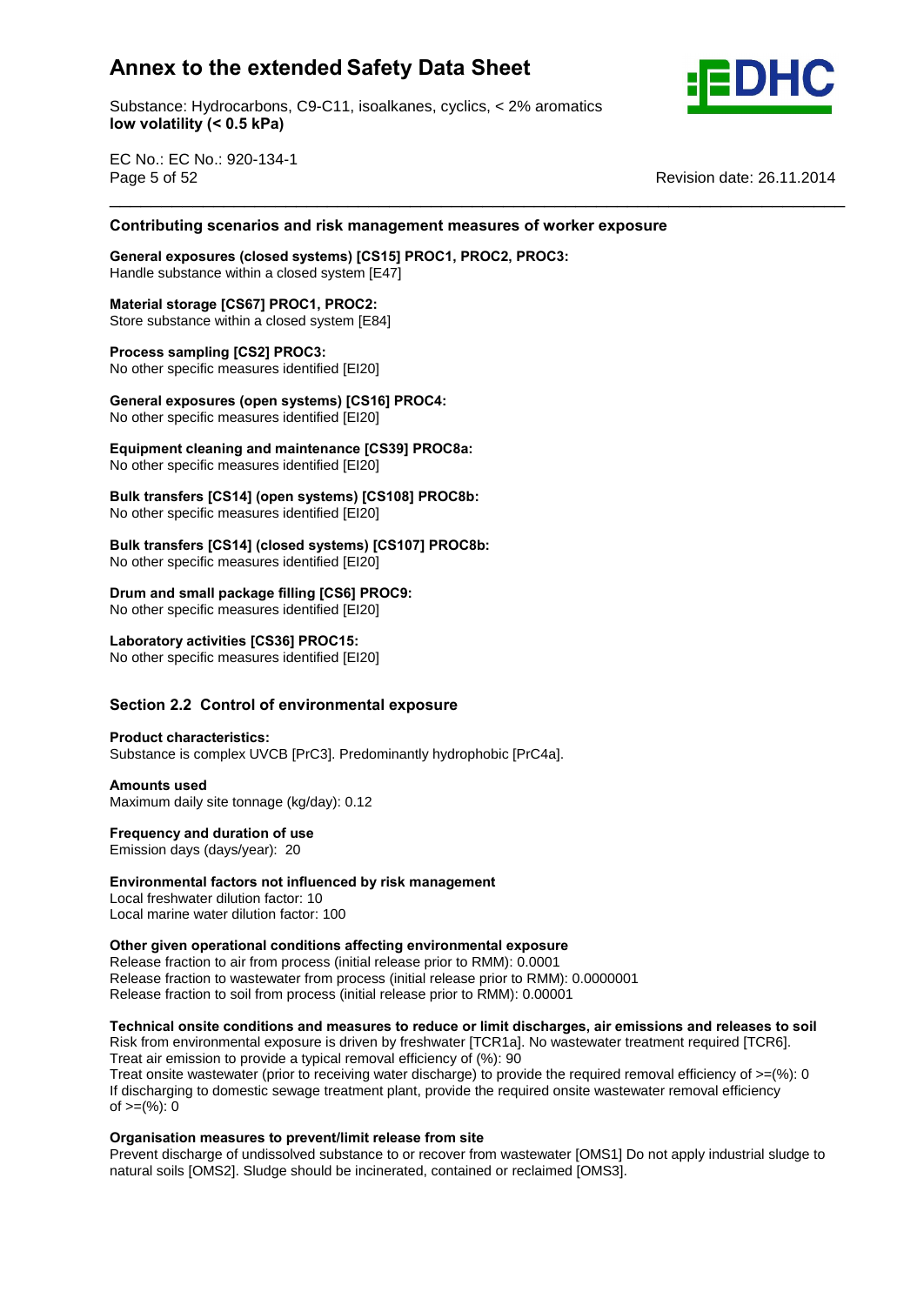

Substance: Hydrocarbons, C9-C11, isoalkanes, cyclics, < 2% aromatics **volatility (< 0.5 kPa)**

EC No.: EC No.: 920-134-1 Page 6 of 52

**Revision date: 26.11.2014** 

### **and measures related to municipal sewage treatment plant**

Estimated substance removal from wastewater via domestic sewage treatment (%): 96.5 Total efficiency of removal from wastewater after onsite and offsite (domestic treatment plant) RMMs (%): 96.5 Maximum allowable site tonnage ( $M_{\text{Safe}}$ ) based on release following total wastewater treatment<br>removal (kg/day): 1656<br>Assumed domestic sewage treatment plant flow (m<sup>3</sup>/day): 2000 removal (kg/day): 1656 Assumed domestic sewage treatment plant flow (m<sup>3</sup>/day): 2000

\_\_\_\_\_\_\_\_\_\_\_\_\_\_\_\_\_\_\_\_\_\_\_\_\_\_\_\_\_\_\_\_\_\_\_\_\_\_\_\_\_\_\_\_\_\_\_\_\_\_\_\_\_\_\_\_\_\_\_\_\_\_\_\_\_\_\_\_\_\_\_

### **and measures related to external treatment of waste for disposal**

External treatment and disposal of waste should comply with applicable local and/or national regulations [ETW3]<br>Conditions and measures related to external recovery of waste

External recovery and recycling of waste should comply with applicable local and/or national regulations [ERW1]

### **<sup>3</sup> Exposure estimation**

Health

The ECETOC TRA tool has been used to estimate workplace exposures unless otherwise indicated.

### **Environment**

The Hydrocarbon Block Method has been used to calculate environmental exposure with the Petrorisk model [EE2].

### **<sup>4</sup> Guidance to check compliance with the Exposure Scenario**

### Health

Predicted exposures are not expected to exceed the DN(M)EL when the Risk Management Measures/Operational Conditions outlined in Section 2 are implemented [G22].

Where other Risk Management Measures/Operational Conditions are adopted, then users should ensure that risks are managed to at least equivalent levels [G23].

### **Environment**

Guidance is based on assumed operating conditions which may not be applicable to all sites; thus, scaling may be necessary to define appropriate site-specific risk management measures [DSU1]. Required removal efficiency for wastewater can be achieved using onsite/offsite technologies, either alone or in combination [DSU2]. Required removal efficiency for air can be achieved using onsite technologies, either alone or in combination [DSU3]. Further details on scaling and control technologies are provided in SpERC factsheet (http://cefic.org/en/reach-for-industries-libraries.html).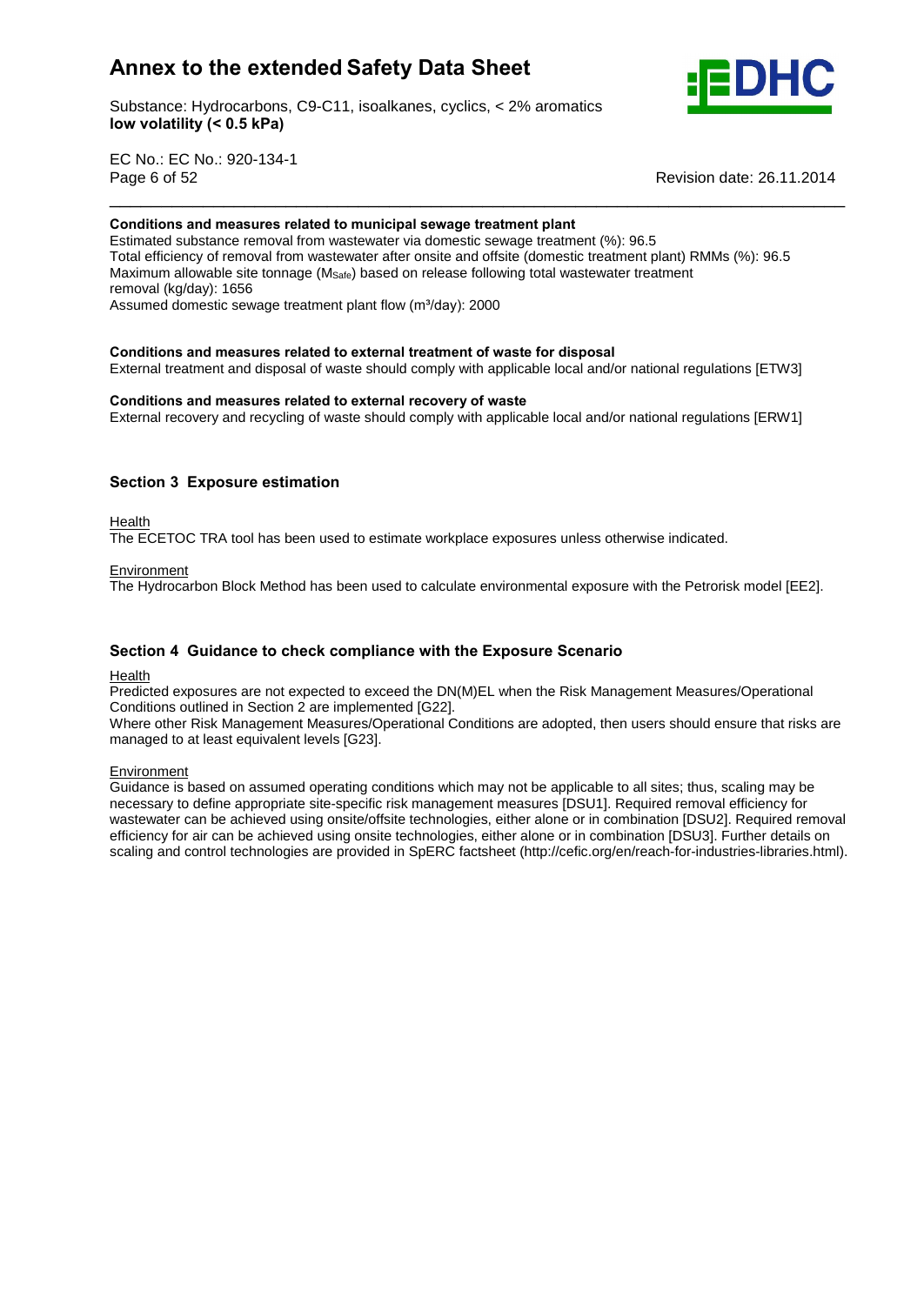Substance: Hydrocarbons, C9-C11, isoalkanes, cyclics, < 2% aromatics **volatility (< 0.5 kPa)**



EC No.: EC No.: 920-134-1 Page 7 of 52 Revision date: 26.11.2014

## **<sup>1</sup> Exposure scenario title Title:**

### Title:

Formulation & (re)packing of substances and mixtures **Sector of use:**

SU3: Industrial uses: Uses of substances as such or in mixtures at industrial sites **Subsequent service life relevant for that use:**

Under nitrogen atmosphere no time limit

# **Subsequent service life relevant for that use:**<br>Under nitrogen atmosphere no time limit<br>Contributing Environmental Release Categories [ERC]:

ERC2: Formulation of preparations

Specific Environmental Release Category: ESVOC 2.2.v1 **Contributing Process Categories [PROC]:**

PROC1: Use in closed process, no likelihood of exposure

- PROC2: Use in closed, continuous process with occasional controlled exposure
- PROC3: Use in closed batch process (synthesis or formulation)
- PROC4: Use in batch and other process (synthesis) where opportunity for exposure arises
- PROC5: Mixing or blending in batch processes for formulation of preparations and articles (multistage and/or significant contact)
- PROC8a: Transfer of substance or preparation (charging/discharging) from/to vessels/large containers at non-dedicated facilities

\_\_\_\_\_\_\_\_\_\_\_\_\_\_\_\_\_\_\_\_\_\_\_\_\_\_\_\_\_\_\_\_\_\_\_\_\_\_\_\_\_\_\_\_\_\_\_\_\_\_\_\_\_\_\_\_\_\_\_\_\_\_\_\_\_\_\_\_\_\_\_

- PROC8b: Transfer of substance or preparation (charging/discharging) from/to vessels/large containers at dedicated facilities
- PROC9: Transfer of substance or preparation into small containers (dedicated filling line, including weighing)
- PROC14: Production of preparations or articles by tabletting, compression, extrusion, pelettisation
- PROC15: Use as laboratory reagent

### **of processes and activities covered by the Exposure Scenario:**

Formulation, packing, and re-packing of the substance and its mixtures in batch or continuous operations, including storage, material transfers, mixing, tabletting, compression, pelletisation, extrusion, large and small scale packing, sampling, maintenance and associated laboratory activities.

# **<sup>2</sup> Operational conditions and risk management measures Section 2.1 Control of worker exposure**

### **Section 2.1 Control of worker exposure**

## **conditions** of worker exposured<br>Operational conditions of use

**form of product and vapour pressure:**

Liquid, vapour pressure < 0.5 kPa at STP [OC3] **Concentration of substance in product:**

Covers percentage substance in the product up to 100 % (unless stated differently) [G13]

### **and duration of use/exposure:**

Covers daily exposures up to 8 hours (unless stated differently) [G2] **Other operational conditions affecting exposure:**

Other operational conditions affecting exposure:<br>Assumes use at not more than 20 °C above ambient temperature, unless stated differently [G15]. Assumes a good basic standard of occupational hygiene has been implemented [G1]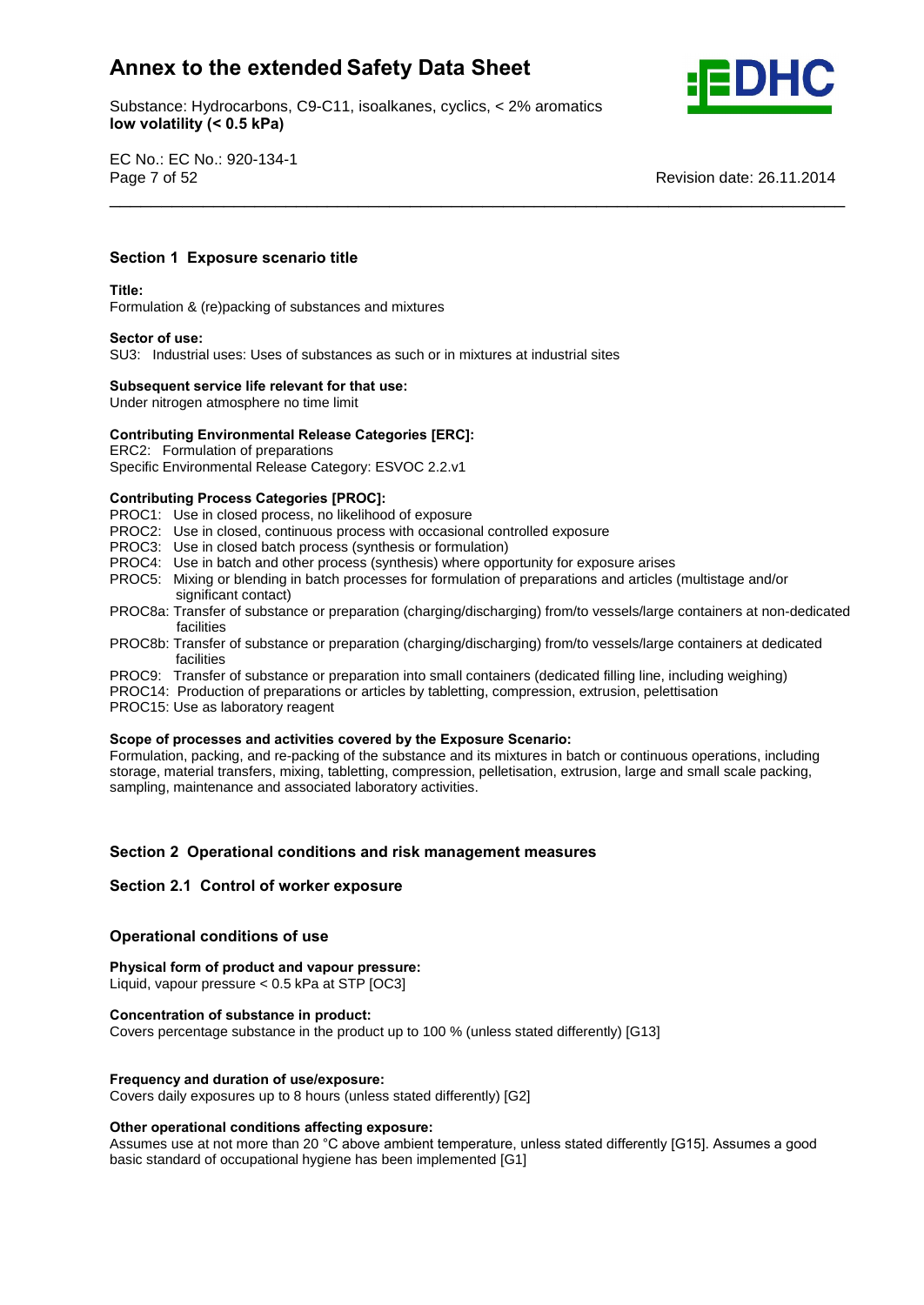Substance: Hydrocarbons, C9-C11, isoalkanes, cyclics, < 2% aromatics **volatility (< 0.5 kPa)**



EC No.: EC No.: 920-134-1 Page 8 of 52 Revision date: 26.11.2014

# **scenarios and risk management measures of worker exposure General exposures (closed systems) [CS15] PROC1, PROC2, PROC3:**

Handle substance within a closed system [E47] **Material storage [CS67] PROC1, PROC2:**

Store substance within a closed system [E84] **Process sampling [CS2] PROC3:**

No other specific measures identified [EI20]

 **processes at elevated temperatures [CS136] Operation is carried out at elevated temperature (> than <sup>20</sup> above ambient temperature) [OC7] PROC3: exposure ambient temperature) [OC7] PROC3:**<br>No other specific measures identified [El20]<br>General exposures (open systems) [CS16] PROC4:

\_\_\_\_\_\_\_\_\_\_\_\_\_\_\_\_\_\_\_\_\_\_\_\_\_\_\_\_\_\_\_\_\_\_\_\_\_\_\_\_\_\_\_\_\_\_\_\_\_\_\_\_\_\_\_\_\_\_\_\_\_\_\_\_\_\_\_\_\_\_\_ **Contributing**

No other specific measures identified [EI20]

No other specific measures identified [EI20] **Mixing**

 **operations (open systems) [CS30] PROC5:** mandal productive (specific systems) **Production** 

**[CS34] transfer from/pouring from containers [CS22] PROC8a:**

Mo other specific measures identified [EI20]

 **cleaning and maintenance [CS39] PROC8a:** No other specific measures identified [EI20] **Bulk transfers [CS14] PROC8b:**

No other specific measures identified [EI20] **Drum/batch transfers [CS8] PROC8b:**

No other specific measures identified [EI20] **Drum andsmall package filling [CS6] PROC9:**

**Production Production Production Production Production Production Production Production Production Production Production Production Production Production Production Production Production**

 **or preparation of articles by tabletting, compression, extrusion or pelletisation [CS100] PROC14:** No other specific measures identified [EI20] **Laboratory activities [CS36] PROC15:**

No other specific measures identified [EI20] **Section**

# **2.2 Control of environmental exposure Product characteristics:**

Substance is complex UVCB [PrC3]. Predominantly hydrophobic [PrC4a]. **Amounts used**

Maximum daily site tonnage (kg/day): 1433 **Frequency and duration of use**

Emission days (days/year): 10

### **factors not influenced by risk management**

Local freshwater dilution factor: 10 Local marine water dilution factor: 100

### **given operational conditions affecting environmental exposure**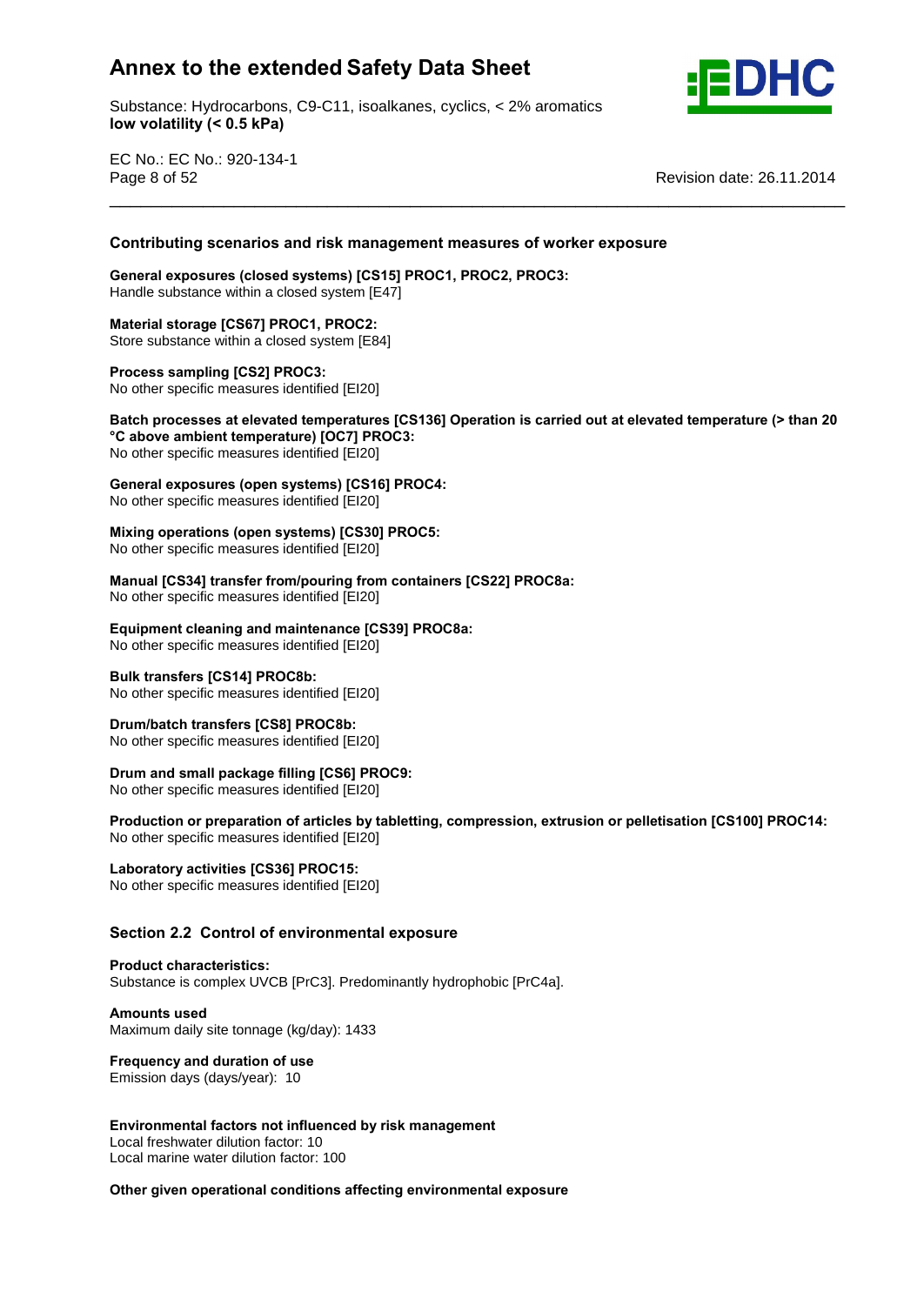Substance: Hydrocarbons, C9-C11, isoalkanes, cyclics, < 2% aromatics **volatility (< 0.5 kPa)**



EC No.: EC No.: 920-134-1 Page 9 of 52 Revision date: 26.11.2014

Release fraction to air from process (after typical onsite RMMs, consistent with EU Solvent Emissions Directive requirements): 0.01

\_\_\_\_\_\_\_\_\_\_\_\_\_\_\_\_\_\_\_\_\_\_\_\_\_\_\_\_\_\_\_\_\_\_\_\_\_\_\_\_\_\_\_\_\_\_\_\_\_\_\_\_\_\_\_\_\_\_\_\_\_\_\_\_\_\_\_\_\_\_\_

Release fraction to wastewater from process (initial release prior to RMM): 0.000005 Release fraction to soil from process (initial release prior to RMM): 0.0001

### **onsite conditions and measures to reduce or limit discharges, air emissions and releases to soil**

Risk from environmental exposure is driven by freshwater sediment [TCR1b]. Prevent discharge of undissolved substance to or recover from onsite wastewater [TCR14] No wastewater treatment required [TCR6]. Treat air emission to provide a typical removal efficiency of (%): 0

Treat onsite wastewater (prior to receiving water discharge) to provide the required removal efficiency of  $>=$ (%): 0 If discharging to domestic sewage treatment plant, provide the required onsite wastewater removal efficiency  $\int_0^{\pi} e^{-x} \cos \theta \, dx$  of  $\theta = (%).$ 

### **measures to prevent/limit release from site**

Do not apply industrial sludge to natural soils [OMS2]. Sludge should be incinerated, contained or reclaimed [OMS3].<br>Conditions and measures related to municipal sewage treatment plant

Estimated substance removal from wastewater via domestic sewage treatment (%): 96.5 Total efficiency of removal from wastewater after onsite and offsite (domestic treatment plant) RMMs (%): 96.5 Maximum allowable site tonnage ( $M_{\text{Safe}}$ ) based on release following total wastewater treatment<br>removal (kg/day): 691490<br>Assumed domestic sewage treatment plant flow (m<sup>3</sup>/day): 2000 removal (kg/day): 691490

Assumed domestic sewage treatment plant flow (m<sup>3</sup>/day): 2000

### **and measures related to external treatment of waste for disposal**

External treatment and disposal of waste should comply with applicable local and/or national regulations [ETW3]<br>Conditions and measures related to external recovery of waste

External recovery and recycling of waste should comply with applicable local and/or national regulations [ERW1]

### **<sup>3</sup> Exposure estimation**

Health

The ECETOC TRA tool has been used to estimate workplace exposures unless otherwise indicated.

### **Environment**

The Hydrocarbon Block Method has been used to calculate environmental exposure with the Petrorisk model [EE2].

### **<sup>4</sup> Guidance to check compliance with the Exposure Scenario**

**Health** 

Predicted exposures are not expected to exceed the DN(M)EL when the Risk Management Measures/Operational Conditions outlined in Section 2 are implemented [G22].

Where other Risk Management Measures/Operational Conditions are adopted, then users should ensure that risks are managed to at least equivalent levels [G23].

### **Environment**

Guidance is based on assumed operating conditions which may not be applicable to all sites; thus, scaling may be necessary to define appropriate site-specific risk management measures [DSU1]. Required removal efficiency for wastewater can be achieved using onsite/offsite technologies, either alone or in combination [DSU2]. Required removal efficiency for air can be achieved using onsite technologies, either alone or in combination [DSU3]. Further details on scaling and control technologies are provided in SpERC factsheet (http://cefic.org/en/reach-for-industries-libraries.html).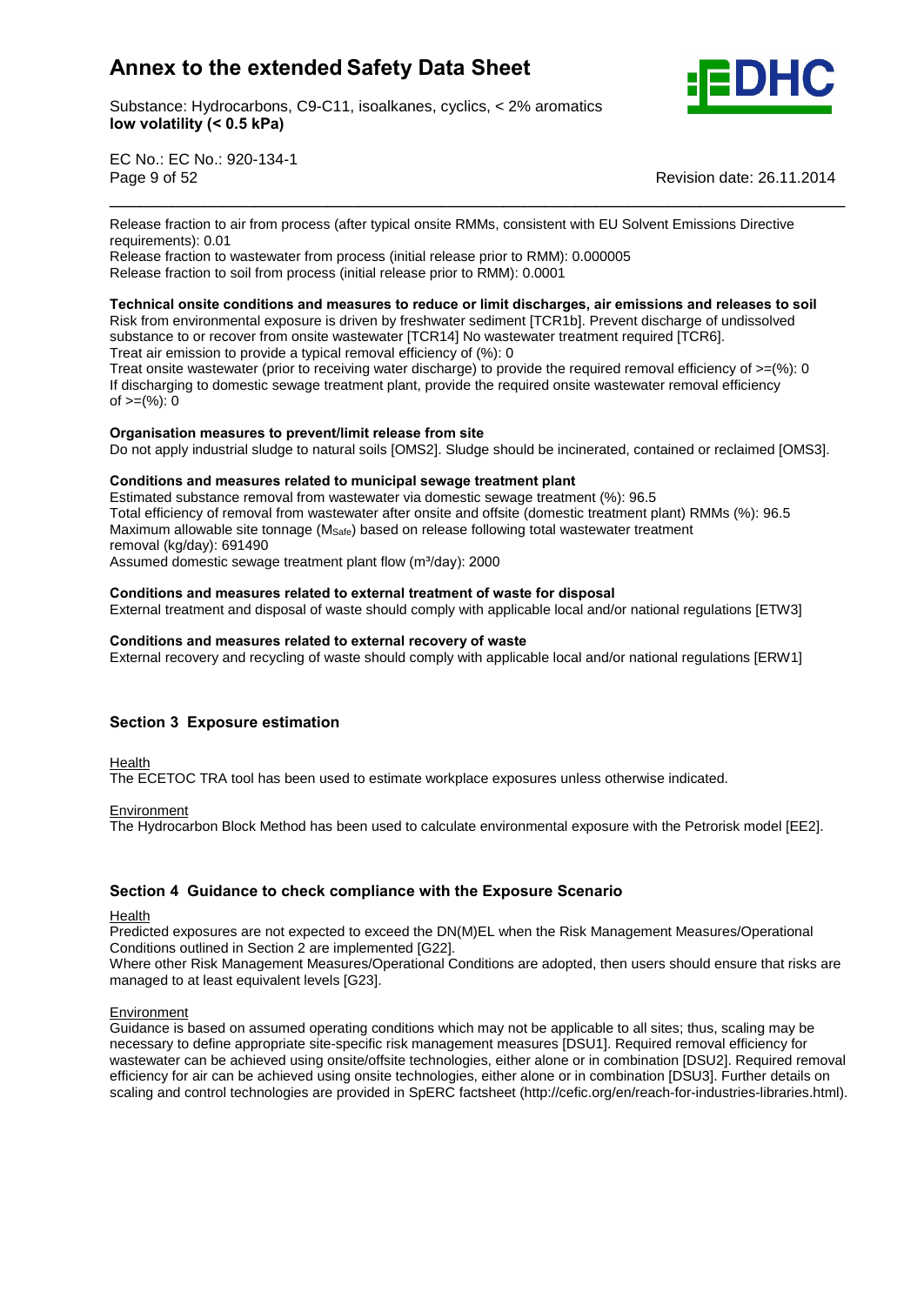Substance: Hydrocarbons, C9-C11, isoalkanes, cyclics, < 2% aromatics **volatility (< 0.5 kPa)**



EC No.: EC No.: 920-134-1 Page 10 of 52

Revision date: 26.11.2014

## **1 Exposure scenario title**<br>————————————————————<br>Section 1 Exposure scenario title

Use in coatings (industrial application) **Sector of use:**

SU3: Industrial uses: Uses of substances as such or in mixtures at industrial sites **Subsequent service life relevant for that use:**

Under nitrogen atmosphere no time limit

## **Subsequent service life relevant for that use:**<br>
Under nitrogen atmosphere no time limit<br>
Contributing Environmental Release Categories [ERC]:

ERC4: Industrial use of processing aids in processes and products, not becoming part of articles Specific Environmental Release Category: ESVOC 4.3a.v1 **Contributing Process Categories [PROC]:**

PROC1: Use in closed process, no likelihood of exposure

- PROC2: Use in closed, continuous process with occasional controlled exposure
- PROC3: Use in closed batch process (synthesis or formulation)
- PROC4: Use in batch and other process (synthesis) where opportunity for exposure arises
- PROC5: Mixing or blending in batch processes for formulation of preparations and articles (multistage and/or significant contact)
- PROC7: Industrial spraying
- PROC8a: Transfer of substance or preparation (charging/discharging) from/to vessels/large containers at non-dedicated facilities

\_\_\_\_\_\_\_\_\_\_\_\_\_\_\_\_\_\_\_\_\_\_\_\_\_\_\_\_\_\_\_\_\_\_\_\_\_\_\_\_\_\_\_\_\_\_\_\_\_\_\_\_\_\_\_\_\_\_\_\_\_\_\_\_\_\_\_\_\_\_\_

- PROC8b: Transfer of substance or preparation (charging/discharging) from/to vessels/large containers at dedicated facilities
- PROC10: Roller application or brushing of adhesive and other coating
- PROC13: Treatment of articles by dipping and pouring
- PROC14: Production of preparations or articles by tabletting, compression, extrusion, pelettisation.
- PROC15: Use as laboratory reagent

### **of processes and activities covered by the Exposure Scenario:**

Covers the use in coatings (paints, inks, adhesives, etc.) including exposures during use (including materials receipt, storage, preparation and transfer from bulk and semi-bulk, application by spray, roller, spreader, dip, flow, fluidized bed on production lines and film formation) and equipment cleaning, maintenance and associated laboratory activities.

# **<sup>2</sup> Operational conditions and risk management measures Section 2.1 Control of worker exposure**

### **Section 2.1 Control of worker exposure**

## **conditions** of worker exposured<br>Operational conditions of use

**form of product and vapour pressure:**

Liquid, vapour pressure < 0.5 kPa at STP [OC3] **Concentration of substance in product:**

Covers percentage substance in the product up to 100 % (unless stated differently) [G13] **Frequency and duration of use/exposure:**

Covers daily exposures up to 8 hours (unless stated differently) [G2] **Other operational conditions affecting exposure:**

Other operational conditions affecting exposure:<br>Assumes use at not more than 20 °C above ambient temperature, unless stated differently [G15]. Assumes a good basic standard of occupational hygiene has been implemented [G1]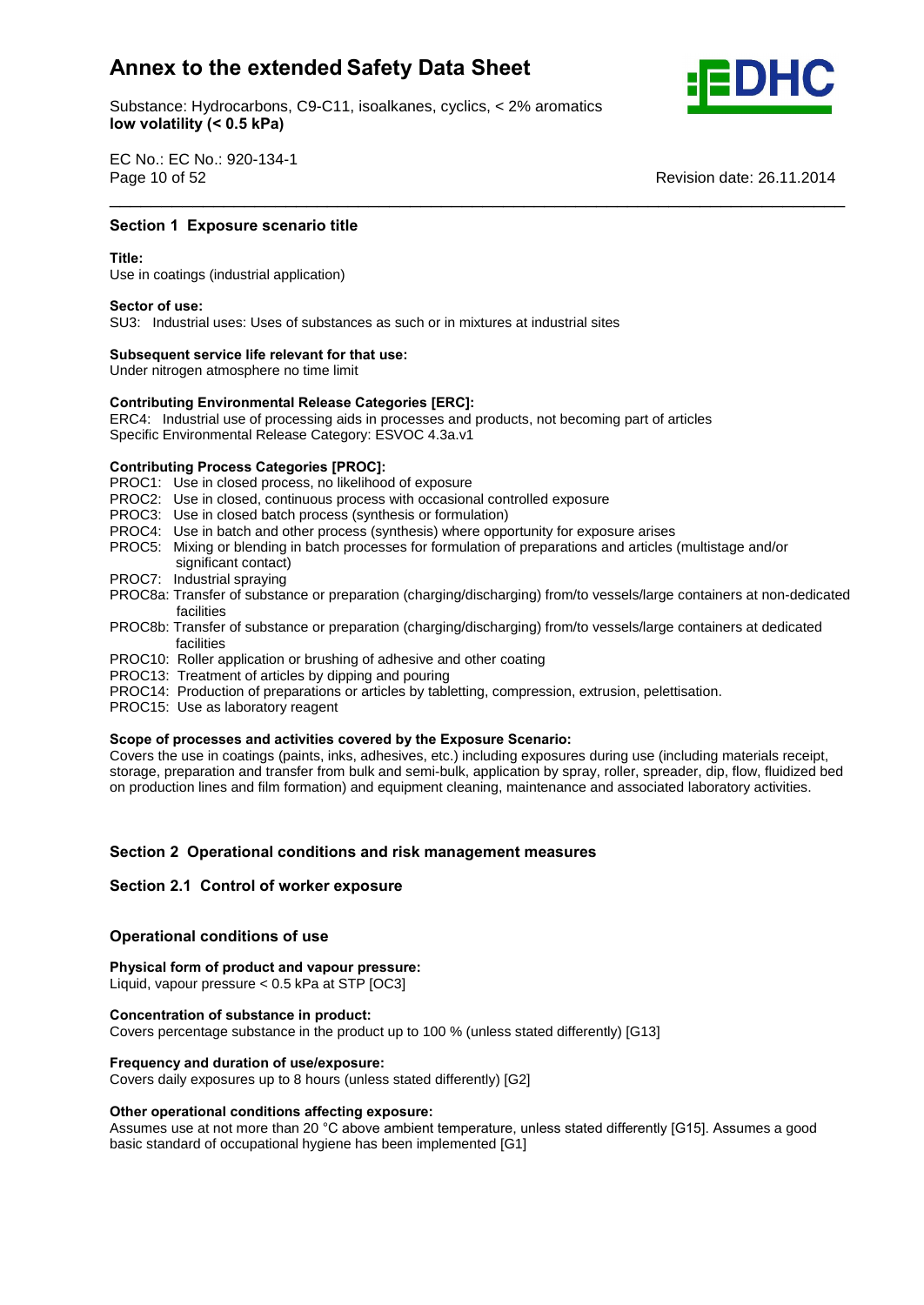

Substance: Hydrocarbons, C9-C11, isoalkanes, cyclics, < 2% aromatics **volatility (< 0.5 kPa)**

EC No.: EC No.: 920-134-1 Page 11 of 52 Revision date: 26.11.2014

# **scenarios and risk management measures of worker exposure General exposures (closed systems) [CS15] PROC1:**

Handle substance within a closed system [E47] **General exposures (closed systems) [CS15] with sample collection [CS56] Use in contained systems [CS38] PROC2:**

\_\_\_\_\_\_\_\_\_\_\_\_\_\_\_\_\_\_\_\_\_\_\_\_\_\_\_\_\_\_\_\_\_\_\_\_\_\_\_\_\_\_\_\_\_\_\_\_\_\_\_\_\_\_\_\_\_\_\_\_\_\_\_\_\_\_\_\_\_\_\_ **Contributing**

Handle substance within a closed system [E47] **Filmcarried**

 **formation <sup>ñ</sup> force drying (50 <sup>ñ</sup> <sup>100</sup> °C). Stoving (> <sup>100</sup> °C).UV/EB radiation curing [CS94] Operation is out at elevated temperature (> <sup>20</sup> °C above ambient temperature [OC7] PROC2:** Handle substance within a closed system [E47] **Mixingcarried out at elevated temperature (> 20 °C above ambient temperature [OC7] PROC2:<br>
Handle substance within a closed system [E47]<br>
Mixing operations (closed systems) [CS29] General exposures (closed systems) [CS15] PROC3** 

Handle substance within a closed system [E47] **Film formation <sup>ñ</sup> air drying [CS95] PROC4:**

No other specific measures identified [EI20] **Preparation**

Film formation – air drying [CS95] PROC4:<br>No other specific measures identified [EI20]<br>Preparation of material for application [CS96] Mixing operations (open systems ) [CS30] PROC5: No other specific measures identified [EI20]

**(automatic/robotic) [CS97] PROC7:**

No other specific measures identified [EI20] **Manual [CS34] spraying [CS10] PROC7:**

No other specific measures identified [EI20] **Material transfers [CS3] PROC8a, PROC8b:**

**Clear transfer lines prior to de-coupling [E39]** 

 **transfers [CS3] Drum/batch transfers [CS8] Transfer from/pouring from containers [CS22] PROC9: No other specific measures identified [EI20]** 

**spreader, flow application [CS98] PROC10:**

No other specific measures identified [EI20] **Dipping,**

 **immersion and pouring [CS4] PROC13:** Avoid manual contact with wet work pieces [EI17] **Production**

 **or preparation of articles by tabletting, compression extrusion or pelletisation [CS100] PROC14:** No other specific measures identified [EI20] **Laboratory activities [CS36] PROC15:**

No other specific measures identified [EI20]

# **2.2 Control of environmental exposure Product characteristics:**

Substance is complex UVCB [PrC3]. Predominantly hydrophobic [PrC4a]. **Amounts used**

Maximum daily site tonnage (kg/day): 90 **Frequency and duration of use**

Emission days (days/year): 20

**factors not influenced by risk management**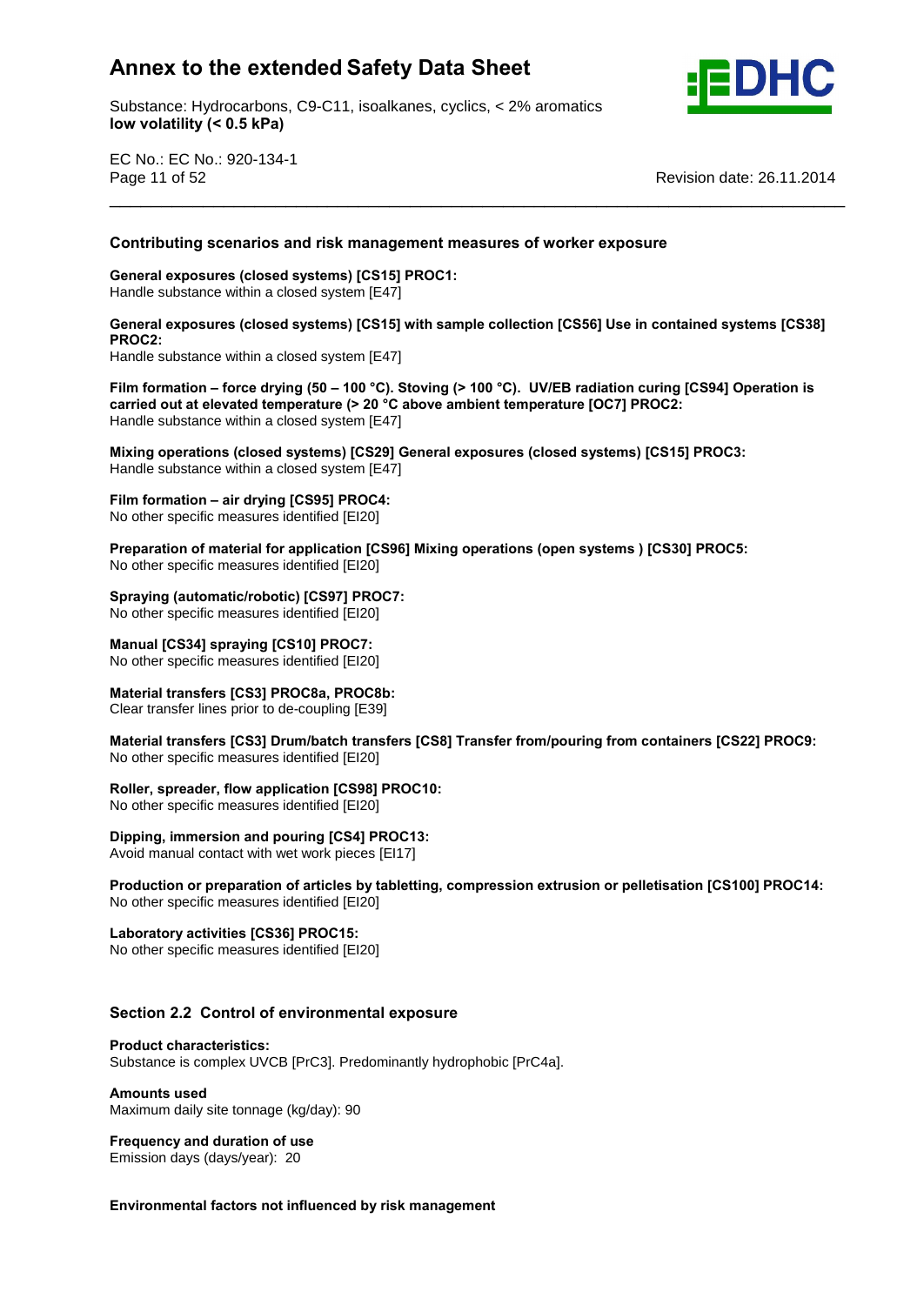Substance: Hydrocarbons, C9-C11, isoalkanes, cyclics, < 2% aromatics **volatility (< 0.5 kPa)**



EC No.: EC No.: 920-134-1 Page 12 of 52 Revision date: 26.11.2014

Local freshwater dilution factor: 10 Local marine water dilution factor: 100 **Other**

### **given operational conditions affecting environmental exposure** Release fraction to air from process (initial release prior to RMM): 0.098 Release fraction to wastewater from process (initial release prior to RMM): 0.00002 release fraction to soil from process (initial release prior to RMM): 0

### **onsite conditions and measures to reduce or limit discharges, air emissions and releases to soil**

\_\_\_\_\_\_\_\_\_\_\_\_\_\_\_\_\_\_\_\_\_\_\_\_\_\_\_\_\_\_\_\_\_\_\_\_\_\_\_\_\_\_\_\_\_\_\_\_\_\_\_\_\_\_\_\_\_\_\_\_\_\_\_\_\_\_\_\_\_\_\_

Risk from environmental exposure is driven by freshwater sediment [TCR1b]. Prevent discharge of undissolved substance to or recover from onsite wastewater [TCR14] No wastewater treatment required [TCR6]. Treat air emission to provide a typical removal efficiency of (%): 90

Treat onsite wastewater (prior to receiving water discharge) to provide the required removal efficiency of  $\geq=(\%):$  59.8 If discharging to domestic sewage treatment plant, provide the required onsite wastewater removal efficiency n albertal ging to dent<br>of >=(%): 0

### **measures to prevent/limit release from site**

Do not apply industrial sludge to natural soils [OMS2]. Sludge should be incinerated, contained or reclaimed [OMS3].<br>Conditions and measures related to municipal sewage treatment plant

Estimated substance removal from wastewater via domestic sewage treatment (%): 96.5 Total efficiency of removal from wastewater after onsite and offsite (domestic treatment plant) RMMs (%): 96.5 Maximum allowable site tonnage (M<sub>Safe</sub>) based on release following total wastewater treatment<br>
removal (kg/day): 172872<br>
Assumed domestic sewage treatment plant flow (m<sup>3</sup>/day): 2000 removal (kg/day): 172872

Assumed domestic sewage treatment plant flow (m<sup>3</sup>/day): 2000

### **and measures related to external treatment of waste for disposal**

External treatment and disposal of waste should comply with applicable local and/or national regulations [ETW3]<br>Conditions and measures related to external recovery of waste

External recovery and recycling of waste should comply with applicable local and/or national regulations [ERW1]

### **<sup>3</sup> Exposure estimation**

Health

The ECETOC TRA tool has been used to estimate workplace exposures unless otherwise indicated.

**Environment** 

The Hydrocarbon Block Method has been used to calculate environmental exposure with the Petrorisk model [EE2].

### **<sup>4</sup> Guidance to check compliance with the Exposure Scenario**

Health

Predicted exposures are not expected to exceed the DN(M)EL when the Risk Management Measures/Operational Conditions outlined in Section 2 are implemented [G22].

Where other Risk Management Measures/Operational Conditions are adopted, then users should ensure that risks are managed to at least equivalent levels [G23].

### Environment

Guidance is based on assumed operating conditions which may not be applicable to all sites; thus, scaling may be necessary to define appropriate site-specific risk management measures [DSU1]. Required removal efficiency for wastewater can be achieved using onsite/offsite technologies, either alone or in combination [DSU2]. Required removal efficiency for air can be achieved using onsite technologies, either alone or in combination [DSU3]. Further details on scaling and control technologies are provided in SpERC factsheet (http://cefic.org/en/reach-for-industries-libraries.html).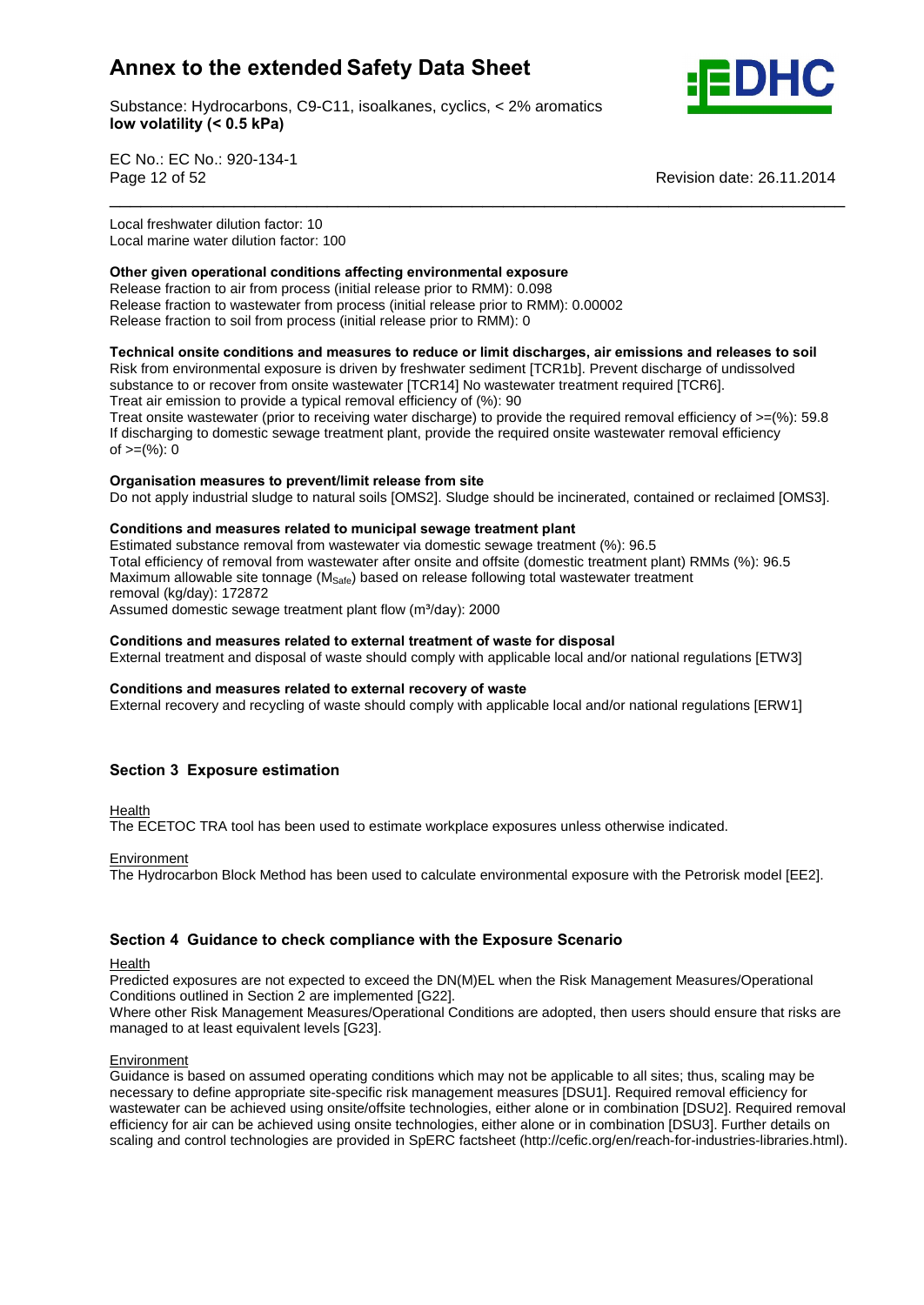Substance: Hydrocarbons, C9-C11, isoalkanes, cyclics, < 2% aromatics **volatility (< 0.5 kPa)**



EC No.: EC No.: 920-134-1 Page 13 of 52

**Revision date: 26.11.2014** 

## **1 Exposure scenario title**<br>————————————————————<br>Section 1 Exposure scenario title

Use in Cleaning Agents (industrial use as a component of cleaning products) **Sector of use:**

SU3: Industrial uses: Uses of substances as such or in mixtures at industrial sites **Subsequent service life relevant for that use:**

Under nitrogen atmosphere no time limit

## **Subsequent service life relevant for that use:**<br>
Under nitrogen atmosphere no time limit<br>
Contributing Environmental Release Categories [ERC]:

ERC4: Industrial use of processing aids in processes and products, not becoming part of articles Specific Environmental Release Category: ESVOC 4.4a.v1 **Contributing Process Categories [PROC]:**

PROC2: Use in closed, continuous process with occasional controlled exposure

PROC3: Use in closed batch process (synthesis or formulation)

- PROC4: Use in batch and other process (synthesis) where opportunity for exposure arises
- PROC7: Industrial spraying
- PROC8a: Transfer of substance or preparation (charging/discharging) from/to vessels/large containers at non-dedicated facilities

\_\_\_\_\_\_\_\_\_\_\_\_\_\_\_\_\_\_\_\_\_\_\_\_\_\_\_\_\_\_\_\_\_\_\_\_\_\_\_\_\_\_\_\_\_\_\_\_\_\_\_\_\_\_\_\_\_\_\_\_\_\_\_\_\_\_\_\_\_\_\_

- PROC8b: Transfer of substance or preparation (charging/discharging) from/to vessels/large containers at dedicated facilities
- PROC10: Roller application or brushing of adhesive and other coating
- PROC13: Treatment of articles by dipping and pouring **Scope**

### **of processes and activities covered by the Exposure Scenario:**

Covers the use as a component of cleaning products including transfers from storage, pouring/unloading from drums or containers. Exposures during mixing/diluting in the preparatory phase and cleaning activities (including spraying, brushing, dipping, wiping, automated and by hand), related equipment cleaning and maintenance.

# **<sup>2</sup> Operational conditions and risk management measures Section 2.1 Control of worker exposure**

### **Section 2.1 Control of worker exposure**

## **conditions** of worker exposured<br> **Physical**<br> **Physical**<br> **Physical**<br> **Physical**

### **form of product and vapour pressure:**

Liquid, vapour pressure < 0.5 kPa at STP [OC3] **Concentration of substance in product:**

Covers percentage substance in the product up to 100 % (unless stated differently) [G13] **Frequency and duration of use/exposure:**

Covers daily exposures up to 8 hours (unless stated differently) [G2] **Other operational conditions affecting exposure:**

Other operational conditions affecting exposure:<br>Assumes use at not more than 20 °C above ambient temperature, unless stated differently [G15]. Assumes a good basic standard of occupational hygiene has been implemented [G1]

# **Contributing scenarios and risk management measures of worker exposure<br>Automated process with (semi) closed systems [CS93]. Use in contained systems [CS38] PROC2:**

No other specific measures identified [EI20]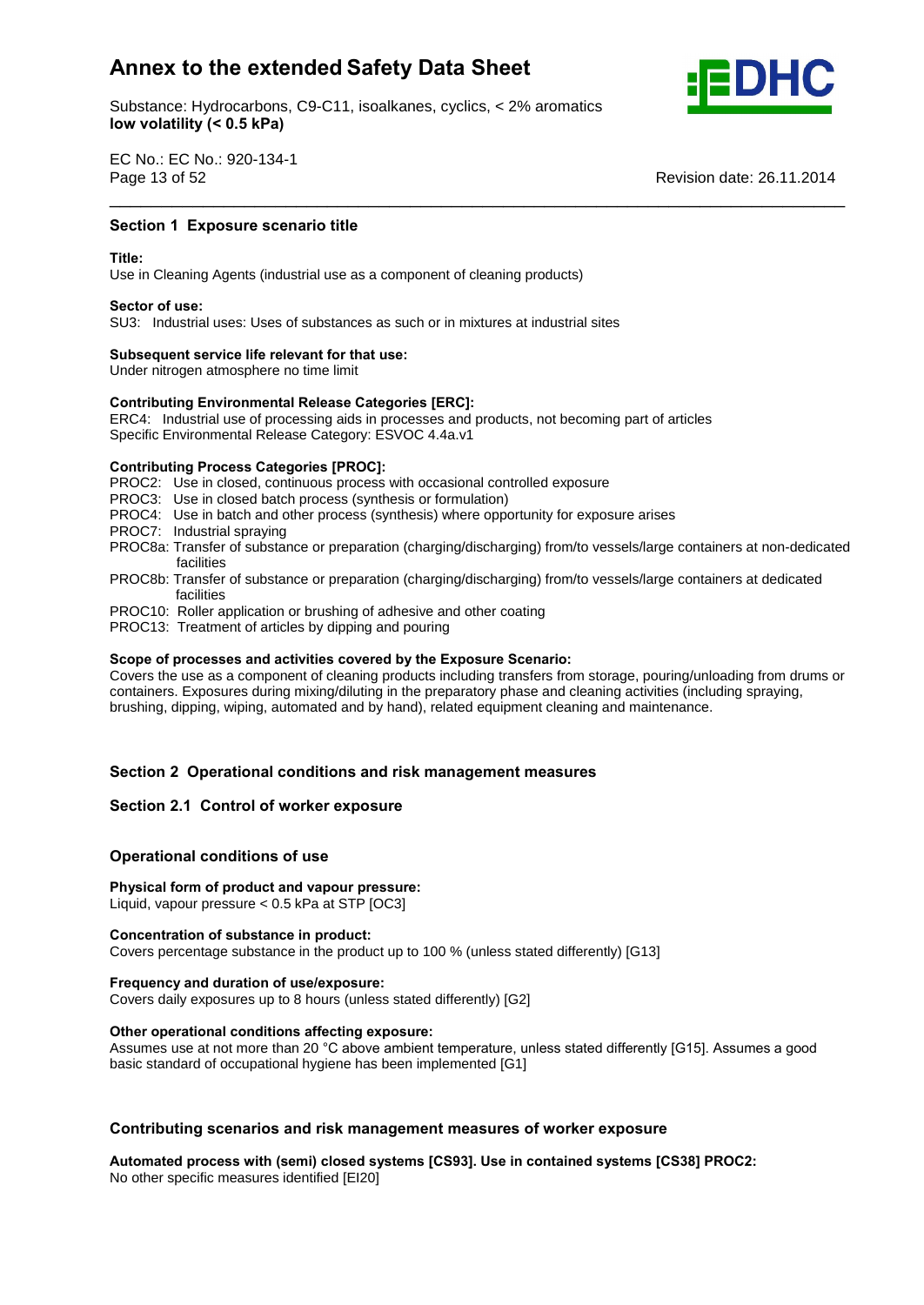

Substance: Hydrocarbons, C9-C11, isoalkanes, cyclics, < 2% aromatics **volatility (< 0.5 kPa)**

EC No.: EC No.: 920-134-1 Page 14 of 52

**Revision date: 26.11.2014** 

### **of cleaning products in closed systems [CS101] PROC2:** No other specific measures identified [EI20]

 **process with (semi) closed systems [CS93]. Drum/batch transfers [CS8] PROC3:** No other specific measures identified [EI20] **Use**

\_\_\_\_\_\_\_\_\_\_\_\_\_\_\_\_\_\_\_\_\_\_\_\_\_\_\_\_\_\_\_\_\_\_\_\_\_\_\_\_\_\_\_\_\_\_\_\_\_\_\_\_\_\_\_\_\_\_\_\_\_\_\_\_\_\_\_\_\_\_\_

 **in contained batch processes [CS37] PROC4:** No other specific measures identified [EI20] **Cleaning**

### **with high pressure washers [CS44] PROC7:**

No other specific measures identified [EI20] **Bulk transfers [CS14] PROC8a:**

**Figure 2.1 Figure 1.1 Figure 2.1 Figure 2.1 Figure 2.1 Figure 2.1 Figure 2.1 Figure 2.1 Figure 2.1 Figure 2.1 Figure 2.1 Figure 2.1 Figure 2.1 Figure 2.1 Figure 2.1 Figure 2.1 Figure 2.1**

**Bulk transfers [CS14] PROC8a:**<br>No other specific measures identified [EI20]<br>Filling/preparation of equipment from drums or containers [CS45] PROC8b: No other specific measures identified [EI20]

 **with low-pressure washers [CS42] PROC10: No other specific measures identified [EI20]** 

**[CS34] surfaces [CS48] cleaning [CS47] PROC10:**

No other specific measures identified [EI20] **Degreasing**

**small objects in cleaning station [CS41] PROC13:**

No other specific measures identified [EI20]

# **2.2 Control of environmental exposure Product characteristics:**

Substance is complex UVCB [PrC3]. Predominantly hydrophobic [PrC4a]. **Amounts used**

Maximum daily site tonnage (kg/day): 100 **Frequency and duration of use**

Emission days (days/year): 20

### **factors not influenced by risk management**

Local freshwater dilution factor: 10 Local marine water dilution factor: 100 **Other**

### **given operational conditions affecting environmental exposure**

Release fraction to air from process (initial release prior to RMM): 0.3 Release fraction to wastewater from process (initial release prior to RMM): 0.0000001 release fraction to soil from process (initial release prior to RMM): 0

**onsite conditions and measures to reduce or limit discharges, air emissions and releases to soil**

Risk from environmental exposure is driven by freshwater [TCR1a]. Prevent discharge of undissolved substance to or recover from onsite wastewater [TCR14] No wastewater treatment required [TCR6]. Treat air emission to provide a typical removal efficiency of (%): 70

Treat onsite wastewater (prior to receiving water discharge) to provide the required removal efficiency of  $\geq$ =(%): 0 If discharging to domestic sewage treatment plant, provide the required onsite wastewater removal efficiency n albertal ging to dent<br>of >=(%): 0

### **measures to prevent/limit release from site**

Do not apply industrial sludge to natural soils [OMS2]. Sludge should be incinerated, contained or reclaimed [OMS3].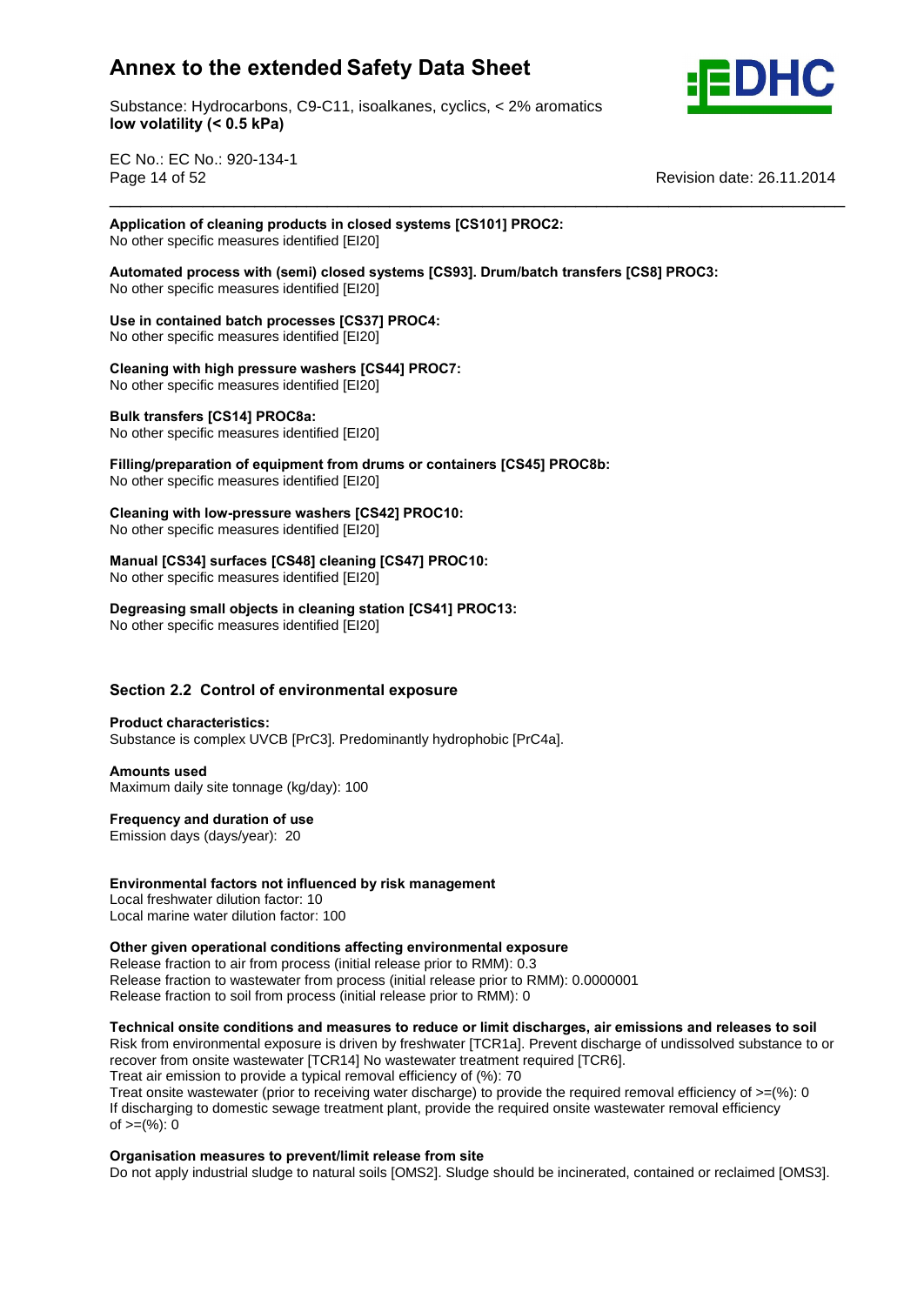

Substance: Hydrocarbons, C9-C11, isoalkanes, cyclics, < 2% aromatics **volatility (< 0.5 kPa)**

EC No.: EC No.: 920-134-1 Page 15 of 52

**Revision date: 26.11.2014** 

### **and measures related to municipal sewage treatment plant**

Estimated substance removal from wastewater via domestic sewage treatment (%): 96.5 Total efficiency of removal from wastewater after onsite and offsite (domestic treatment plant) RMMs (%): 96.5 Maximum allowable site tonnage ( $M_{\text{Safe}}$ ) based on release following total wastewater treatment<br>removal (kg/day): 1500000<br>Assumed domestic sewage treatment plant flow (m<sup>3</sup>/day): 2000 removal (kg/day): 1500000 Assumed domestic sewage treatment plant flow (m<sup>3</sup>/day): 2000

\_\_\_\_\_\_\_\_\_\_\_\_\_\_\_\_\_\_\_\_\_\_\_\_\_\_\_\_\_\_\_\_\_\_\_\_\_\_\_\_\_\_\_\_\_\_\_\_\_\_\_\_\_\_\_\_\_\_\_\_\_\_\_\_\_\_\_\_\_\_\_

**and measures related to external treatment of waste for disposal**

External treatment and disposal of waste should comply with applicable local and/or national regulations [ETW3]<br>Conditions and measures related to external recovery of waste

External recovery and recycling of waste should comply with applicable local and/or national regulations [ERW1]

### **<sup>3</sup> Exposure estimation**

Health

The ECETOC TRA tool has been used to estimate workplace exposures unless otherwise indicated.

### **Environment**

The Hydrocarbon Block Method has been used to calculate environmental exposure with the Petrorisk model [EE2].

### **<sup>4</sup> Guidance to check compliance with the Exposure Scenario**

**Health** 

Predicted exposures are not expected to exceed the DN(M)EL when the Risk Management Measures/Operational Conditions outlined in Section 2 are implemented [G22].

Where other Risk Management Measures/Operational Conditions are adopted, then users should ensure that risks are managed to at least equivalent levels [G23].

**Environment** 

Guidance is based on assumed operating conditions which may not be applicable to all sites; thus, scaling may be necessary to define appropriate site-specific risk management measures [DSU1]. Required removal efficiency for wastewater can be achieved using onsite/offsite technologies, either alone or in combination [DSU2]. Required removal efficiency for air can be achieved using onsite technologies, either alone or in combination [DSU3]. Further details on scaling and control technologies are provided in SpERC factsheet (http://cefic.org/en/reach-for-industries-libraries.html).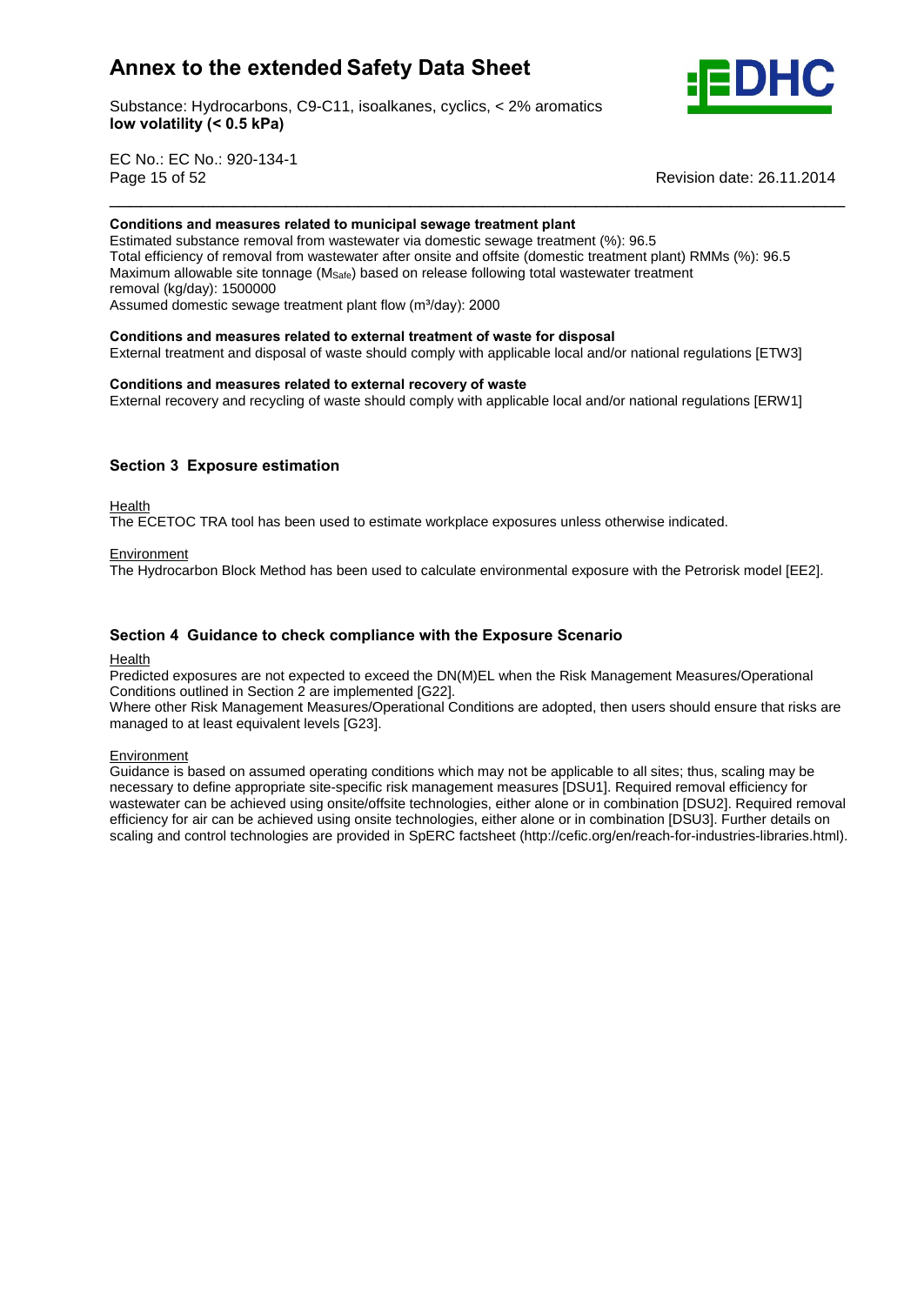Substance: Hydrocarbons, C9-C11, isoalkanes, cyclics, < 2% aromatics **volatility (< 0.5 kPa)**



EC No.: EC No.: 920-134-1 Page 16 of 52

**Revision date: 26.11.2014** 

## **1 Exposure scenario title**<br>————————————————————<br>Section 1 Exposure scenario title

Use in Oiland Gas Field Drilling and Production Operations (industrial use) **Sector of use:**

SU3: Industrial uses: Uses of substances as such or in mixtures at industrial sites **Subsequent service life relevant for that use:**

Under nitrogen atmosphere no time limit

## **Subsequent service life relevant for that use:**<br>
Under nitrogen atmosphere no time limit<br>
Contributing Environmental Release Categories [ERC]:

ERC4: Industrial use of processing aids in processes and products, not becoming part of articles Specific Environmental Release Category: not applicable **Contributing Process Categories [PROC]:**

PROC1: Use in closed process, no likelihood of exposure

PROC2: Use in closed, continuous process with occasional controlled exposure

PROC3: Use in closed batch process (synthesis or formulation)

- PROC4: Use in batch and other process (synthesis) where opportunity for exposure arises
- PROC8a: Transfer of substance or preparation (charging/discharging) from/to vessels/large containers at non-dedicated facilities

\_\_\_\_\_\_\_\_\_\_\_\_\_\_\_\_\_\_\_\_\_\_\_\_\_\_\_\_\_\_\_\_\_\_\_\_\_\_\_\_\_\_\_\_\_\_\_\_\_\_\_\_\_\_\_\_\_\_\_\_\_\_\_\_\_\_\_\_\_\_\_

PROC8b: Transfer of substance or preparation (charging/discharging) from/to vessels/large containers at dedicated **Scope**facilities

### **of processes and activities covered by the Exposure Scenario:**

Oil field well drilling and production operations (including drilling muds and well cleaning) including material transfers, on-site formulation, well head operations, shaker room activities and related maintenance.

# **<sup>2</sup> Operational conditions and risk management measures Section 2.1 Control of worker exposure**

### **Section 2.1 Control of worker exposure**

## **conditions** of worker exposured<br> **Physical**<br> **Physical**<br> **Physical**<br> **Physical**

### **form of product and vapour pressure:**

Liquid, vapour pressure < 0.5 kPa at STP [OC3] **Concentration of substance in product:**

Covers percentage substance in the product up to 100 % (unless stated differently) [G13] **Frequency and duration of use/exposure:**

Covers daily exposures up to 8 hours (unless stated differently) [G2] **Other operational conditions affecting exposure:**

Other operational conditions affecting exposure:<br>Assumes use at not more than 20 °C above ambient temperature, unless stated differently [G15]. Assumes a good basic standard of occupational hygiene has been implemented [G1]

# **scenarios and risk management measures of worker exposure General exposures (closed systems) [CS15] PROC1:**

No other specific measures identified [EI20] **Batch process [CS55] PROC1, PROC2:**

No other specific measures identified [EI20]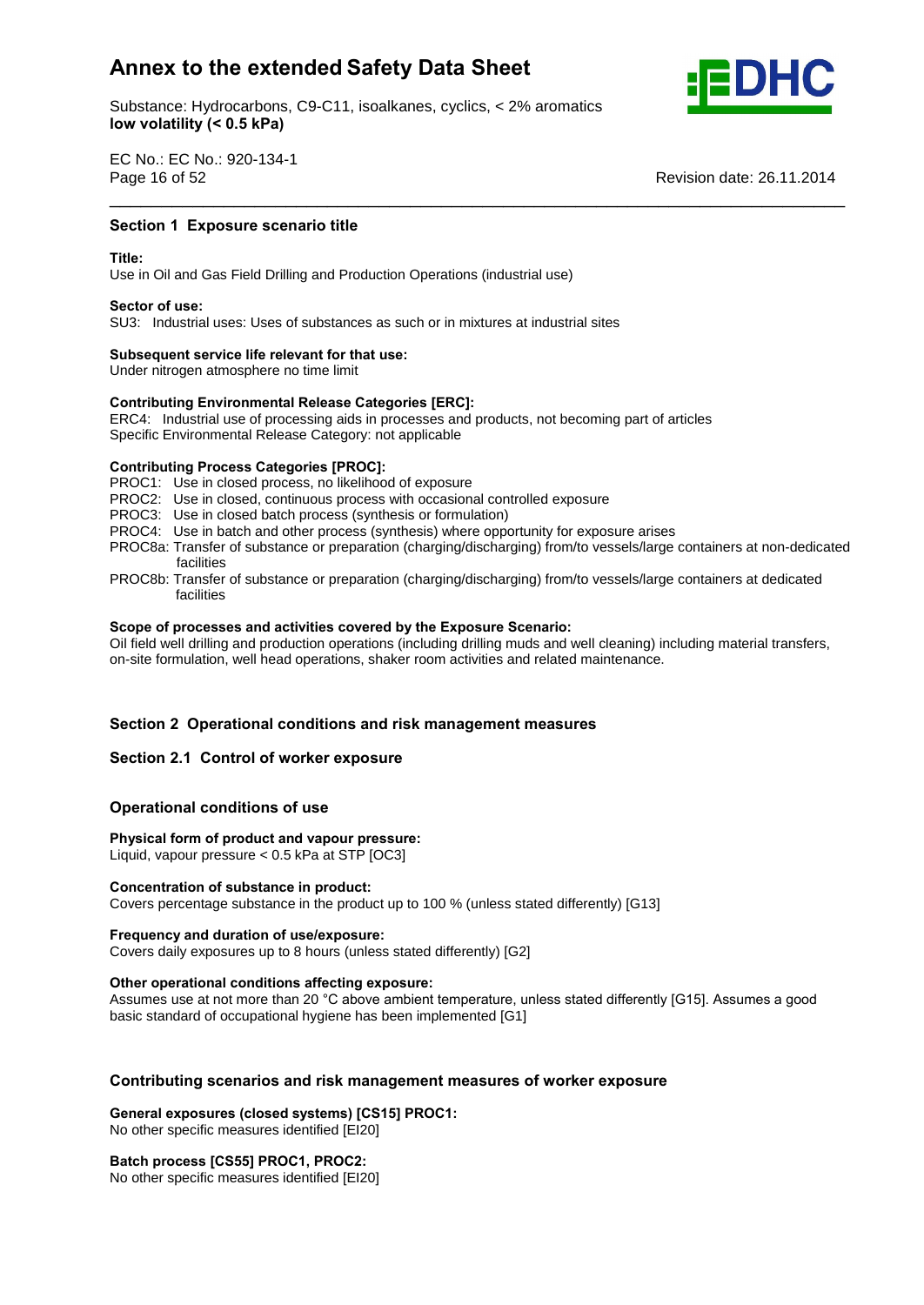

\_\_\_\_\_\_\_\_\_\_\_\_\_\_\_\_\_\_\_\_\_\_\_\_\_\_\_\_\_\_\_\_\_\_\_\_\_\_\_\_\_\_\_\_\_\_\_\_\_\_\_\_\_\_\_\_\_\_\_\_\_\_\_\_\_\_\_\_\_\_\_



EC No.: EC No.: 920-134-1 Page 17 of 52

**Revision date: 26.11.2014** 

 **and disposal of filtered solids [CS121] PROC3:** No other specific measures identified [EI20]

 **mud (re-)formulation) [CS115] PROC3:** No other specific measures identified [EI20] **Process sampling [CS2] PROC3:**

No other specific measures identified [EI20] **Process sampling [CS2] PROC3:**<br>No other specific measures identified [EI20]<br>General exposures (open systems) [CS16] PROC4:

No other specific measures identified [EI20] **Drill floor operations [CS116] PROC4:**

No other specific measures identified [EI20] **Operation**

**brill floor operations [CS116] PROC4:**<br>No other specific measures identified [EI20]<br>Operation of solids filtering equipment – vapour exposures [CS118] PROC4: No other specific measures identified [EI20] **Pouring**

 **from small containers [CS9] PROC8a:** No other specific measures identified [EI20]

**cleaning and maintenance [CS39] PROC8a:**

No other specific measures identified [EI20] **Cleaning**

 **of solids filtering equipment [CS120] PROC8a: No other specific measures identified [EI20]** 

 **of equipment from drums orcontainers [CS45] PROC8b:** No other specific measures identified [EI20] **Bulk transfers [CS14] PROC8b:**

No other specific measures identified [EI20]

# **2.2 Control of environmental exposure Product characteristics:**

Substance is complex UVCB [PrC3]. Predominantly hydrophobic [PrC4a]. **Amounts used**

Maximum daily site tonnage (kg/day): not applicable (N/A) **Frequency and duration of use**

Emission days (days/year): N/A **Environmental**

### **factors not influenced by risk management**

Local marine water dilution factor: N/A **Other**

### **given operational conditions affecting environmental exposure**

Release fraction to air from process (initial release prior to RMM): N/A release mashem to all noth process (links) release prior to millipped the random contains Release fraction to wastewater from process (initial release prior to RMM): N/A

### **onsite conditions and measures to reduce or limit discharges, air emissions and releases to soil**

Treat air emission to provide a typical removal efficiency of (%): N/A Treat onsite wastewater (prior to receiving water discharge) to provide the required removal efficiency of  $\geq$ (%): N/A If discharging to domestic sewage treatment plant, provide the required onsite wastewater removal efficiency n also half ging to domest.<br>of >=(%): N/A

### **measures to prevent/limit release from site**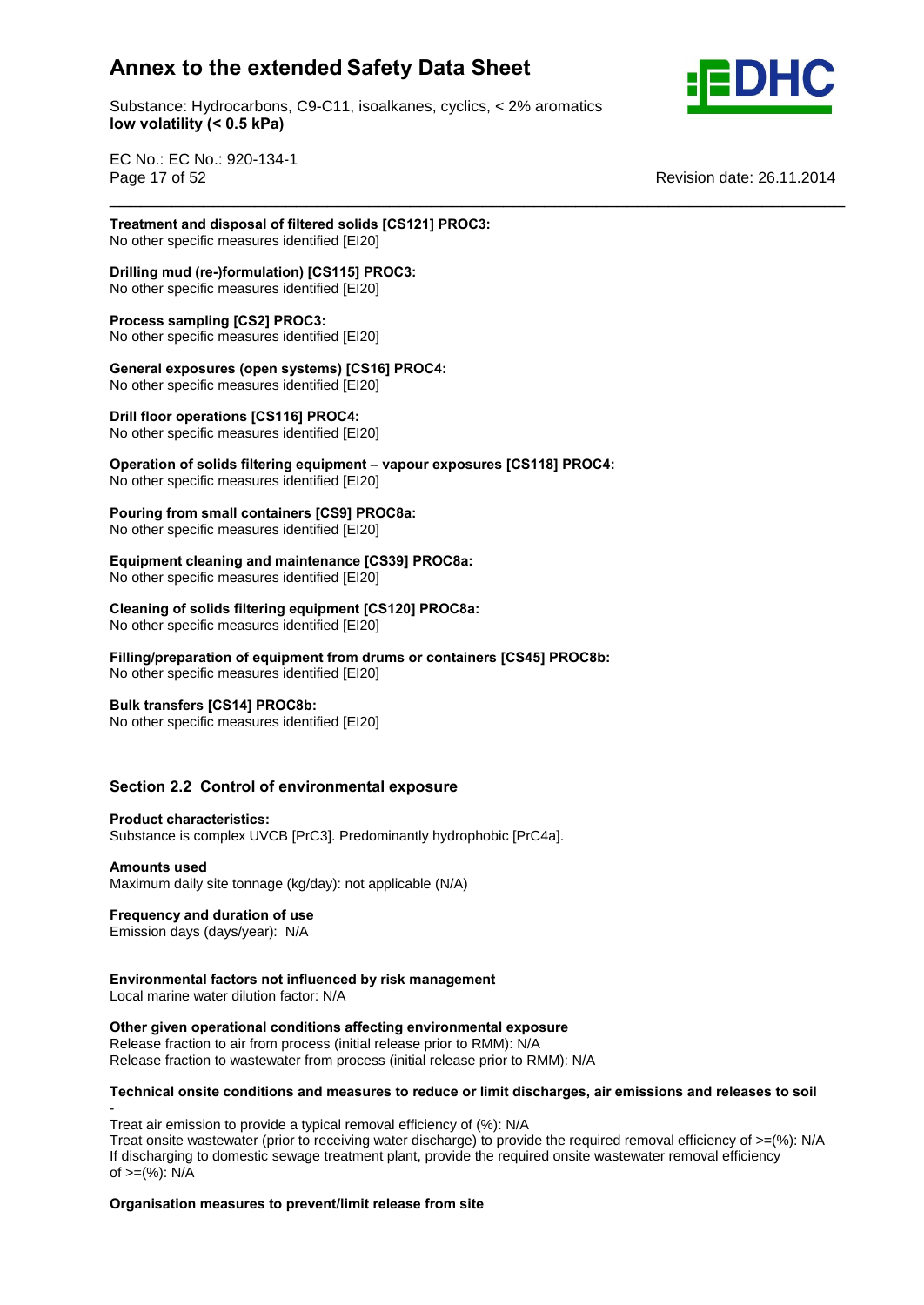Substance: Hydrocarbons, C9-C11, isoalkanes, cyclics, < 2% aromatics **volatility (< 0.5 kPa)**



EC No.: EC No.: 920-134-1 Page 18 of 52 Revision date: 26.11.2014

Prevent environmental discharge consistent with regulatory requirements [OMS4]. **Conditions and measures related to municipal sewage treatment plant**

Total efficiency of removal from wastewater after onsite and offsite (domestic treatment plant) RMMs (%): N/A Maximum allowable site tonnage ( $M_{\text{Safe}}$ ) based on release following total wastewater treatment<br>removal (kg/day): N/A<br>Assumed domestic sewage treatment plant flow (m<sup>3</sup>/day): N/A removal (kg/day): N/A Assumed domestic sewage treatment plant flow (m<sup>3</sup>/day): N/A

\_\_\_\_\_\_\_\_\_\_\_\_\_\_\_\_\_\_\_\_\_\_\_\_\_\_\_\_\_\_\_\_\_\_\_\_\_\_\_\_\_\_\_\_\_\_\_\_\_\_\_\_\_\_\_\_\_\_\_\_\_\_\_\_\_\_\_\_\_\_\_

### **and measures related to external treatment of waste for disposal**

External treatment and disposal of waste should comply with applicable local and/or national regulations [ETW3]<br>Conditions and measures related to external recovery of waste

External recovery and recycling of waste should comply with applicable local and/or national regulations [ERW1]

### **<sup>3</sup> Exposure estimation**

Health

The ECETOC TRA tool has been used to estimate workplace exposures unless otherwise indicated.

Environment

Quantitative exposure and risk assessment not possible due to lack of emissions to aquatic environment [EE7]. Qualitative approach used to conclude safe use [EE8]

### **<sup>4</sup> Guidance to check compliance with the Exposure Scenario**

Health

Predicted exposures are not expected to exceed the DN(M)EL when the Risk Management Measures/Operational Conditions outlined in Section 2 are implemented [G22].

Where other Risk Management Measures/Operational Conditions are adopted, then users should ensure that risks are managed to at least equivalent levels [G23].

**Environment** 

Discharge to aquatic environment is restricted by law and industry prohibits release\*

\*OSPAR Commission 2009. Discharges, Spills and Emissions from Offshore Oil and Gas Installations in 2007, including the assessment of data reported in 2006 and 2007.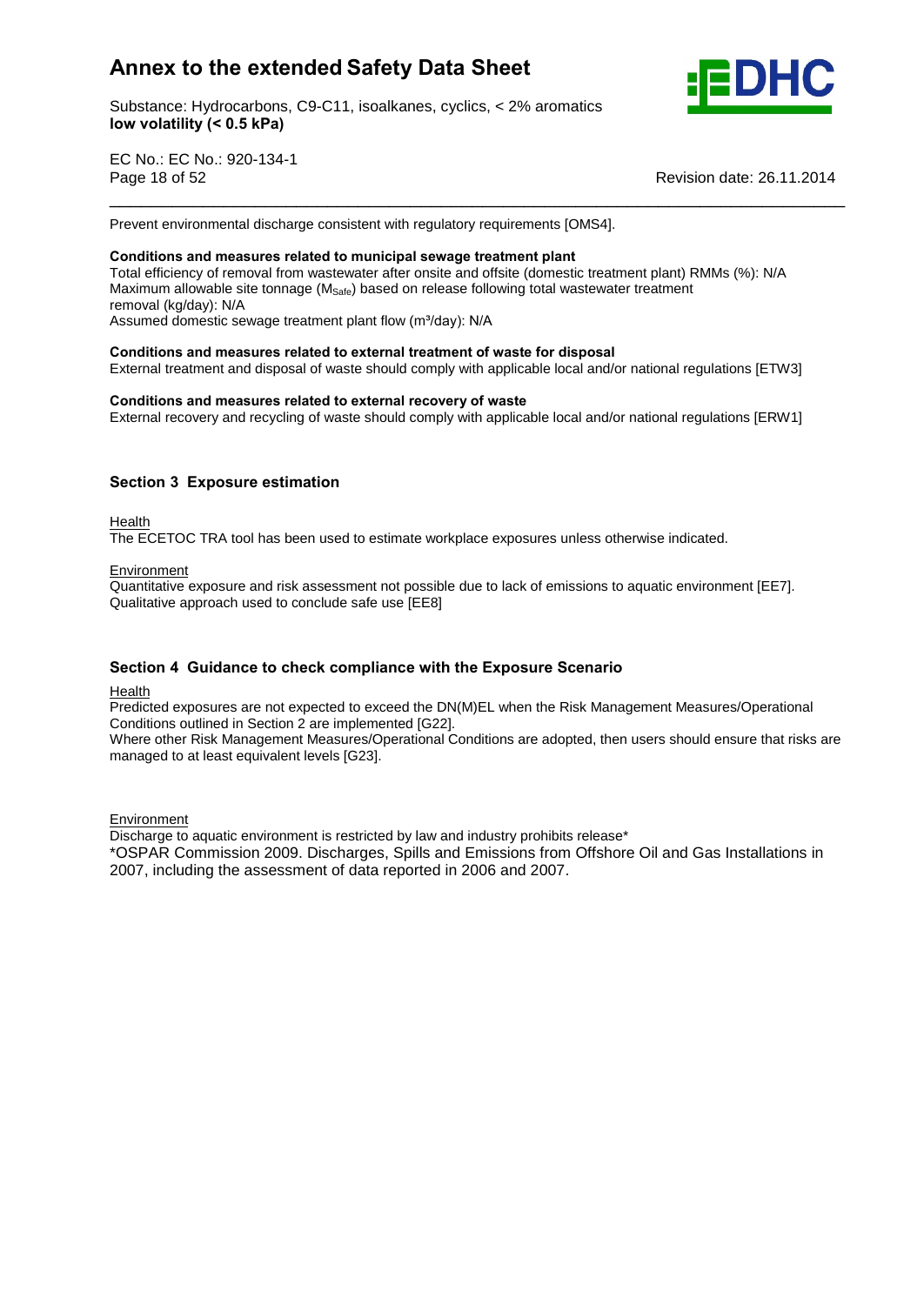Substance: Hydrocarbons, C9-C11, isoalkanes, cyclics, < 2% aromatics **volatility (< 0.5 kPa)**



EC No.: EC No.: 920-134-1 Page 19 of 52

**Revision date: 26.11.2014** 

## **1 Exposure scenario title**<br>————————————————————<br>Section 1 Exposure scenario title

Use as binders and release agents (industrial use) **Sector of use:**

SU3: Industrial uses: Uses of substances as such or in mixtures at industrial sites **Subsequent service life relevant for that use:**

Under nitrogen atmosphere no time limit

## **Subsequent service life relevant for that use:**<br>
Under nitrogen atmosphere no time limit<br>
Contributing Environmental Release Categories [ERC]:

ERC4: Industrial use of processing aids in processes and products, not becoming part of articles Specific Environmental Release Category: ESVOC 4.10a.v1 **Contributing Process Categories [PROC]:**

PROC1: Use in closed process, no likelihood of exposure

PROC2: Use in closed, continuous process with occasional controlled exposure

PROC3: Use in closed batch process (synthesis or formulation)

PROC4: Use in batch and other process (synthesis) where opportunity for exposure arises

PROC6: Calendering operations

- PROC7: Industrial spraying
- PROC8b: Transfer of substance or preparation (charging/discharging) from/to vessels/large containers at dedicated facilities

\_\_\_\_\_\_\_\_\_\_\_\_\_\_\_\_\_\_\_\_\_\_\_\_\_\_\_\_\_\_\_\_\_\_\_\_\_\_\_\_\_\_\_\_\_\_\_\_\_\_\_\_\_\_\_\_\_\_\_\_\_\_\_\_\_\_\_\_\_\_\_

- PROC10: Roller application or brushing of adhesive and other coating
- PROC14: Production of preparations or articles by tabletting, compression, extrusion, pelletisation<br>Scope of processes and activities covered by the Exposure Scenario:

Covers the use as binders and release agents including material transfers, mixing, application (including spraying and brushing), mould forming and casting, and handling of waste.

# **<sup>2</sup> Operational conditions and risk management measures Section 2.1 Control of worker exposure**

### **Section 2.1 Control of worker exposure**

## **conditions** of worker exposured<br> **Physical**<br> **Physical**<br> **Physical**<br> **Physical**

### **form of product and vapour pressure:**

Liquid, vapour pressure < 0.5 kPa at STP [OC3] **Concentration of substance in product:**

Covers percentage substance in the product up to 100 % (unless stated differently) [G13] **Frequency and duration of use/exposure:**

Covers daily exposures up to 8 hours (unless stated differently) [G2] **Other operational conditions affecting exposure:**

Other operational conditions affecting exposure:<br>Assumes use at not more than 20 °C above ambient temperature, unless stated differently [G15]. Assumes a good basic standard of occupational hygiene has been implemented [G1]

# **scenarios and risk management measures of worker exposure Material transfers [CS3] PROC1, PROC2, PROC3:**

No other specific measures identified [EI20] **Material storage [CS67] PROC1, PROC2:**

Store substance within a closed system [E84]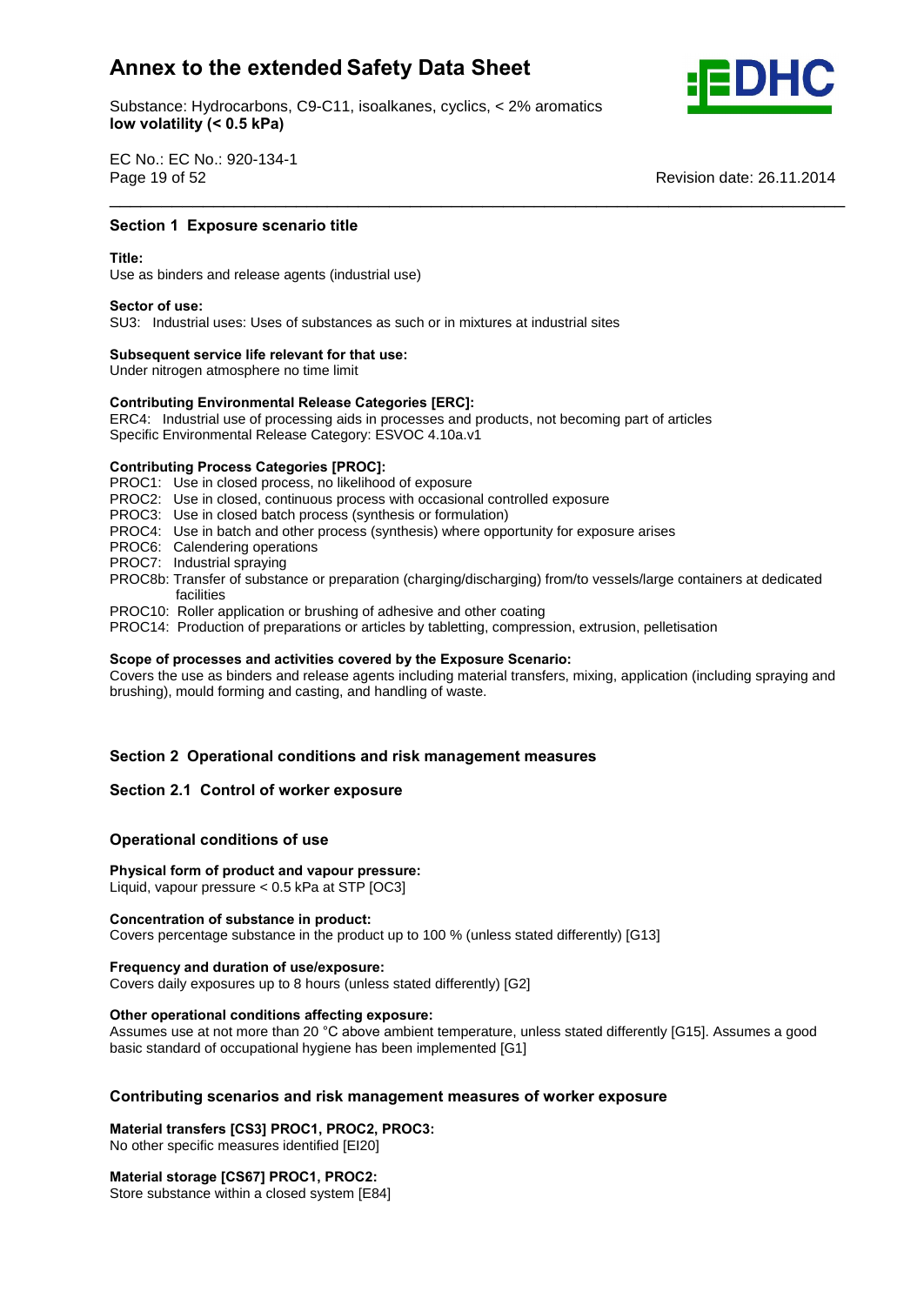Substance: Hydrocarbons, C9-C11, isoalkanes, cyclics, < 2% aromatics **volatility (< 0.5 kPa)**



EC No.: EC No.: 920-134-1 Page 20 of 52 Revision date: 26.11.2014

 **operations (closed systems) [CS29] PROC3:** No other specific measures identified [EI20] **Mixing**

**operations (open systems) [CS30] PROC4:**

mand specific measures identified [EI20]

 **operations [CS32] (open systems) [CS108] Operation is carried out at elevated temperature (> than <sup>20</sup> above ambient temperature) [OC7] Aerosol generation due to elevated process temperature [OC25] PROC6:** No other specific measures identified [EI20] **Spraying [CS10] Machine [CS33] PROC7:**

\_\_\_\_\_\_\_\_\_\_\_\_\_\_\_\_\_\_\_\_\_\_\_\_\_\_\_\_\_\_\_\_\_\_\_\_\_\_\_\_\_\_\_\_\_\_\_\_\_\_\_\_\_\_\_\_\_\_\_\_\_\_\_\_\_\_\_\_\_\_\_ **Mixing**

No other specific measures identified [EI20] **Spraying [CS10] Manual [CS34] PROC7:**

No other specific measures identified [EI20] **Drum/batch transfers [CS8] PROC8b:**

No other specific measures identified [EI20] **ManualDrum/batch transfers [CS8] PROC8b:**<br>No other specific measures identified [EI20]<br>Manual applications e.g. brushing, rolling [CS13] PROC10:

No other specific measures identified [EI20] **Mould forming [CS31] PROC14:**

No other specific measures identified [EI20]

# **2.2 Control of environmental exposure Product characteristics:**

Substance is complex UVCB [PrC3]. Predominantly hydrophobic [PrC4a]. **Amounts used**

Maximum daily site tonnage (kg/day): 100 **Frequency and duration of use**

Emission days (days/year): 20

**factors not influenced by risk management**

Local freshwater dilution factor: 10 Local marine water dilution factor: 100 **Other**

**given operational conditions affecting environmental exposure**

Release fraction to air from process (initial release prior to RMM): 0.2 Release fraction to wastewater from process (initial release prior to RMM): 0.0000001 release fraction to soil from process (initial release prior to RMM): 0

 **onsite conditions and measures to reduce or limit discharges, air emissions and releases to soil** Risk from environmental exposure is driven by freshwater [TCR1a]. Prevent discharge of undissolved substance to, or

recover from, onsite wastewater [TCR14]. No wastewater treatment required [TCR6]. Treat air emission to provide a typical removal efficiency of (%): 80 Treat onsite wastewater (prior to receiving water discharge) to provide the required removal efficiency of  $\geq$ =(%): 0

If discharging to domestic sewage treatment plant, provide the required onsite wastewater removal efficiency n albertal ging to dent<br>of >=(%): 0

### **measures to prevent/limit release from site**

Do not apply industrial sludge to natural soils [OMS2]. Sludge should be incinerated, contained or reclaimed [OMS3].<br>Conditions and measures related to municipal sewage treatment plant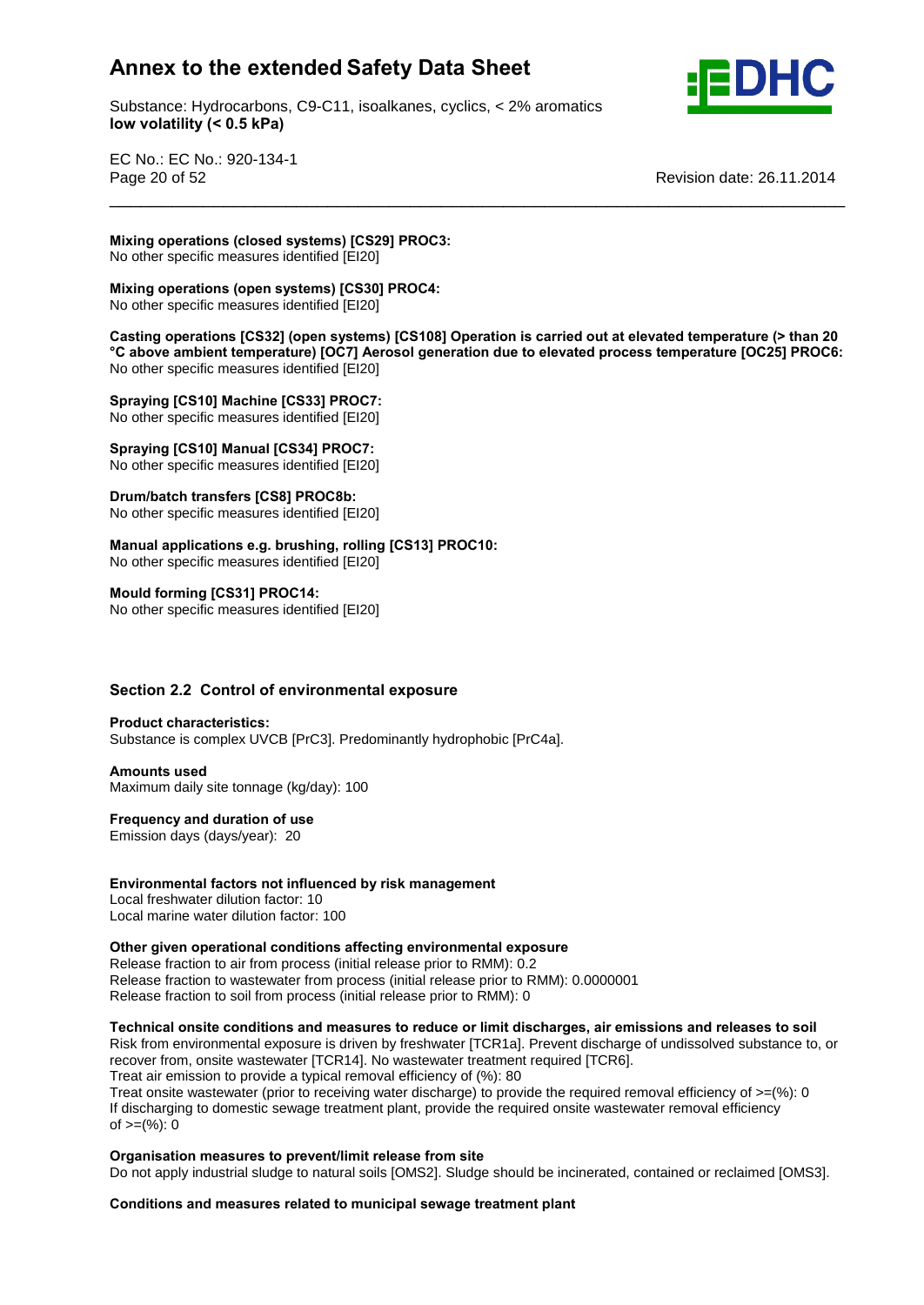

Substance: Hydrocarbons, C9-C11, isoalkanes, cyclics, < 2% aromatics **volatility (< 0.5 kPa)**

EC No.: EC No.: 920-134-1 Page 21 of 52 Revision date: 26.11.2014

Estimated substance removal from wastewater via domestic sewage treatment (%): 96.5 Total efficiency of removal from wastewater after onsite and offsite (domestic treatment plant) RMMs (%): 96.5 Maximum allowable site tonnage ( $M_{\text{Safe}}$ ) based on release following total wastewater treatment<br>removal (kg/day): 1500000<br>Assumed domestic sewage treatment plant flow (m<sup>3</sup>/day): 2000 removal (kg/day): 1500000

\_\_\_\_\_\_\_\_\_\_\_\_\_\_\_\_\_\_\_\_\_\_\_\_\_\_\_\_\_\_\_\_\_\_\_\_\_\_\_\_\_\_\_\_\_\_\_\_\_\_\_\_\_\_\_\_\_\_\_\_\_\_\_\_\_\_\_\_\_\_\_

## **Conditions and measures related to external treatment of waste for disposal**

External treatment and disposal of waste should comply with applicable local and/or national regulations [ETW3]<br>Conditions and measures related to external recovery of waste

External recovery and recycling of waste should comply with applicable local and/or national regulations [ERW1]

### **<sup>3</sup> Exposure estimation**

Health

The ECETOC TRA tool has been used to estimate workplace exposures unless otherwise indicated.

### Environment

The Hydrocarbon Block Method has been used to calculate environmental exposure with the Petrorisk model [EE2].

### **<sup>4</sup> Guidance to check compliance with the Exposure Scenario**

### Health

Predicted exposures are not expected to exceed the DN(M)EL when the Risk Management Measures/Operational Conditions outlined in Section 2 are implemented [G22].

Where other Risk Management Measures/Operational Conditions are adopted, then users should ensure that risks are managed to at least equivalent levels [G23].

**Environment** 

Guidance is based on assumed operating conditions which may not be applicable to all sites; thus, scaling may be necessary to define appropriate site-specific risk management measures [DSU1]. Required removal efficiency for wastewater can be achieved using onsite/offsite technologies, either alone or in combination [DSU2]. Required removal efficiency for air can be achieved using onsite technologies, either alone or in combination [DSU3]. Further details on scaling and control technologies are provided in SpERC factsheet (http://cefic.org/en/reach-for-industries-libraries.html).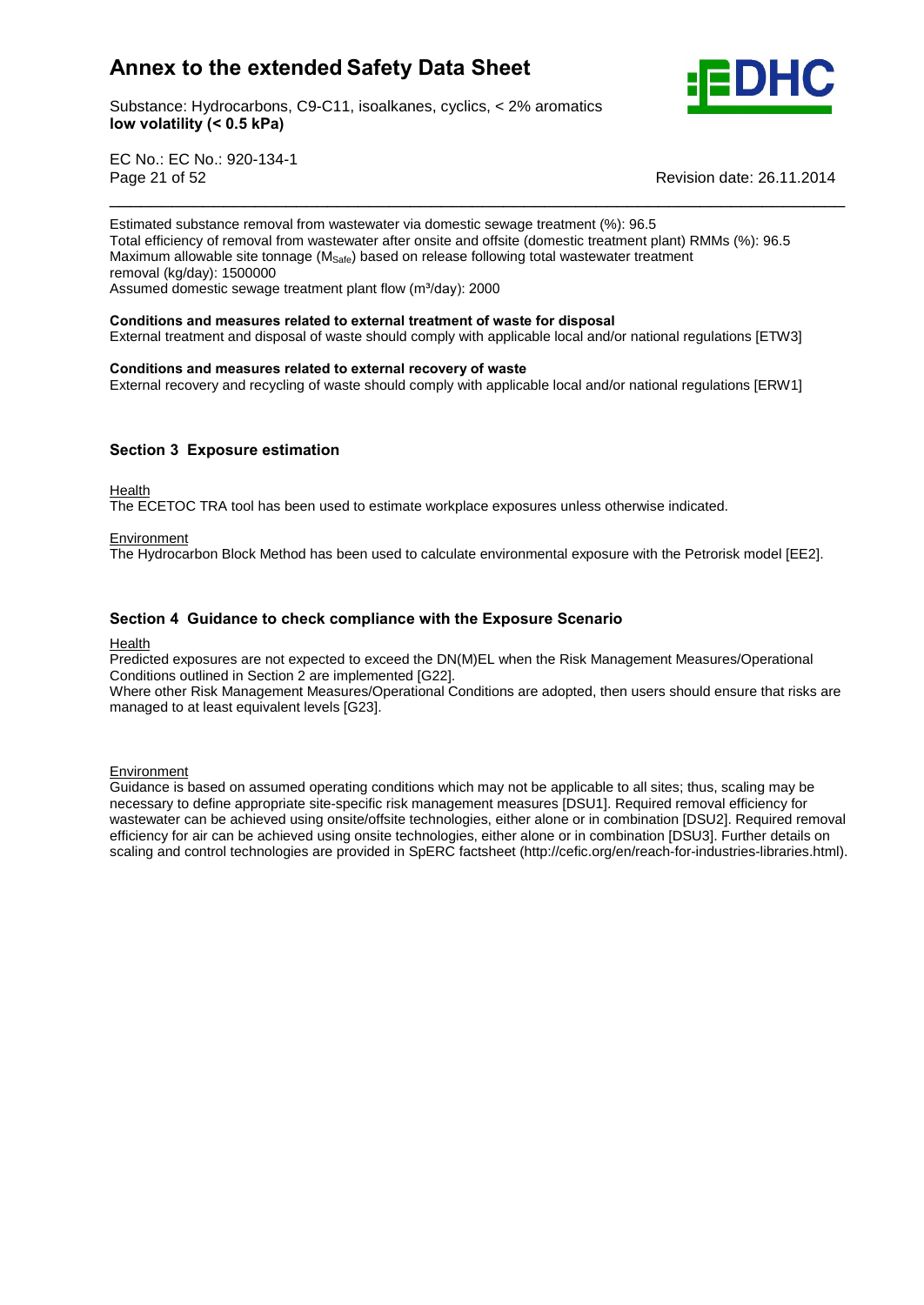Substance: Hydrocarbons, C9-C11, isoalkanes, cyclics, < 2% aromatics **volatility (< 0.5 kPa)**



EC No.: EC No.: 920-134-1 **Page 22 of 52** 

**Revision date: 26.11.2014** 

## **<sup>1</sup> Exposure scenario title Title:**

Use in laboratories (industrial use) **Sector of use:**

SU3: Industrial uses: Uses of substances as such or in mixtures at industrial sites **Subsequent service life relevant for that use:**

Under nitrogen atmosphere no time limit

# **Subsequent service life relevant for that use:**<br>
Under nitrogen atmosphere no time limit<br>
Contributing Environmental Release Categories [ERC]:

ERC2: Formulation of preparation ERC4: Industrial use of processing aids in processes and products, not becoming part of articles Specific Environmental Release Category: not applicable **Contributing Process Categories [PROC]:**

\_\_\_\_\_\_\_\_\_\_\_\_\_\_\_\_\_\_\_\_\_\_\_\_\_\_\_\_\_\_\_\_\_\_\_\_\_\_\_\_\_\_\_\_\_\_\_\_\_\_\_\_\_\_\_\_\_\_\_\_\_\_\_\_\_\_\_\_\_\_\_

PROC10: Roller application or brushing of adhesive and other coating PROC15: Use as laboratory reagent

 **of processes and activities covered by the Exposure Scenario:** Use of the substance within laboratory settings, including material transfers and equipment cleaning

# **<sup>2</sup> Operational conditions and risk management measures Section 2.1 Control of worker exposure**

### **Section 2.1 Control of worker exposure**

## **conditions** of worker exposured<br>Operational conditions of use

 **form of product and vapour pressure:** Liquid, vapour pressure < 0.5 kPa at STP [OC3] **Concentration of substance in product:**

Covers percentage substance in the product up to 100 % (unless stated differently) [G13] **Frequency and duration of use/exposure:**

Covers daily exposures up to 8 hours (unless stated differently) [G2] **Other operational conditions affecting exposure:**

Other operational conditions affecting exposure:<br>Assumes use at not more than 20 °C above ambient temperature, unless stated differently [G15]. Assumes a good basic standard of occupational hygiene has been implemented [G1]

# **scenarios and risk management measures of worker exposure Cleaning [CS47] PROC10:**

No other specific measures identified [EI20] **Laboratory activities [CS36] PROC15:**

No other specific measures identified [EI20]

# **2.2 Control of environmental exposure Product characteristics:**

Substance is complex UVCB [PrC3]. Predominantly hydrophobic [PrC4a].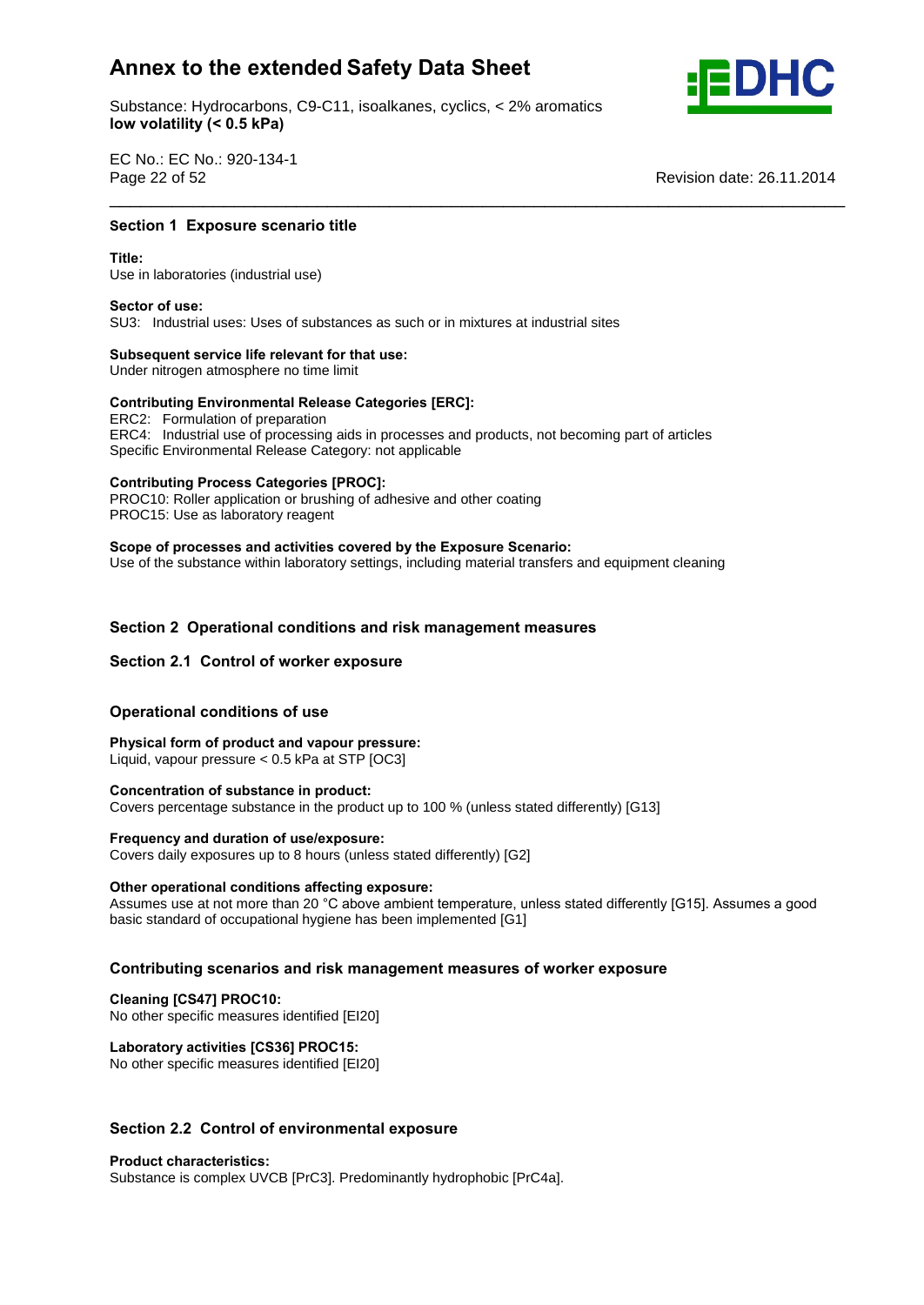Substance: Hydrocarbons, C9-C11, isoalkanes, cyclics, < 2% aromatics **volatility (< 0.5 kPa)**



EC No.: EC No.: 920-134-1 Page 23 of 52 **used**

**Revision date: 26.11.2014** 

Maximum daily site tonnage (kg/day): 0.5 **Frequency and duration of use**

Emission days (days/year): 20

### **factors not influenced by risk management**

Local freshwater dilution factor: 10 Local marine water dilution factor: 100 **Other**

### **given operational conditions affecting environmental exposure**

Release fraction to air from process (initial release prior to RMM): 0.025 Release fraction to wastewater from process (initial release prior to RMM): 0.02 release mashem to masterially mem process (initial release prior to RMM): 0.0001

 **onsite conditions and measures to reduce or limit discharges, air emissions and releases to soil** Risk from environmental exposure is driven by freshwater sediment [TCR1b]. No wastewater treatment required [TCR6].

\_\_\_\_\_\_\_\_\_\_\_\_\_\_\_\_\_\_\_\_\_\_\_\_\_\_\_\_\_\_\_\_\_\_\_\_\_\_\_\_\_\_\_\_\_\_\_\_\_\_\_\_\_\_\_\_\_\_\_\_\_\_\_\_\_\_\_\_\_\_\_

Treat air emission to provide a typical removal efficiency of (%): 0

Treat onsite wastewater (prior to receiving water discharge) to provide the required removal efficiency of  $\geq$  (%): 0 If discharging to domestic sewage treatment plant, provide the required onsite wastewater removal efficiency of  $>=(\%)$ : 0

### **measures to prevent/limit release from site**

Do not apply industrial sludge to natural soils [OMS2]. Sludge should be incinerated, contained or reclaimed [OMS3].<br>Conditions and measures related to municipal sewage treatment plant

Estimated substance removal from wastewater via domestic sewage treatment (%): 96.5 Total efficiency of removal from wastewater after onsite and offsite (domestic treatment plant) RMMs (%): 96.5 Maximum allowable site tonnage (M<sub>Safe</sub>) based on release following total wastewater treatment<br>
removal (kg/day): 170<br>
Assumed domestic sewage treatment plant flow (m<sup>3</sup>/day): 2000 removal (kg/day): 170

Assumed domestic sewage treatment plant flow (m<sup>3</sup>/day): 2000

### **and measures related to external treatment of waste for disposal**

External treatment and disposal of waste should comply with applicable local and/or national regulations [ETW3]<br>Conditions and measures related to external recovery of waste

External recovery and recycling of waste should comply with applicable local and/or national regulations [ERW1]

### **<sup>3</sup> Exposure estimation**

**Health** 

The ECETOC TRA tool has been used to estimate workplace exposures unless otherwise indicated.

### **Environment**

The Hydrocarbon Block Method has been used to calculate environmental exposure with the Petrorisk model [EE2].

### **<sup>4</sup> Guidance to check compliance with the Exposure Scenario**

Health

Predicted exposures are not expected to exceed the DN(M)EL when the Risk Management Measures/Operational Conditions outlined in Section 2 are implemented [G22].

Where other Risk Management Measures/Operational Conditions are adopted, then users should ensure that risks are managed to at least equivalent levels [G23].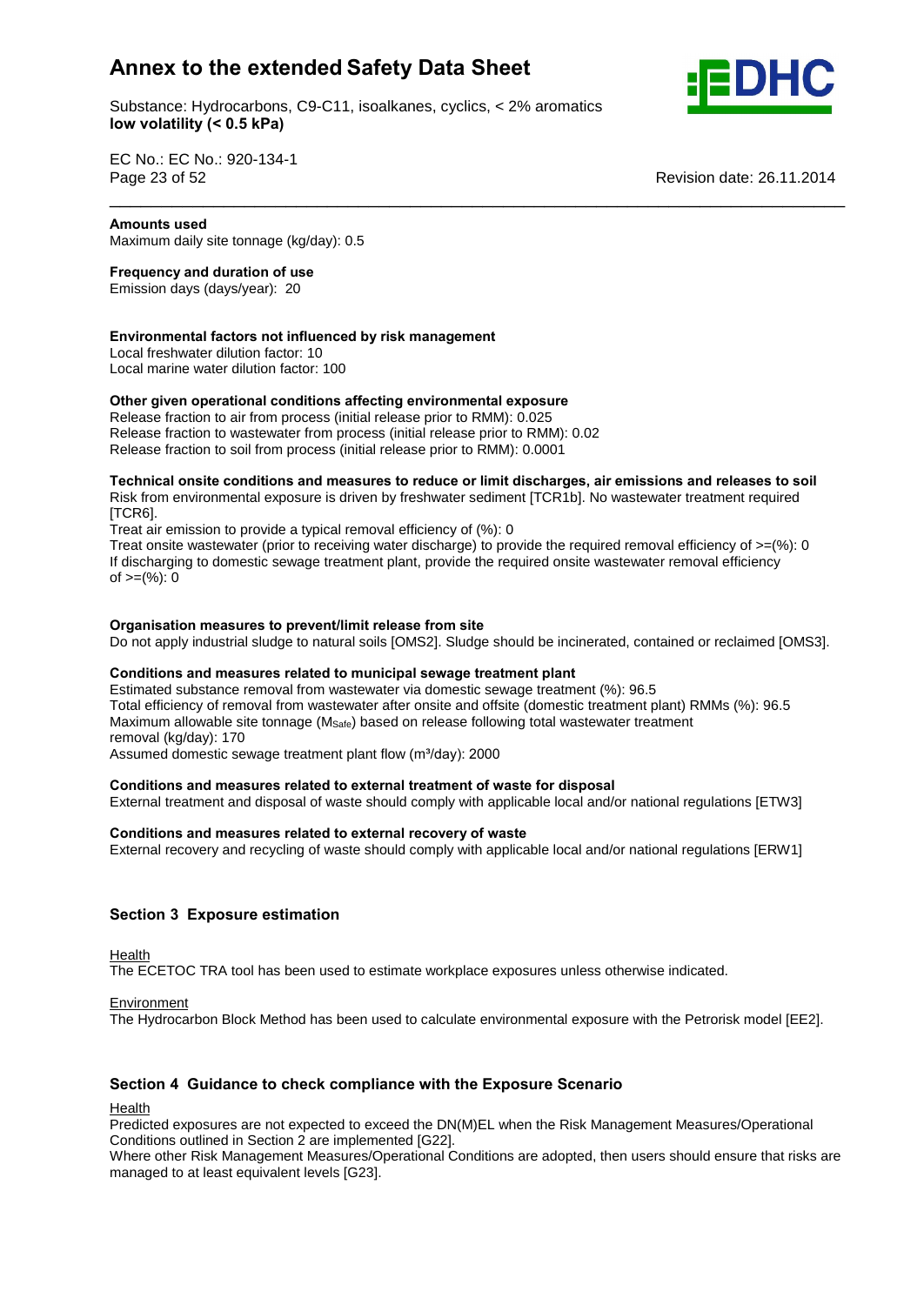Substance: Hydrocarbons, C9-C11, isoalkanes, cyclics, < 2% aromatics **volatility (< 0.5 kPa)**



EC No.: EC No.: 920-134-1 Page 24 of 52 Revision date: 26.11.2014

### **Environment**

Guidance is based on assumed operating conditions which may not be applicable to all sites; thus, scaling may be necessary to define appropriate site-specific risk management measures [DSU1]. Required removal efficiency for wastewater can be achieved using onsite/offsite technologies, either alone or in combination [DSU2]. Required removal efficiency for air can be achieved using onsite technologies, either alone or in combination [DSU3].

\_\_\_\_\_\_\_\_\_\_\_\_\_\_\_\_\_\_\_\_\_\_\_\_\_\_\_\_\_\_\_\_\_\_\_\_\_\_\_\_\_\_\_\_\_\_\_\_\_\_\_\_\_\_\_\_\_\_\_\_\_\_\_\_\_\_\_\_\_\_\_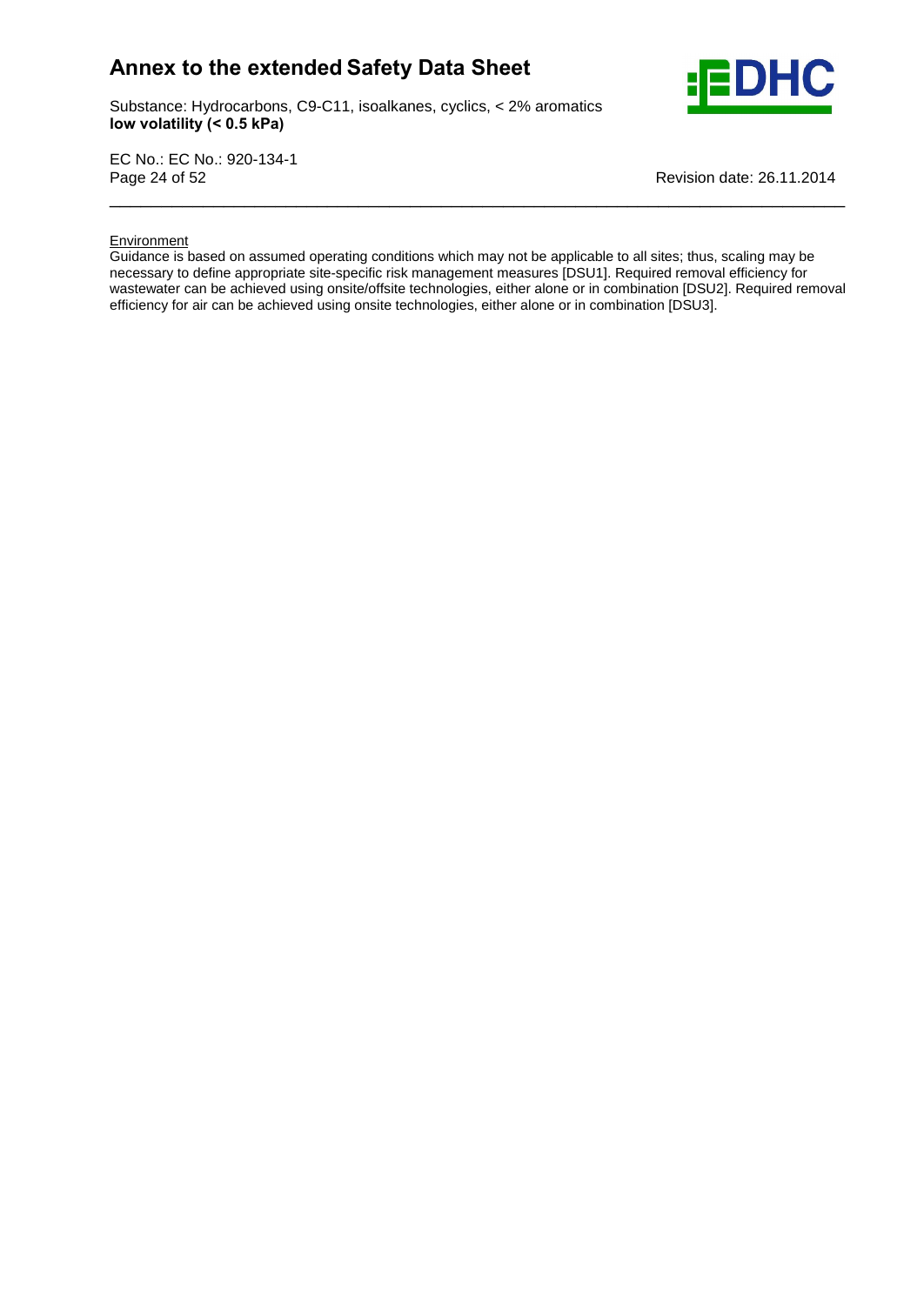Substance: Hydrocarbons, C9-C11, isoalkanes, cyclics, < 2% aromatics **volatility (< 0.5 kPa)**



EC No.: EC No.: 920-134-1 Page 25 of 52

**Revision date: 26.11.2014** 

## **1 Exposure scenario title**<br>————————————————————<br>Section 1 Exposure scenario title

Use in coatings (professional application) **Sector of use:**

SU22: Professional uses: Public domain (administration, education, entertainment, services, craftsmen) **Subsequent service life relevant for that use:**

\_\_\_\_\_\_\_\_\_\_\_\_\_\_\_\_\_\_\_\_\_\_\_\_\_\_\_\_\_\_\_\_\_\_\_\_\_\_\_\_\_\_\_\_\_\_\_\_\_\_\_\_\_\_\_\_\_\_\_\_\_\_\_\_\_\_\_\_\_\_\_

Under nitrogen atmosphere no time limit

## **Subsequent service life relevant for that use:**<br>Under nitrogen atmosphere no time limit<br>Contributing Environmental Release Categories [ERC]:

ERC8a: Wide dispersive indoor use of processing aids in open systems ERC8d: Wide dispersive outdoor use of processing aids in open systems Specific Environmental Release Category: ESVOC 8.3b.v1 **Contributing Process Categories [PROC]:**

PROC1: Use in closed process, no likelihood of exposure

- PROC2: Use in closed, continuous process with occasional controlled exposure
- PROC3: Use in closed batch process (synthesis or formulation)
- PROC4: Use in batch and other process (synthesis) where opportunity for exposure arises
- PROC5: Mixing or blending in batch processes for formulation of preparations and articles (multistage and/or significant contact)
- PROC8a: Transfer of substance or preparation (charging/discharging) from/to vessels/large containers at non-dedicated facilities
- PROC8b: Transfer of substance or preparation (charging/discharging) from/to vessels/large containers at dedicated facilities
- PROC10: Roller application or brushing of adhesive and other coating
- PROC11: Non industrial spraying
- PROC13: Treatment of articles by dipping and pouring
- PROC15: Use as laboratory reagent
- PROC19: Hand-mixing with intimate contact and only PPE available **Scope of processes and activities covered by the Exposure Scenario:**

Covers the use in coatings (paints, inks, adhesives, etc.) including exposures during use (including materials receipt, storage, preparation and transfer from bulk and semi-bulk, application by spray, roller, brush, spreader by hand or similar methods and film formation) and equipment cleaning, maintenance and associated laboratory activities.

# **<sup>2</sup> Operational conditions and risk management measures Section 2.1 Control of worker exposure**

### **Section 2.1 Control of worker exposure**

## **conditions** of worker exposured<br> **Physical**<br> **Physical**<br> **Physical**<br> **Physical**

 **form of product and vapour pressure:** Liquid, vapour pressure < 0.5 kPa at STP [OC3] **Concentration of substance in product:**

Covers percentage substance in the product up to 100 % (unless stated differently) [G13] **Frequency and duration of use/exposure:**

Covers daily exposures up to 8 hours (unless stated differently) [G2] **Other operational conditions affecting exposure:**

Other operational conditions affecting exposure:<br>Assumes use at not more than 20 °C above ambient temperature, unless stated differently [G15]. Assumes a good basic standard of occupational hygiene has been implemented [G1]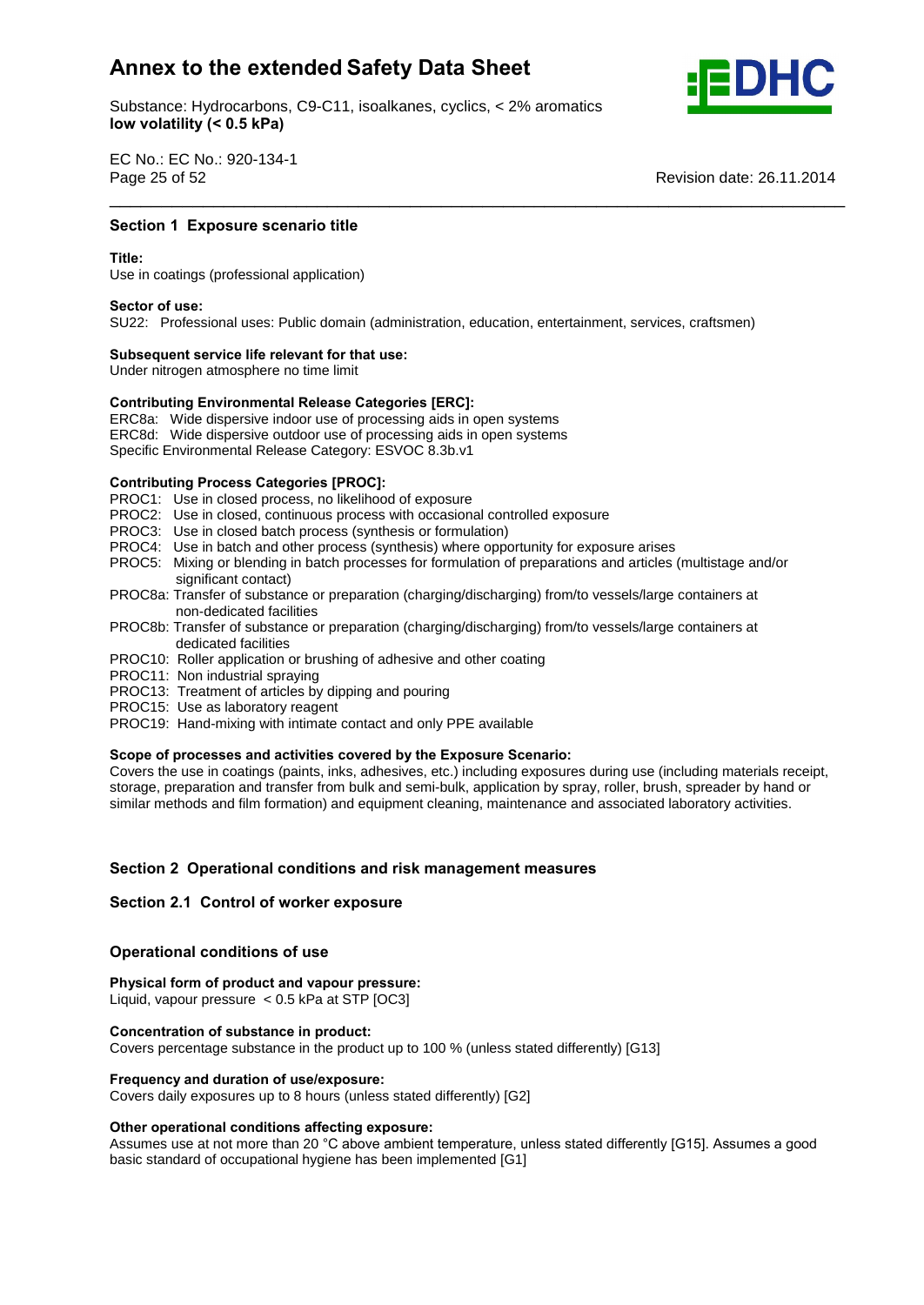Substance: Hydrocarbons, C9-C11, isoalkanes, cyclics, < 2% aromatics **volatility (< 0.5 kPa)**



EC No.: EC No.: 920-134-1 Page 26 of 52 Revision date: 26.11.2014

# **scenarios and risk management measures of worker exposure General exposures (closed systems) [CS15] PROC1:**

\_\_\_\_\_\_\_\_\_\_\_\_\_\_\_\_\_\_\_\_\_\_\_\_\_\_\_\_\_\_\_\_\_\_\_\_\_\_\_\_\_\_\_\_\_\_\_\_\_\_\_\_\_\_\_\_\_\_\_\_\_\_\_\_\_\_\_\_\_\_\_

Handle Substance within a closed system. [E47] **General**General exposures (closed systems) [CS15] PROC1:<br>Handle Substance within a closed system. [E47]<br>General exposures (closed systems) [CS15] Use in contained systems [CS38] PROC2:

**Handle Substance within a closed system.** [E47]

 **of equipment from drums orcontainers [CS45] PROC2:** Handle Substance within a closed system. [E47] **Preparation**

 **of material for application [CS96] PROC3:** No other specific measures identified [EI20]

 **formation <sup>ñ</sup> air drying [CS95] Outdoor [OC9] PROC4:** No other specific measures identified [EI20]

 **formation <sup>ñ</sup> air drying [CS95] Indoor [OC8] PROC4: Preparation of the preparation of the preparation**  $\mathbf{P}$ 

 **of material for application [CS96] Indoor [OC8] PROC5:** No other specific measures identified [EI20] **Preparation**

 **of material for application [CS96] Outdoor [OC9] PROC5:** No other specific measures identified [EI20]

 **transfers [CS3] Drum/batch transfers [CS8] PROC8a: No other specific measures identified [EI20]** 

 **transfers [CS3] Drum/batch transfers [CS8] PROC8b:** No other specific measures identified [EI20] **Roller,**

 **spreader, flow application [CS98] Indoor [OC8] PROC10:** No other specific measures identified [EI20]

 **spreader, flow application [CS98] Outdoor [OC9] PROC10:** No other specific measures identified [EI20]

 **[CS34] spraying [CS10] Indoor [OC8] PROC11:** No other specific measures identified [EI20] **Manual**

 **[CS34] spraying [CS10] Outdoor [OC9] PROC11:** No other specific measures identified [EI20] **Dipping,**

 **immersion and pouring [CS4] Indoor [OC8] PROC13:** No other specific measures identified [EI20] **Dipping,**

 **immersion and pouring [CS4] Outdoor [OC9] PROC13:** No other specific measures identified [EI20] **Laboratory activities [CS36] PROC15:**

No other specific measures identified [EI20] **Handhaboratory activities [CS36] PROC15:**<br>No other specific measures identified [EI20]<br>Hand application – fingerpaints, pastels, adhesives [CS72] Indoor [OC8] PROC19:

No other specific measures identified [EI20] **Hand**

 **application <sup>ñ</sup> fingerpaints, pastels, adhesives [CS72] Outdoor [OC9] PROC19:** No other specific measures identified [EI20]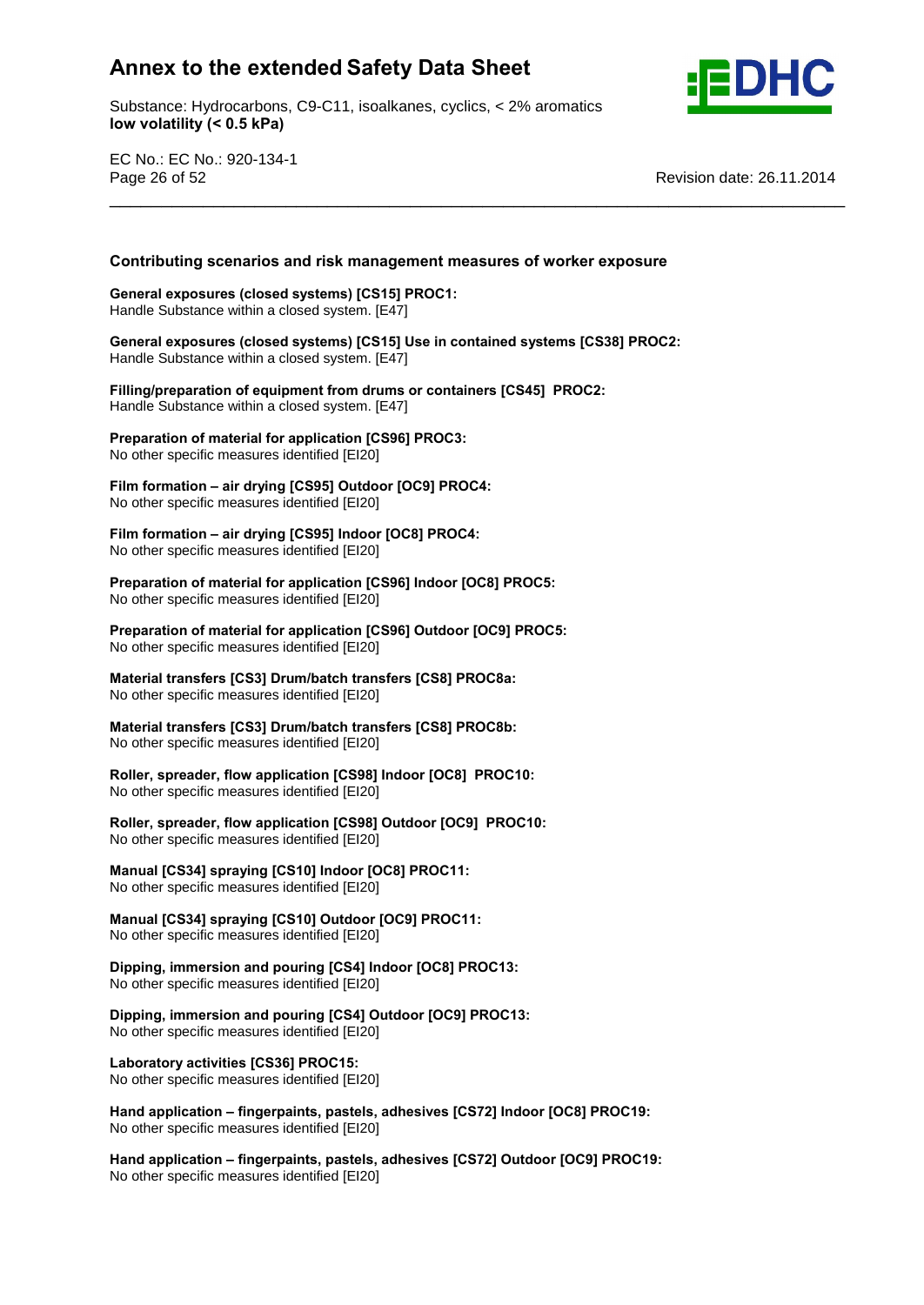Substance: Hydrocarbons, C9-C11, isoalkanes, cyclics, < 2% aromatics **volatility (< 0.5 kPa)**



EC No.: EC No.: 920-134-1 Page 27 of 52 Revision date: 26.11.2014

# **2.2 Control of environmental exposure Product characteristics:**

Substance is complex UVCB [PrC3]. Predominantly hydrophobic [PrC4a]. **Amounts used**

**Section**

Maximum daily site tonnage (kg/day): 0.0067 **Frequency and duration of use**

Emission days (days/year): 365

### **factors not influenced by risk management** Local freshwater dilution factor: 10

Local marine water dilution factor: 100

### **given operational conditions affecting environmental exposure**

Release fraction to air from process (initial release prior to RMM): 0.98 Release fraction to wastewater from process (initial release prior to RMM): 0.01 Release fraction to soil from process (initial release prior to RMM): 0.01

### **onsite conditions and measures to reduce or limit discharges, air emissions and releases to soil**

\_\_\_\_\_\_\_\_\_\_\_\_\_\_\_\_\_\_\_\_\_\_\_\_\_\_\_\_\_\_\_\_\_\_\_\_\_\_\_\_\_\_\_\_\_\_\_\_\_\_\_\_\_\_\_\_\_\_\_\_\_\_\_\_\_\_\_\_\_\_\_

Risk from environmental exposure is driven by freshwater [TCR1a]. Prevent discharge of undissolved substance to or recover from onsite wastewater [TCR14] No wastewater treatment required [TCR6]. Treat air emission to provide a typical removal efficiency of (%): 0 Treat onsite wastewater (prior to receiving water discharge) to provide the required removal efficiency of  $>=$ (%): 0 If discharging to domestic sewage treatment plant, provide the required onsite wastewater removal efficiency

n albertal ging to dent<br>of  $>=(\%)$ : 0

### **measures to prevent/limit release from site**

Do not apply industrial sludge to natural soils [OMS2]. Sludge should be incinerated, contained or reclaimed [OMS3].<br>Conditions and measures related to municipal sewage treatment plant

Estimated substance removal from wastewater via domestic sewage treatment (%): 96.5 Total efficiency of removal from wastewater after onsite and offsite (domestic treatment plant) RMMs (%): 96.5 Maximum allowable site tonnage ( $M_{\text{Safe}}$ ) based on release following total wastewater treatment<br>removal (kg/day): 82<br>Assumed domestic sewage treatment plant flow (m<sup>3</sup>/day): 2000 removal (kg/day): 82 Assumed domestic sewage treatment plant flow (m<sup>3</sup>/day): 2000

### **and measures related to external treatment of waste for disposal**

External treatment and disposal of waste should comply with applicable local and/or national regulations [ETW3]<br>Conditions and measures related to external recovery of waste

External recovery and recycling of waste should comply with applicable local and/or national regulations [ERW1]

### **<sup>3</sup> Exposure estimation**

Health

Estimated workplace exposures are not expected to exceed DNELs when the identified risk management measures are adopted [G8]

### Environment

The Hydrocarbon Block Method has been used to calculate environmental exposure with the Petrorisk model [EE2].

### **<sup>4</sup> Guidance to check compliance with the Exposure Scenario**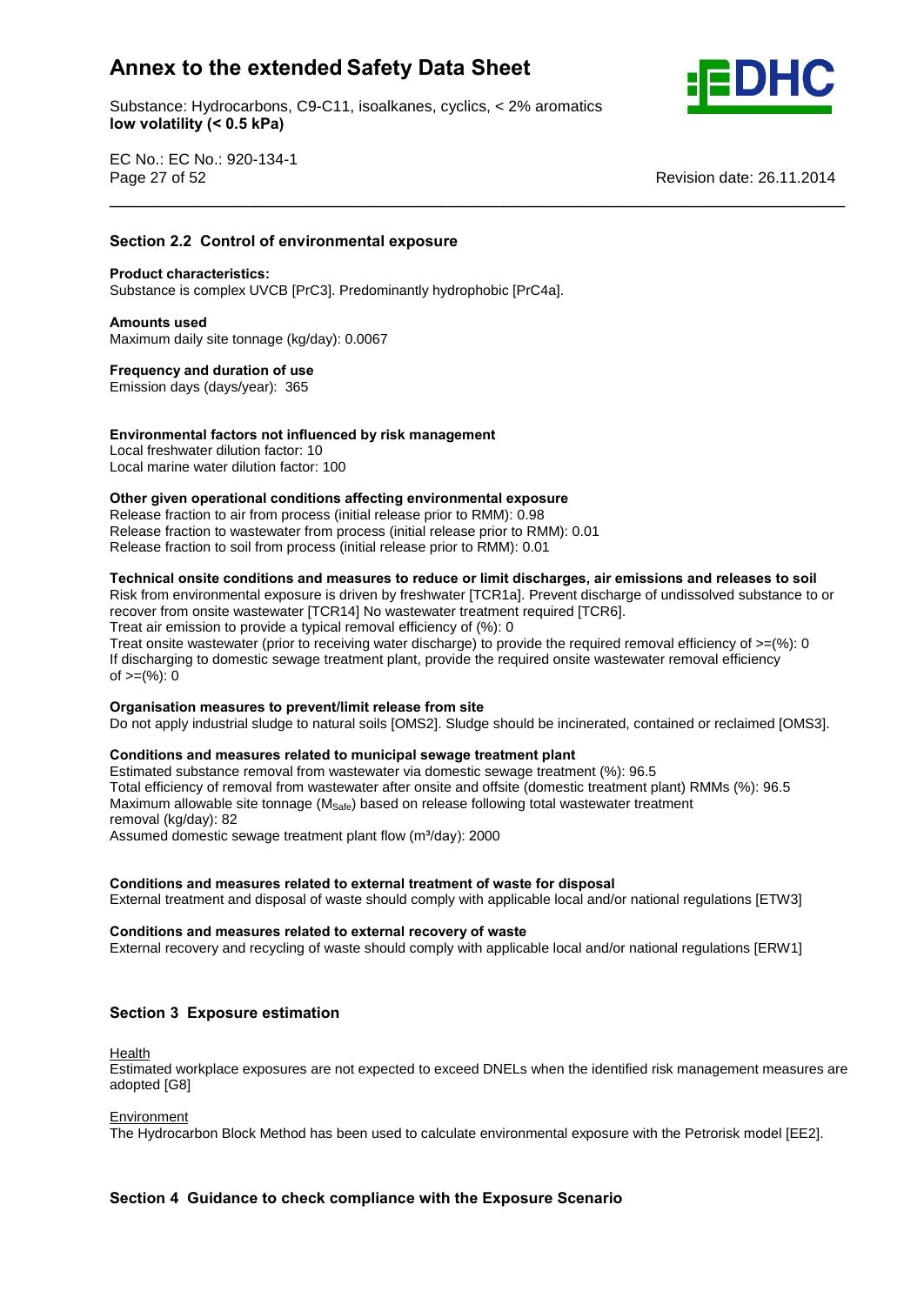

Substance: Hydrocarbons, C9-C11, isoalkanes, cyclics, < 2% aromatics **volatility (< 0.5 kPa)**

EC No.: EC No.: 920-134-1 Page 28 of 52 Revision date: 26.11.2014

### **Health**

Predicted exposures are not expected to exceed the DN(M)EL when the Risk Management Measures/Operational Conditions outlined in Section 2 are implemented [G22].

Where other Risk Management Measures/Operational Conditions are adopted, then users should ensure that risks are managed to at least equivalent levels [G23].

\_\_\_\_\_\_\_\_\_\_\_\_\_\_\_\_\_\_\_\_\_\_\_\_\_\_\_\_\_\_\_\_\_\_\_\_\_\_\_\_\_\_\_\_\_\_\_\_\_\_\_\_\_\_\_\_\_\_\_\_\_\_\_\_\_\_\_\_\_\_\_

### **Environment**

Guidance is based on assumed operating conditions which may not be applicable to all sites; thus, scaling may be necessary to define appropriate site-specific risk management measures [DSU1]. Required removal efficiency for wastewater can be achieved using onsite/offsite technologies, either alone or in combination [DSU2]. Required removal efficiency for air can be achieved using onsite technologies, either alone or in combination [DSU3]. Further details on scaling and control technologies are provided in SpERC factsheet (http://cefic.org/en/reach-for-industries-libraries.html).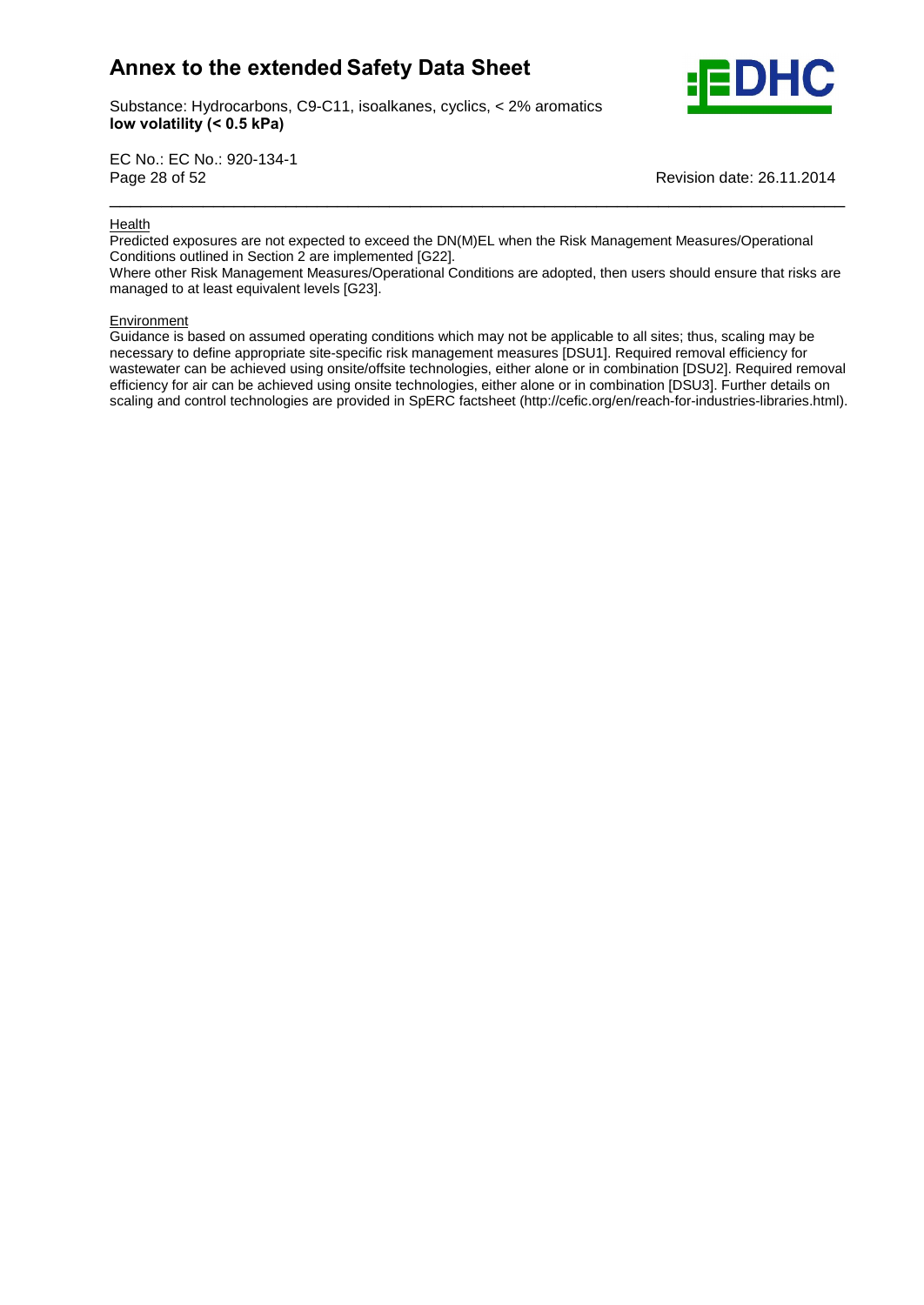Substance: Hydrocarbons, C9-C11, isoalkanes, cyclics, < 2% aromatics **volatility (< 0.5 kPa)**



EC No.: EC No.: 920-134-1 Page 29 of 52

**Revision date: 26.11.2014** 

## **1 Exposure scenario title**<br>————————————————————<br>Section 1 Exposure scenario title

Use in cleaning agents (professional application) **Sector of use:**

SU22: Professional uses: Public domain (administration, education, entertainment, services, craftsmen) **Subsequent service life relevant for that use:**

\_\_\_\_\_\_\_\_\_\_\_\_\_\_\_\_\_\_\_\_\_\_\_\_\_\_\_\_\_\_\_\_\_\_\_\_\_\_\_\_\_\_\_\_\_\_\_\_\_\_\_\_\_\_\_\_\_\_\_\_\_\_\_\_\_\_\_\_\_\_\_

Under nitrogen atmosphere no time limit

## **Subsequent service life relevant for that use:**<br>Under nitrogen atmosphere no time limit<br>Contributing Environmental Release Categories [ERC]:

ERC8a: Wide dispersive indoor use of processing aids in open systems ERC8d: Wide dispersive outdoor use of processing aids in open systems Specific Environmental Release Category: 8.4b.v1 **Contributing Process Categories [PROC]:**

PROC1: Use in closed process, no likelihood of exposure

- PROC2: Use in closed, continuous process with occasional controlled exposure
- PROC3: Use in closed batch process (synthesis or formulation)
- PROC4: Use in batch and other process (synthesis) where opportunity for exposure arises
- PROC8a: Transfer of substance or preparation (charging/discharging) from/to vessels/large containers at non dedicated facilities
- PROC8b: Transfer of substance or preparation (charging/discharging) from/to vessels/large containers at dedicated facilities
- PROC10: Roller application or brushing of adhesive and other coating
- PROC11: Non industrial spraying
- PROC13: Treatment of articles by dipping and pouring **Scope**

### **of processes and activities covered by the Exposure Scenario:**

Covers the use as a component of cleaning products including pouring/unloading from drums or containers; and exposures during mixing/diluting in the preparatory phase and cleaning activities (including spraying, brushing, dipping, wiping automated and by hand)

# **<sup>2</sup> Operational conditions and risk management measures Section 2.1 Control of worker exposure**

### **Section 2.1 Control of worker exposure**

## **conditions** of worker exposured<br> **Physical**<br> **Physical**<br> **Physical**<br> **Physical**

### **form of product and vapour pressure:**

Liquid, vapour pressure < 0.5 kPa at STP [OC3] **Concentration of substance in product:**

Covers percentage substance in the product up to 100 % (unless stated differently) [G13] **Frequency and duration of use/exposure:**

Covers daily exposures up to 8 hours (unless stated differently) [G2] **Other operational conditions affecting exposure:**

Other operational conditions affecting exposure:<br>Assumes use at not more than 20 °C above ambient temperature, unless stated differently [G15]. Assumes a good basic standard of occupational hygiene has been implemented [G1]

**scenarios and risk management measures of worker exposure**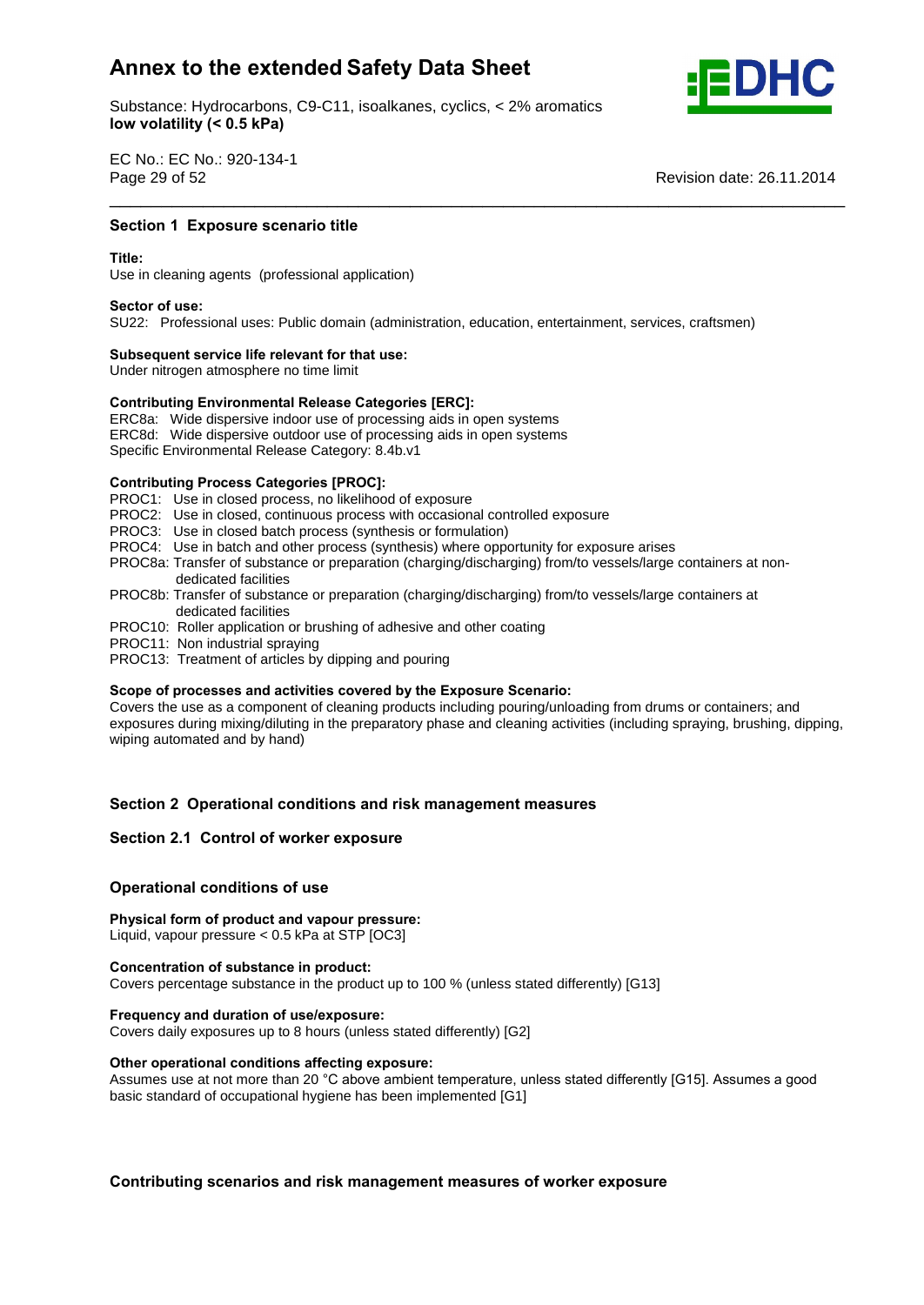

Substance: Hydrocarbons, C9-C11, isoalkanes, cyclics, < 2% aromatics **volatility (< 0.5 kPa)**

EC No.: EC No.: 920-134-1 Page 30 of 52 Revision date: 26.11.2014 \_\_\_\_\_\_\_\_\_\_\_\_\_\_\_\_\_\_\_\_\_\_\_\_\_\_\_\_\_\_\_\_\_\_\_\_\_\_\_\_\_\_\_\_\_\_\_\_\_\_\_\_\_\_\_\_\_\_\_\_\_\_\_\_\_\_\_\_\_\_\_ **Material**

 **storage [CS67] PROC1: No other specific measures identified [EI20]** 

 **process with (semi) closed system [CS93] Use in contained system [CS38] PROC2:** No other specific measures identified [EI20]

### **process with (semi) closed system [CS93] Drum/batch transfers [CS8] Used in contained systems PROC3: Automated process (e.g.: Semi automatic application of floor care and maintenance products) [CS76]**

**No other specific measures identified [EI20] PROC4:**

PROC4.

**No other specific measures identified [EI20]** 

 **of cleaning products in closed systems [CS101] Outdoor [OC9] PROC4:** No other specific measures identified [EI20] **Cleaning**

 **of medical devices [CS74] PROC4: No other specific measures identified [EI20]** 

 **/ preparation of equipment from drums or containers. [CS45] PROC8a:** If the specific measures identified [EI20]

 **/ preparation of equipment from drums or containers. [CS45] PROC8b:** No other specific measures identified [EI20]

 **with low-pressure washers [CS42] Rolling, Brushing [CS51] no spraying [CS60] PROC10: No other specific measures identified [EI20]** 

 **[CS34] Surfaces [CS48] Cleaning [CS47] Spraying [CS10] PROC10:** No other specific measures identified [EI20] **Ad**

 **hoc manual application via trigger sprays, dipping, etc. [CS27] Rolling, Brushing [CS51] PROC10:** No other specific measures identified [EI20] **Cleaning**

 **with high-pressure washers [CS44] Spraying [CS10] Indoor [OC8] PROC11:** No other specific measures identified [EI20] **Cleaning**

 **with high-pressure washers [CS44] Spraying [CS10] Outdoor [OC9] PROC11:** No other specific measures identified [EI20]

 **[CS34] Surfaces [CS48] Cleaning [CS47] Dipping, immersion and pouring [CS4] PROC13:** No other specific measures identified [EI20]

# **2.2 Control of environmental exposure Product characteristics:**

Substance is complex UVCB [PrC3]. Predominantly hydrophobic [PrC4a]. **Amounts used**

Maximum daily site tonnage (kg/day): 0.0027 **Frequency and duration of use**

Emission days (days/year): 365

 **factors not influenced by risk management** Local freshwater dilution factor: 10 Local marine water dilution factor: 100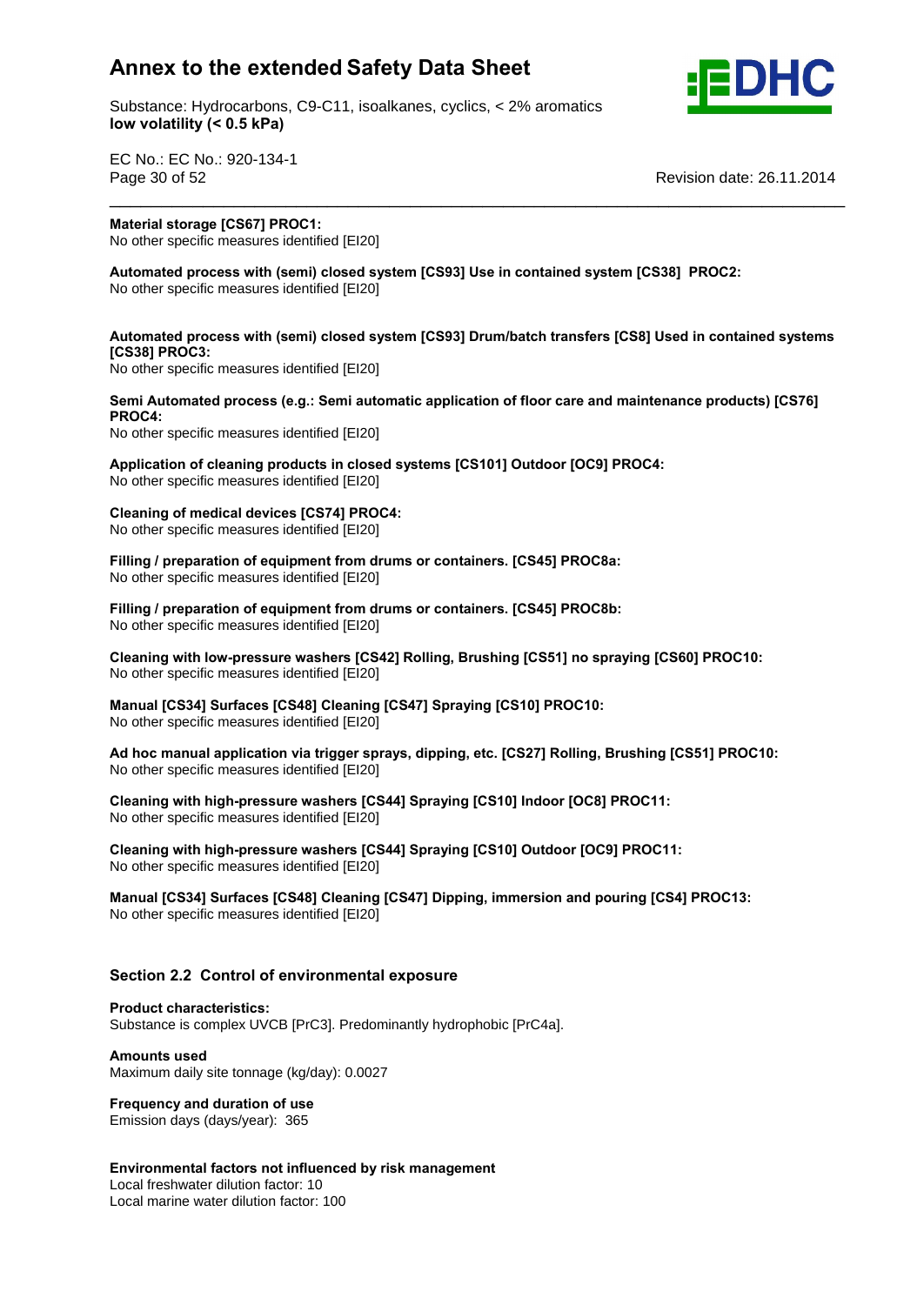Substance: Hydrocarbons, C9-C11, isoalkanes, cyclics, < 2% aromatics **volatility (< 0.5 kPa)**



EC No.: EC No.: 920-134-1 Page 31 of 52 Revision date: 26.11.2014

### **given operational conditions affecting environmental exposure**

Release fraction to air from process (initial release prior to RMM): 0.02 Release fraction to wastewater from process (initial release prior to RMM): 0.000001 **Release fraction to soil from process (initial release prior to RMM): 0** 

### **onsite conditions and measures to reduce or limit discharges, air emissions and releases to soil**

Risk from environmental exposure is driven by freshwater [TCR1a]. Prevent discharge of undissolved substance to or recover from onsite wastewater [TCR14] No wastewater treatment required [TCR6]. Treat air emission to provide a typical removal efficiency of (%): 0

\_\_\_\_\_\_\_\_\_\_\_\_\_\_\_\_\_\_\_\_\_\_\_\_\_\_\_\_\_\_\_\_\_\_\_\_\_\_\_\_\_\_\_\_\_\_\_\_\_\_\_\_\_\_\_\_\_\_\_\_\_\_\_\_\_\_\_\_\_\_\_ **Other**

Treat onsite wastewater (prior to receiving water discharge) to provide the required removal efficiency of  $>=$ (%): 0 If discharging to domestic sewage treatment plant, provide the required onsite wastewater removal efficiency n albertal ging to dent<br>of >=(%): 0

### **measures to prevent/limit release from site**

Do not apply industrial sludge to natural soils [OMS2]. Sludge should be incinerated, contained or reclaimed [OMS3].<br>Conditions and measures related to municipal sewage treatment plant

Estimated substance removal from wastewater via domestic sewage treatment (%): 96.5 Total efficiency of removal from wastewater after onsite and offsite (domestic treatment plant) RMMs (%): 96.5 Maximum allowable site tonnage ( $M_{\text{Safe}}$ ) based on release following total wastewater treatment<br>removal (kg/day): 42<br>Assumed domestic sewage treatment plant flow (m<sup>3</sup>/day): 2000 removal (kg/day): 42

Assumed domestic sewage treatment plant flow (m<sup>3</sup>/day): 2000

### **and measures related to external treatment of waste for disposal**

External treatment and disposal of waste should comply with applicable local and/or national regulations [ETW3]<br>Conditions and measures related to external recovery of waste

External recovery and recycling of waste should comply with applicable local and/or national regulations [ERW1]

### **<sup>3</sup> Exposure estimation**

Health

Estimated workplace exposures are not expected to exceed DNELs when the identified risk management measures are adopted [G8]

### **Environment**

The Hydrocarbon Block Method has been used to calculate environmental exposure with the Petrorisk model [EE2].

### **<sup>4</sup> Guidance to check compliance with the Exposure Scenario**

### Health

Predicted exposures are not expected to exceed the DN(M)EL when the Risk Management Measures/Operational Conditions outlined in Section 2 are implemented [G22].

Where other Risk Management Measures/Operational Conditions are adopted, then users should ensure that risks are managed to at least equivalent levels [G23].

### Environment

Guidance is based on assumed operating conditions which may not be applicable to all sites; thus, scaling may be necessary to define appropriate site-specific risk management measures [DSU1]. Required removal efficiency for wastewater can be achieved using onsite/offsite technologies, either alone or in combination [DSU2]. Required removal efficiency for air can be achieved using onsite technologies, either alone or in combination [DSU3]. Further details on scaling and control technologies are provided in SpERC factsheet (http://cefic.org/en/reach-for-industries-libraries.html).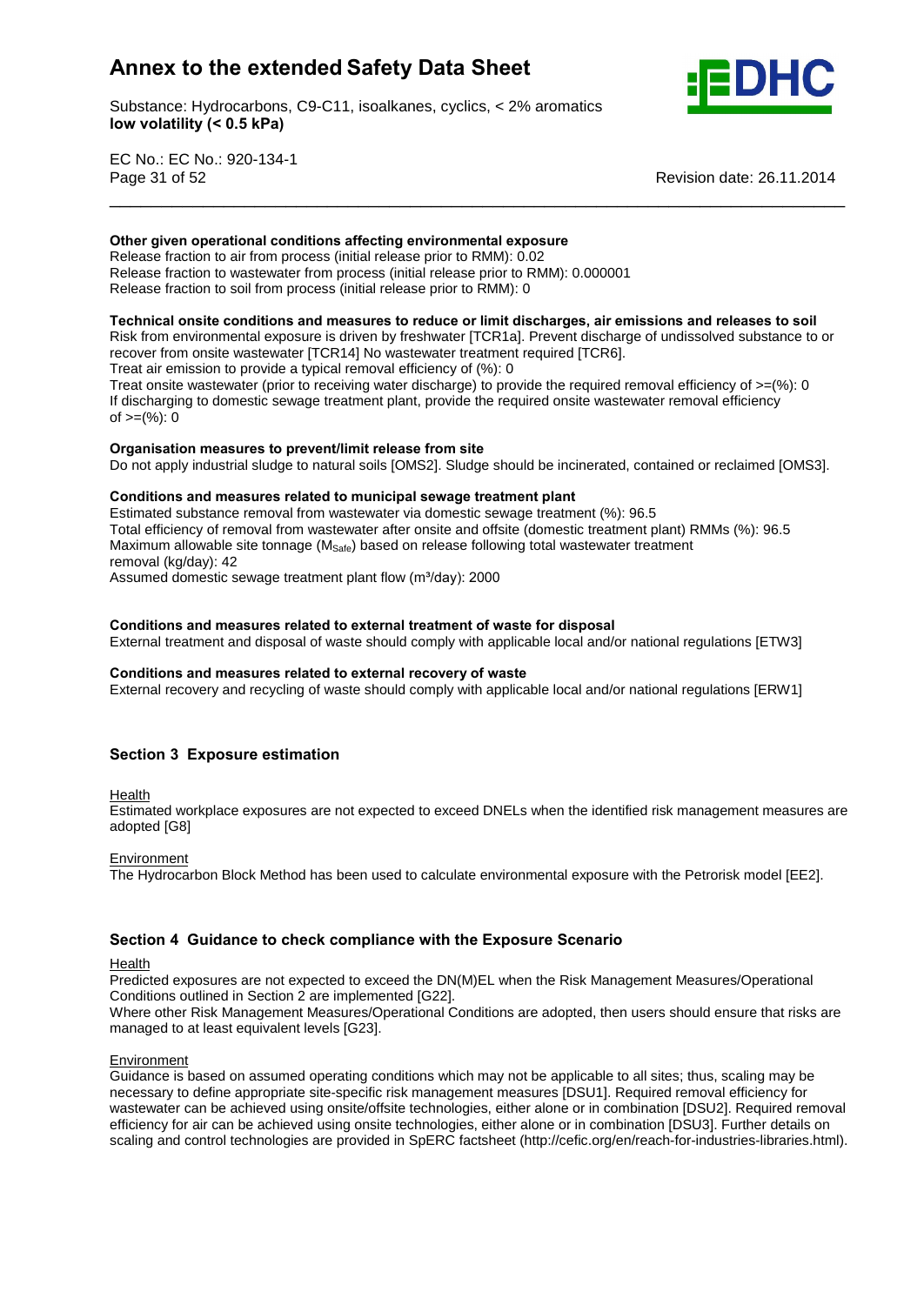

Substance: Hydrocarbons, C9-C11, isoalkanes, cyclics, < 2% aromatics **volatility (< 0.5 kPa)**

EC No.: EC No.: 920-134-1 Page 32 of 52

**Revision date: 26.11.2014** 

## **1 Exposure scenario title**<br>————————————————————<br>Section 1 Exposure scenario title

Use in Oiland Gas Field Drilling and Production Operations **Sector of use:**

SU22: Professional uses: Public domain (administration, education, entertainment, services, craftsmen) **Subsequent service life relevant for that use:**

\_\_\_\_\_\_\_\_\_\_\_\_\_\_\_\_\_\_\_\_\_\_\_\_\_\_\_\_\_\_\_\_\_\_\_\_\_\_\_\_\_\_\_\_\_\_\_\_\_\_\_\_\_\_\_\_\_\_\_\_\_\_\_\_\_\_\_\_\_\_\_

Under nitrogen atmosphere no time limit

# **Subsequent service life relevant for that use:**<br>Under nitrogen atmosphere no time limit<br>Contributing Environmental Release Categories [ERC]:

ERC4: Industrial use of processing aids in processes and products, not becoming part of articles Specific Environmental Release Category: 4.5a.v1 **Contributing Process Categories [PROC]:**

PROC1: Use in closed process, no likelihood of exposure PROC2: Use in closed, continuous process with occasional controlled exposure PROC3: Use in closed batch process (synthesis or formulation) PROC4: Use in batch and other process (synthesis) where opportunity for exposure arises PROC8a: Transfer of substance or preparation (charging/discharging) from/to vessels/large containers at non dedicated facilities PROC8b: Transfer of substance or preparation (charging/discharging) from/to vessels/large containers at dedicated facilities

### **of processes and activities covered by the Exposure Scenario:**

Oil field well drilling operations (including drilling muds and well cleaning ) including material transfers, on-site formulation, well head operations, shaker room activities and related maintenance.

# **<sup>2</sup> Operational conditions and risk management measures Section 2.1 Control of worker exposure**

### **Section 2.1 Control of worker exposure**

## **conditions** of worker exposured<br> **Physical**<br> **Physical**<br> **Physical**<br> **Physical**

### **form of product and vapour pressure:**

Liquid, vapour pressure < 0.5 kPa at STP [OC3] **Concentration of substance in product:**

Covers percentage substance in the product up to 100 % (unless stated differently) [G13] **Frequency and duration of use/exposure:**

Covers daily exposures up to 8 hours (unless stated differently) [G2] **Other operational conditions affecting exposure:**

Other operational conditions affecting exposure:<br>Assumes use at not more than 20 °C above ambient temperature, unless stated differently [G15]. Assumes a good basic standard of occupational hygiene has been implemented [G1]

# **scenarios and risk management measures of worker exposure General exposures (closed systems) [CS15] PROC1:**

No other specific measures identified [EI20] **Batch process [CS55] PROC2:**

No other specific measures identified [EI20]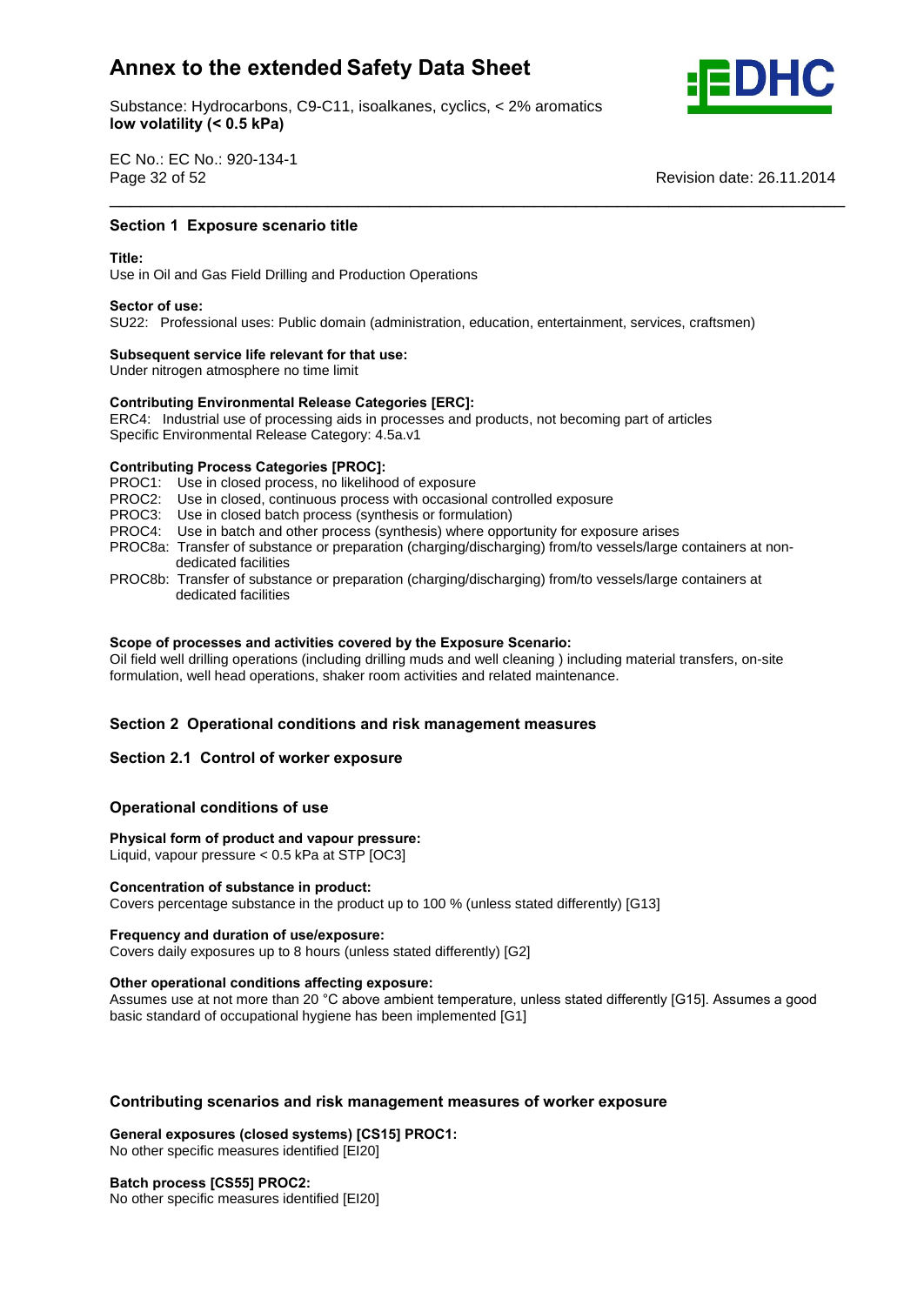Substance: Hydrocarbons, C9-C11, isoalkanes, cyclics, < 2% aromatics **volatility (< 0.5 kPa)**

\_\_\_\_\_\_\_\_\_\_\_\_\_\_\_\_\_\_\_\_\_\_\_\_\_\_\_\_\_\_\_\_\_\_\_\_\_\_\_\_\_\_\_\_\_\_\_\_\_\_\_\_\_\_\_\_\_\_\_\_\_\_\_\_\_\_\_\_\_\_\_



EC No.: EC No.: 920-134-1 Page 33 of 52 Revision date: 26.11.2014

**Drilling**

 **mud (re-)formulation [CS115] PROC3: Trimate in the contract of the control of the specific measures identified [EI20]** 

 **and disposal of filtered solids [CS121] PROC3:** No other specific measures identified [EI20] **Process sampling [CS2] PROC3:**

No other specific measures identified [EI20] **Process sampling [CS2] PROC3:**<br>No other specific measures identified [EI20]<br>General exposures (open systems) [CS16] PROC4:

No other specific measures identified [EI20] **Drill floor operations [CS116] PROC4:**

No other specific measures identified [EI20] **Operation**

**offeral filtering filtering filtering equipment c**<br>**offeral increases identified** [EI20]<br>**Operation of solids filtering equipment** – vapour exposures [CS118] PROC4: No other specific measures identified [EI20] **Pouring**

 **from small containers [CS9] PROC8a:** No other specific measures identified [EI20]

 **of solids filtering equipment [CS120] PROC8a:** No other specific measures identified [EI20] **Equipment**

 **cleaning and maintenance [CS39] PROC8a:** No other specific measures identified [EI20] **Bulk transfers [CS14] PROC8b:**

**Example 12 Construction** Fig. 1.10 Construction No other specific measures identified [EI20]

**/ Rulk transfers [CS14] PROC8b:**<br>
No other specific measures identified [EI20]<br> **Filling** / preparation of equipment from drums or containers. [CS45] PROC8b: No other specific measures identified [EI20]

# **2.2 Control of environmental exposure Product characteristics:**

Substance is complex UVCB [PrC3]. Predominantly hydrophobic [PrC4a]. **Amounts used**

Maximum daily site tonnage (kg/day): N/A **Frequency and duration of use**

Emission days (days/year): N/A **Environmental**

**factors not influenced by risk management**

Local freshwater dilution factor: N/A Local marine water dilution factor: N/A

 **given operational conditions affecting environmental exposure** Release fraction to air from process (initial release prior to RMM): N/A Release fraction to wastewater from process (initial release prior to RMM): N/A Action to the matter from process (initial release prior to RMM): N/A<br>Release fraction to soil from process (initial release prior to RMM): N/A

**onsite conditions and measures to reduce or limit discharges, air emissions and releases to soil**

Risk from environmental exposure is driven by freshwater [TCR1a]. No wastewater treatment required [TCR6]. Treat air emission to provide a typical removal efficiency of (%): N/A Treat onsite wastewater (prior to receiving water discharge) to provide the required removal efficiency of >=(%): N/A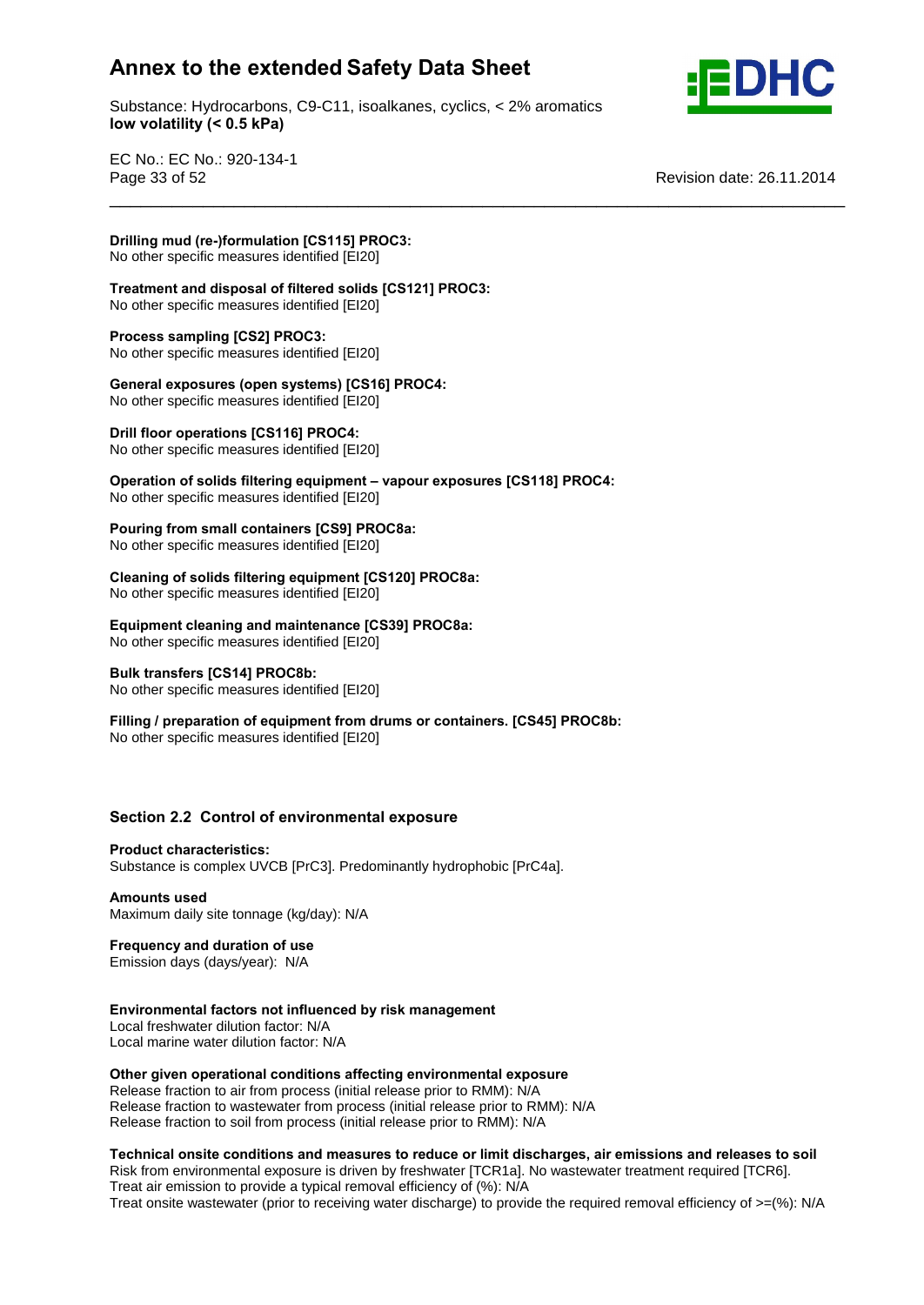

Substance: Hydrocarbons, C9-C11, isoalkanes, cyclics, < 2% aromatics **volatility (< 0.5 kPa)**

EC No.: EC No.: 920-134-1 Page 34 of 52 Revision date: 26.11.2014

If discharging to domestic sewage treatment plant, provide the required onsite wastewater removal efficiency n also half ging to domest.<br>of >=(%): N/A

\_\_\_\_\_\_\_\_\_\_\_\_\_\_\_\_\_\_\_\_\_\_\_\_\_\_\_\_\_\_\_\_\_\_\_\_\_\_\_\_\_\_\_\_\_\_\_\_\_\_\_\_\_\_\_\_\_\_\_\_\_\_\_\_\_\_\_\_\_\_\_

### **measures to prevent/limit release from site**

Prevent environmental discharge consistent with regulatory requirements [OMS4]. **Conditions and measures related to municipal sewage treatment plant**

Estimated substance removal from wastewater via domestic sewage treatment (%):N/A Total efficiency of removal from wastewater after onsite and offsite (domestic treatment plant) RMMs (%):N/A Maximum allowable site tonnage ( $M_{\text{Safe}}$ ) based on release following total wastewater treatment<br>removal (kg/day): N/A<br>Assumed domestic sewage treatment plant flow (m<sup>3</sup>/day): N/A removal (kg/day): N/A

Assumed domestic sewage treatment plant flow (m<sup>3</sup>/day): N/A

### **and measures related to external treatment of waste for disposal**

External treatment and disposal of waste should comply with applicable local and/or national regulations [ETW3]<br>Conditions and measures related to external recovery of waste

External recovery and recycling of waste should comply with applicable local and/or national regulations [ERW1]

### **<sup>3</sup> Exposure estimation**

Health

Estimated workplace exposures are not expected to exceed DNELs when the identified risk management measures are adopted [G8]

### Environment

Quantitative exposure and risk assessment not possible due to lack of emissions to aquatic environment [EE7] Qualitative approach used to conclude safe use [EE8]

### **<sup>4</sup> Guidance to check compliance with the Exposure Scenario**

### Health

Predicted exposures are not expected to exceed the DN(M)EL when the Risk Management Measures/Operational Conditions outlined in Section 2 are implemented [G22].

Where other Risk Management Measures/Operational Conditions are adopted, then users should ensure that risks are managed to at least equivalent levels [G23].

### Environment

Discharge to aquatic environment is restricted by law and industry prohibits release<sup>1</sup> [DSU9]

[DSU9] <sup>1</sup> OSPAR commission 2009. Discharges, Spills and Emissions from offshore Oil and Gas Installations in 2007, including the assessment of data reported in 2006 and 2007.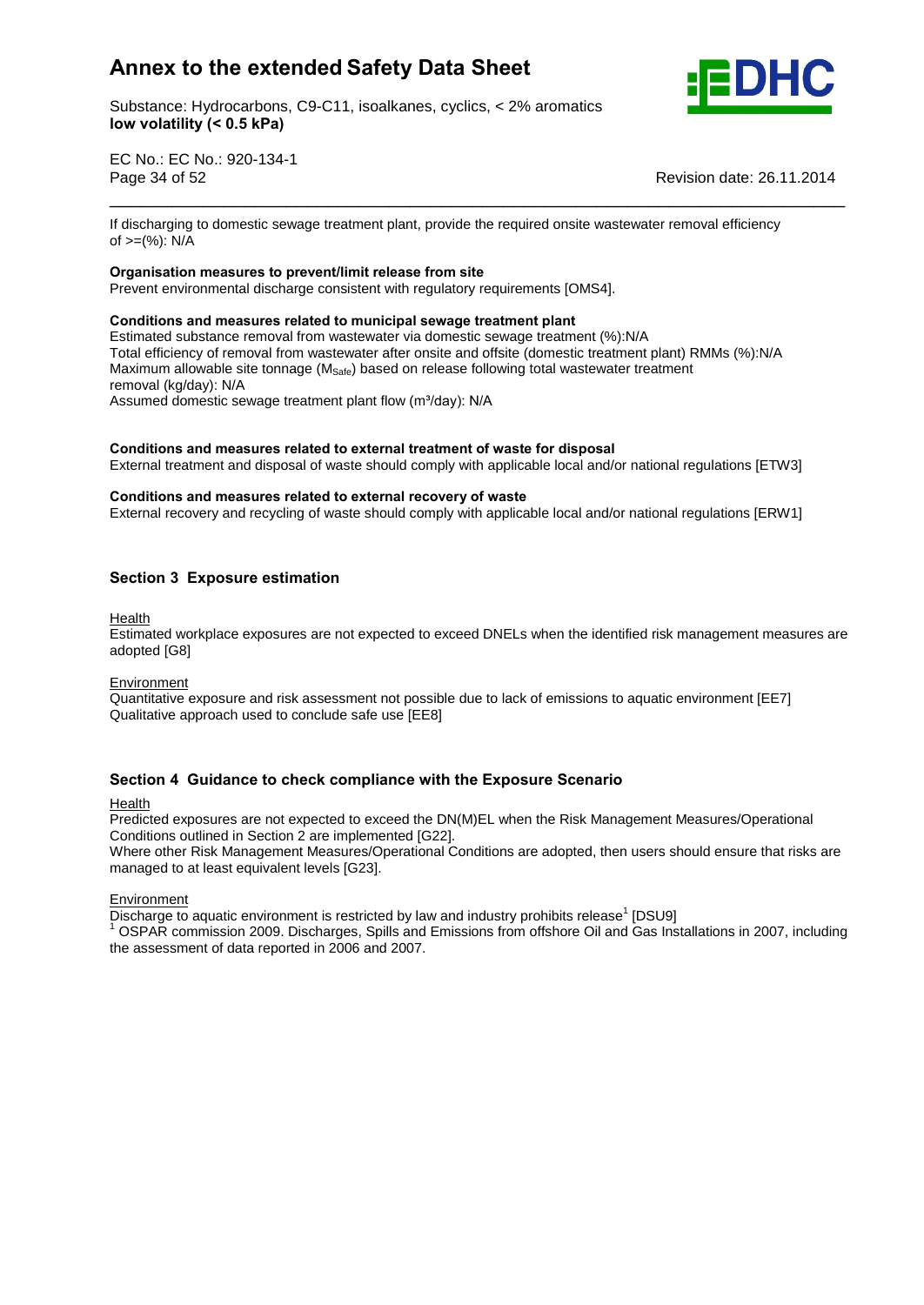Substance: Hydrocarbons, C9-C11, isoalkanes, cyclics, < 2% aromatics **volatility (< 0.5 kPa)**



EC No.: EC No.: 920-134-1 Page 35 of 52

**Revision date: 26.11.2014** 

## **1 Exposure scenario title**<br>————————————————————<br>Section 1 Exposure scenario title

Use in Laboratories **Sector of use:**

SU22: Professional uses: Public domain (administration, education, entertainment, services, craftsmen) **Subsequent service life relevant for that use:**

\_\_\_\_\_\_\_\_\_\_\_\_\_\_\_\_\_\_\_\_\_\_\_\_\_\_\_\_\_\_\_\_\_\_\_\_\_\_\_\_\_\_\_\_\_\_\_\_\_\_\_\_\_\_\_\_\_\_\_\_\_\_\_\_\_\_\_\_\_\_\_

Under nitrogen atmosphere no time limit

# **Subsequent service life relevant for that use:**<br>
Under nitrogen atmosphere no time limit<br>
Contributing Environmental Release Categories [ERC]:

ERC8a: Wide dispersive indoor use of processing aids in open systems Specific Environmental Release Category: ESVOC 8.17.v1 **Contributing Process Categories [PROC]:**

PROC10: Roller application or brushing PROC15: Use as laboratory reagent **Scope**

 **of processes and activities covered by the Exposure Scenario:** Use of small quantities within laboratory settings, including material transfers and equipment cleaning.

# **<sup>2</sup> Operational conditions and risk management measures Section 2.1 Control of worker exposure**

### **Section 2.1 Control of worker exposure**

## **conditions** of worker exposured<br>Operational conditions of use

 **form of product and vapour pressure:** Liquid, vapour pressure < 0.5 kPa at STP [OC3] **Concentration of substance in product:**

Covers percentage substance in the product up to 100 % (unless stated differently) [G13] **Frequency and duration of use/exposure:**

Covers daily exposures up to 8 hours (unless stated differently) [G2] **Other operational conditions affecting exposure:**

Other operational conditions affecting exposure:<br>Assumes use at not more than 20 °C above ambient temperature, unless stated differently [G15]. Assumes a good basic standard of occupational hygiene has been implemented [G1]

# **scenarios and risk management measures of worker exposure Cleaning [CS47] PROC10:**

## No other specific measures identified [EI20] **Laboratory activities [CS36] PROC15:**

No other specific measures identified [EI20]

### **2.2 Control of environmental exposure**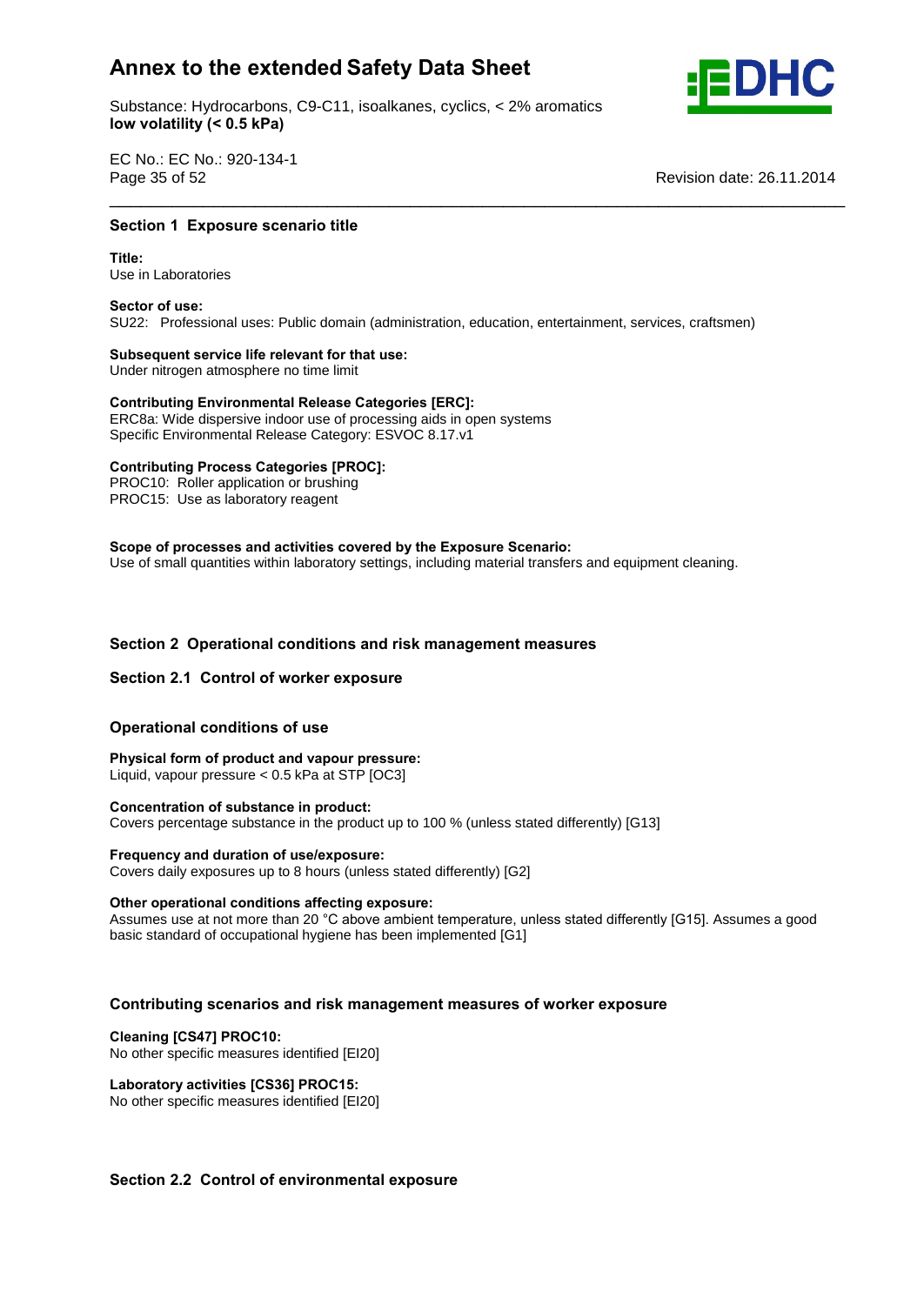Substance: Hydrocarbons, C9-C11, isoalkanes, cyclics, < 2% aromatics **volatility (< 0.5 kPa)**



**Revision date: 26.11.2014** 

EC No.: EC No.: 920-134-1 Page 36 of 52

### **Product characteristics:**

Substance is complex UVCB [PrC3]. Predominantly hydrophobic [PrC4a]. **Amounts used**

Maximum daily site tonnage (kg/day): 0.0014 **Frequency and duration of use**

Emission days (days/year): 365

### **factors not influenced by risk management**

Local freshwater dilution factor: 10 Local marine water dilution factor: 100 **Other**

### **given operational conditions affecting environmental exposure**

Release fraction to air from process (initial release prior to RMM): 0.5 Release fraction to wastewater from process (initial release prior to RMM): 0.5 release fraction to soil from process (initial release prior to RMM): 0

### **onsite conditions and measures to reduce or limit discharges, air emissions and releases to soil**

\_\_\_\_\_\_\_\_\_\_\_\_\_\_\_\_\_\_\_\_\_\_\_\_\_\_\_\_\_\_\_\_\_\_\_\_\_\_\_\_\_\_\_\_\_\_\_\_\_\_\_\_\_\_\_\_\_\_\_\_\_\_\_\_\_\_\_\_\_\_\_

Risk from environmental exposure is driven by agricultural soil [TCR1f]. No wastewater treatment required [TCR6]. Treat air emission to provide a typical removal efficiency of (%): 0

Treat onsite wastewater (prior to receiving water discharge) to provide the required removal efficiency of  $>=$ (%): 0 If discharging to domestic sewage treatment plant, provide the required onsite wastewater removal efficiency n albertal ging to dent<br>of >=(%): 0

### **measures to prevent/limit release from site**

Do not apply industrial sludge to natural soils [OMS2]. Sludge should be incinerated, contained or reclaimed [OMS3].<br>Conditions and measures related to municipal sewage treatment plant

Estimated substance removal from wastewater via domestic sewage treatment (%): 96.5 Total efficiency of removal from wastewater after onsite and offsite (domestic treatment plant) RMMs (%): 96.5 Maximum allowable site tonnage ( $M_{\text{Safe}}$ ) based on release following total wastewater treatment<br>removal (kg/day): 06.7<br>Assumed domestic sewage treatment plant flow (m<sup>3</sup>/day): 2000 removal (kg/day): 06.7

Assumed domestic sewage treatment plant flow (m<sup>3</sup>/day): 2000

### **and measures related to external treatment of waste for disposal**

External treatment and disposal of waste should comply with applicable local and/or national regulations [ETW3]<br>Conditions and measures related to external recovery of waste

External recovery and recycling of waste should comply with applicable local and/or national regulations [ERW1]

### **<sup>3</sup> Exposure estimation**

Health

Estimated workplace exposures are not expected to exceed DNELs when the identified risk management measures are adopted [G8]

### **Environment**

The Hydrocarbon Block Method has been used to calculate environmental exposure with the Petrorisk model [EE2].

### **<sup>4</sup> Guidance to check compliance with the Exposure Scenario**

Health

Predicted exposures are not expected to exceed the DN(M)EL when the Risk Management Measures/Operational Conditions outlined in Section 2 are implemented [G22].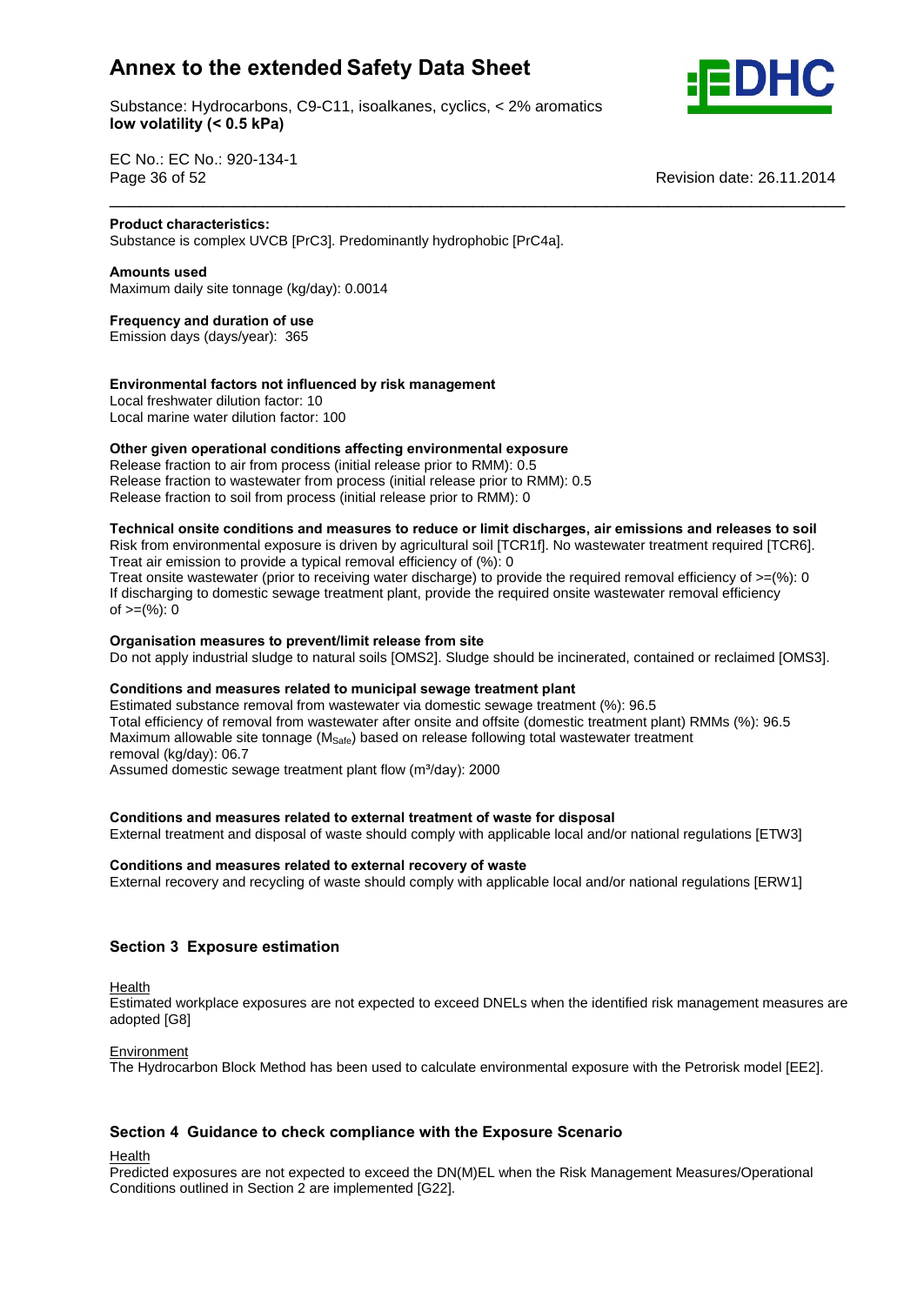

Substance: Hydrocarbons, C9-C11, isoalkanes, cyclics, < 2% aromatics **volatility (< 0.5 kPa)**

EC No.: EC No.: 920-134-1 Page 37 of 52 Revision date: 26.11.2014

Where other Risk Management Measures/Operational Conditions are adopted, then users should ensure that risks are managed to at least equivalent levels [G23].

\_\_\_\_\_\_\_\_\_\_\_\_\_\_\_\_\_\_\_\_\_\_\_\_\_\_\_\_\_\_\_\_\_\_\_\_\_\_\_\_\_\_\_\_\_\_\_\_\_\_\_\_\_\_\_\_\_\_\_\_\_\_\_\_\_\_\_\_\_\_\_

**Environment** 

Guidance is based on assumed operating conditions which may not be applicable to all sites; thus, scaling may be necessary to define appropriate site-specific risk management measures [DSU1]. Required removal efficiency for wastewater can be achieved using onsite/offsite technologies, either alone or in combination [DSU2]. Required removal efficiency for air can be achieved using onsite technologies, either alone or in combination [DSU3]. Further details on scaling and control technologies are provided in SpERC factsheet (http://cefic.org/en/reach-for-industries-libraries.html).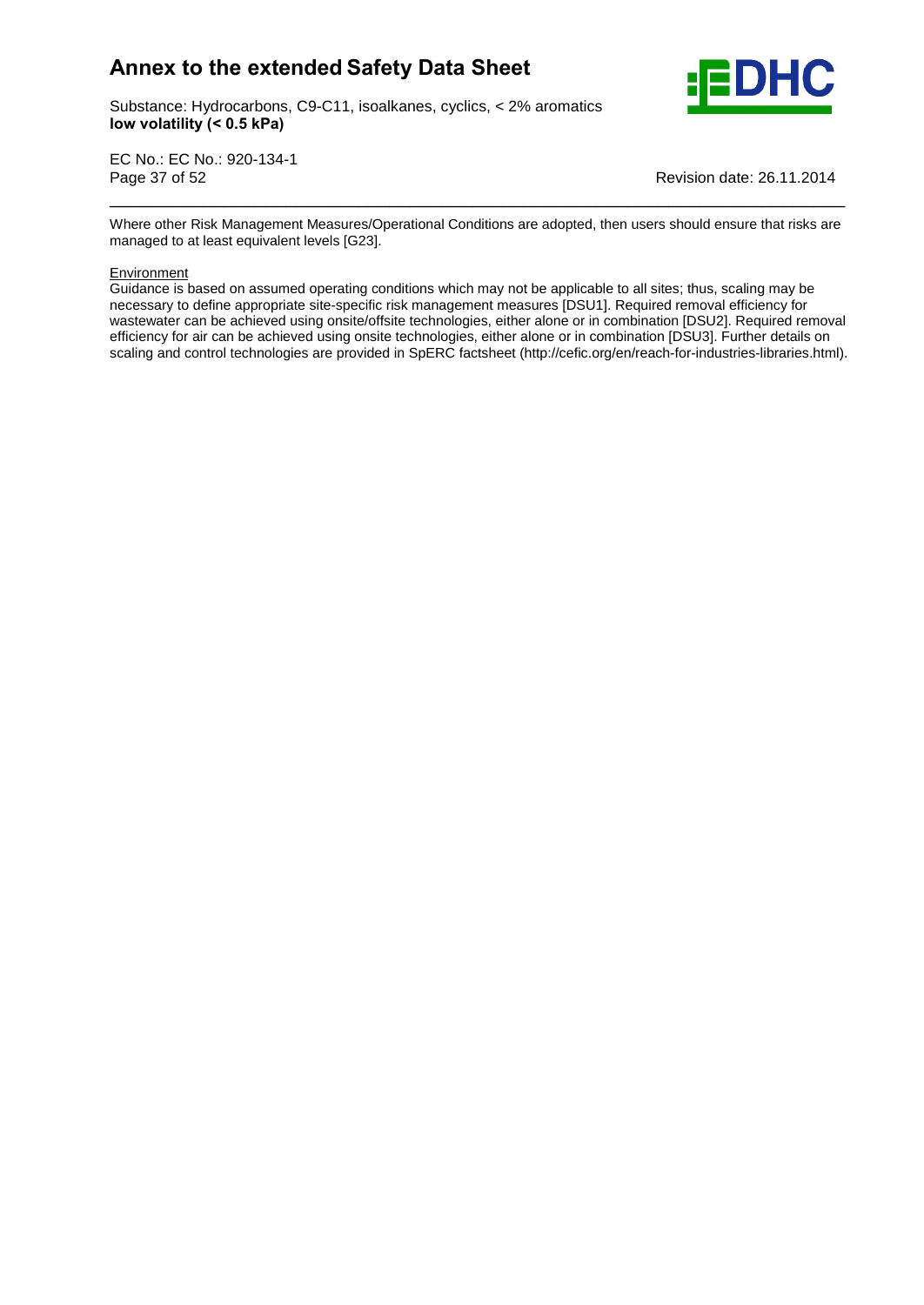Substance: Hydrocarbons, C9-C11, isoalkanes, cyclics, < 2% aromatics **volatility (< 0.5 kPa)**



EC No.: EC No.: 920-134-1 Page 38 of 52 Revision date: 26.11.2014 \_\_\_\_\_\_\_\_\_\_\_\_\_\_\_\_\_\_\_\_\_\_\_\_\_\_\_\_\_\_\_\_\_\_\_\_\_\_\_\_\_\_\_\_\_\_\_\_\_\_\_\_\_\_\_\_\_\_\_\_\_\_\_\_\_\_\_\_\_\_\_ **Section**

# **<sup>1</sup> Exposure scenario title Title:**

### Title<sup>.</sup>

Use in coatings (consumer applications) **Sector of use:**

SU21: Consumer uses: Private households (= general public = consumers) **Subsequent service life relevant for that use:**

Under nitrogen atmosphere no time limit

# **Subsequent service life relevant for that use:**<br>
Under nitrogen atmosphere no time limit<br>
Contributing Environmental Release Categories [ERC]:

ERC8a: Wide dispersive indoor use of processing aids in open systems. ERC8d: Wide dispersive outdoor use of processing aids in open systems Specific Environmental Release Category: ESVOC 8.3c.v1 **Contributing Product Category [PC]:**

- PC1: Adhesives, sealants<br>PC4: Anti-Freeze and de-
- Anti-Freeze and de-icing products
- PC8: Biocidal products (e.g. disinfectants, pest control)
- PC9a: Coatings and paints, thinners, paint removers
- PC9b: Fillers, putties, plasters, modelling clay
- PC9c: Finger paints
- PC15: Non-metal-surface treatment products
- PC18: Ink and toners
- PC23: Leather tanning, dye, finishing, impregnation and care products
- PC24: Lubricants, greases, release products
- PC31: Polishes and wax blends
- PC34: Textile dyes, finishing and impregnating products; including bleaches and other processing aids<br>Scope of processes and activities covered by the Exposure Scenario:

Covers the use in coatings (paints, inks, adhesives, etc.) including exposures during use (including product transfer and preparation, application by brush, spray by hand or similar methods) and equipment cleaning.

# **<sup>2</sup> Operational conditions and risk management measures Section 2.1 Control of consumer exposure**

# Section 2.1 Control of consumer expo<br>Operational conditions of use

## **Physical form of product and vapour pressure:**

## **Physical form of product and vapour pressure:**<br>Liquid, vapour pressure < 0.5 kPa<br>Concentration of substance in product:

Liquid, vapour pressure < 0.5 kPa **Concentration**

Unless otherwise stated, covers concentrations up to 100% [ConsOC1] **Amounts used:**

Unless otherwise stated, covers use amounts up to13800g [ConsOC2];covers skin contact area up to 857.5cm2 [ConsOC5] **Frequency**

### **and duration of use/exposure:**

Unless otherwise stated, covers use frequency up to 1 times per day [ConsOC4]; covers exposure up to 8 hours per event [ConsOC14]

### **operational conditions affecting exposure:**

Unless otherwise stated assumes use at ambient temperatures [ConsOC15]; assumes use in a 20 m<sup>3</sup> room [ConsOC11]; assumes use with typical ventilation [ConsOC8]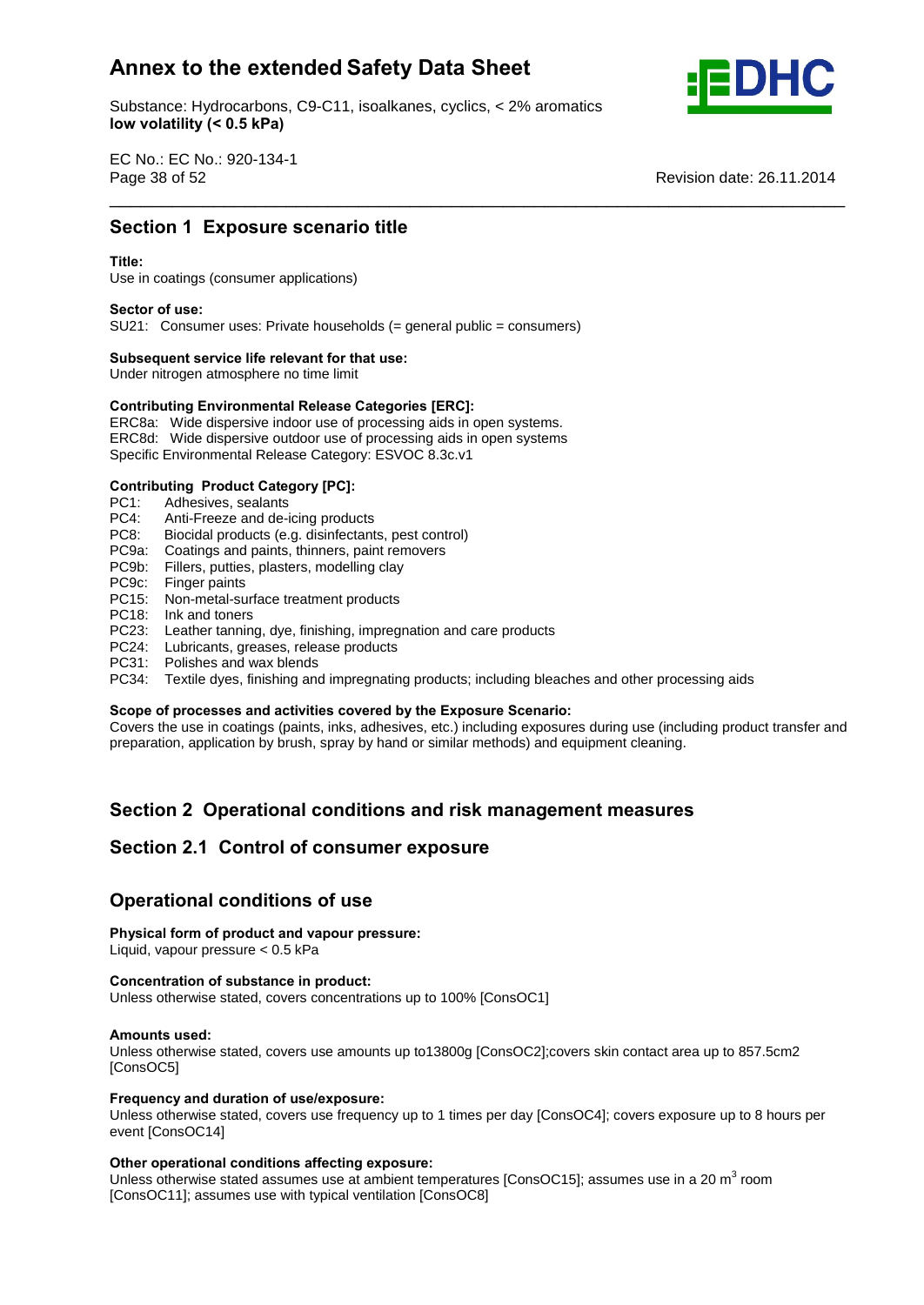Substance: Hydrocarbons, C9-C11, isoalkanes, cyclics, < 2% aromatics **volatility (< 0.5 kPa)**



EC No.: EC No.: 920-134-1 Page 39 of 52 Revision date: 26.11.2014

# **scenarios and risk management measures of consumer exposure PC1:Adhesives, sealants--Glues, hobby use**

### nc.

Unless otherwise stated, covers concentrations up to 30% [ConsOC1]; covers use up to 365 days/year [ConsOC3]; covers use up to 1 time/on day of use [ConsOC4]; covers skin contact area up to 35.73 cm2 [ConsOC5]; for each use event, covers use amounts up to 9g [ConsOC2]; covers use under typical household ventilation [ConsOC8]; covers use in room size of 20m3 [ConsOC11]; for each use event, covers exposure up to 4.00hr/event [ConsOC14]; **RMM** 

\_\_\_\_\_\_\_\_\_\_\_\_\_\_\_\_\_\_\_\_\_\_\_\_\_\_\_\_\_\_\_\_\_\_\_\_\_\_\_\_\_\_\_\_\_\_\_\_\_\_\_\_\_\_\_\_\_\_\_\_\_\_\_\_\_\_\_\_\_\_\_ **Contributing**

No specific RMMs identified beyond those OCs stated

### **sealants--Glues DIY-use (carpet glue, tile glue, wood parquet glue)**

### **OC**

Unless otherwise stated, covers concentrations up to 30% [ConsOC1]; covers use up to 1 days/year [ConsOC3]; covers use up to 1 time/on day of use [ConsOC4]; covers skin contact area up to 110.00 cm2 [ConsOC5]; for each use event, covers use amounts up to 6390g [ConsOC2]; covers use under typical household ventilation [ConsOC8]; covers use in **RMM**room size of 20m3[ConsOC11]; for each use event, covers exposure up to 6.00hr/event[ConsOC14];<br>RMM

## No specific RMMs identified beyond those OCs stated **PC1:Adhesives, sealants--Glue from spray**

### $OC$

Unless otherwise stated, covers concentrations up to 30% [ConsOC1]; covers use up to 365 days/year [ConsOC3]; covers use up to 1 time/on day of use[ConsOC4]; covers skin contact area up to 35.73 cm2 [ConsOC5]; for each use event, covers use amounts up to 85.05g [ConsOC2]; covers use under typical household ventilation [ConsOC8]; covers<br>RMM And The Second Ventilation of the Superior of the Second Ventilation (ConsOC8); covers use in room size of 20m3[ConsOC11]; for each use event, covers exposure up to 4.00hr/event[ConsOC14]; **RMM** 

No specific RMMs identified beyond those OCs stated<br>**PC1:Adhesives. sealants—Sealants** 

### **OC**

 Unless otherwise stated, covers concentrations up to 30% [ConsOC1]; covers use up to 365 days/year [ConsOC3]; covers use up to 1 time/on day of use[ConsOC4]; covers skin contact area up to 35.73 cm2 [ConsOC5]; for each use event, covers use amounts up to 75g [ConsOC2]; covers use under typical household ventilation [ConsOC8]; covers<br>RMM AMMADIS USES AND THE USES AND THE USES AND THE USES AND THE USES AND THE USES AND THE USES OF THE USES OF use in room size of 20m3[ConsOC11]; for each use event, covers exposure up to 1.00hr/event[ConsOC14];

### **RMM**

where the control of the stated sector that the sector stated **NO4** specific RMMs identified beyond those OCs stated **OC**

### **and de-icing products--Washing car window**  $_{\rm OC}$

Unless otherwise stated, covers concentrations up to 1% [ConsOC1]; covers use up to 365 days/year[ConsOC3]; covers use up to 1 time/on day of use[ConsOC4]; for each use event, covers use amounts up to 0.5g [ConsOC2]; covers use in a one car garage (34m3) under typical ventilation [ConsOC10]; covers use in room size of 34m3[ConsOC11]; for each use event, covers exposure up to 0.02hr/event[ConsOC14];

where the control of the stated sector that the sector stated **NO4** specific RMMs identified beyond those OCs stated **OC**

### **PC4** n:Anti-freeze and de-icing products--Pouring into radiator

### $OC$

Unless otherwise stated, covers concentrations up to 10% [ConsOC1]; covers use up to 365 days/year[ConsOC3]; covers use up to 1 time/on day of use[ConsOC4]; covers skin contact area up to 428.00 cm2 [ConsOC5]; for each use event, covers use amounts up to 2000g [ConsOC2]; Covers use in a one cargarage (34m3) under typical ventilation consoct to the meaning of the strengthene stay, service are the car gaings (state) and speak consocially covers use in room size of 34m3[ConsOC11]; for each use event, covers exposure up to 0.17hr/event[ConsOC14];

### **RMM**

No specific RMMs identified beyond those OCs stated

### **and de-icing products--Lock de-icer**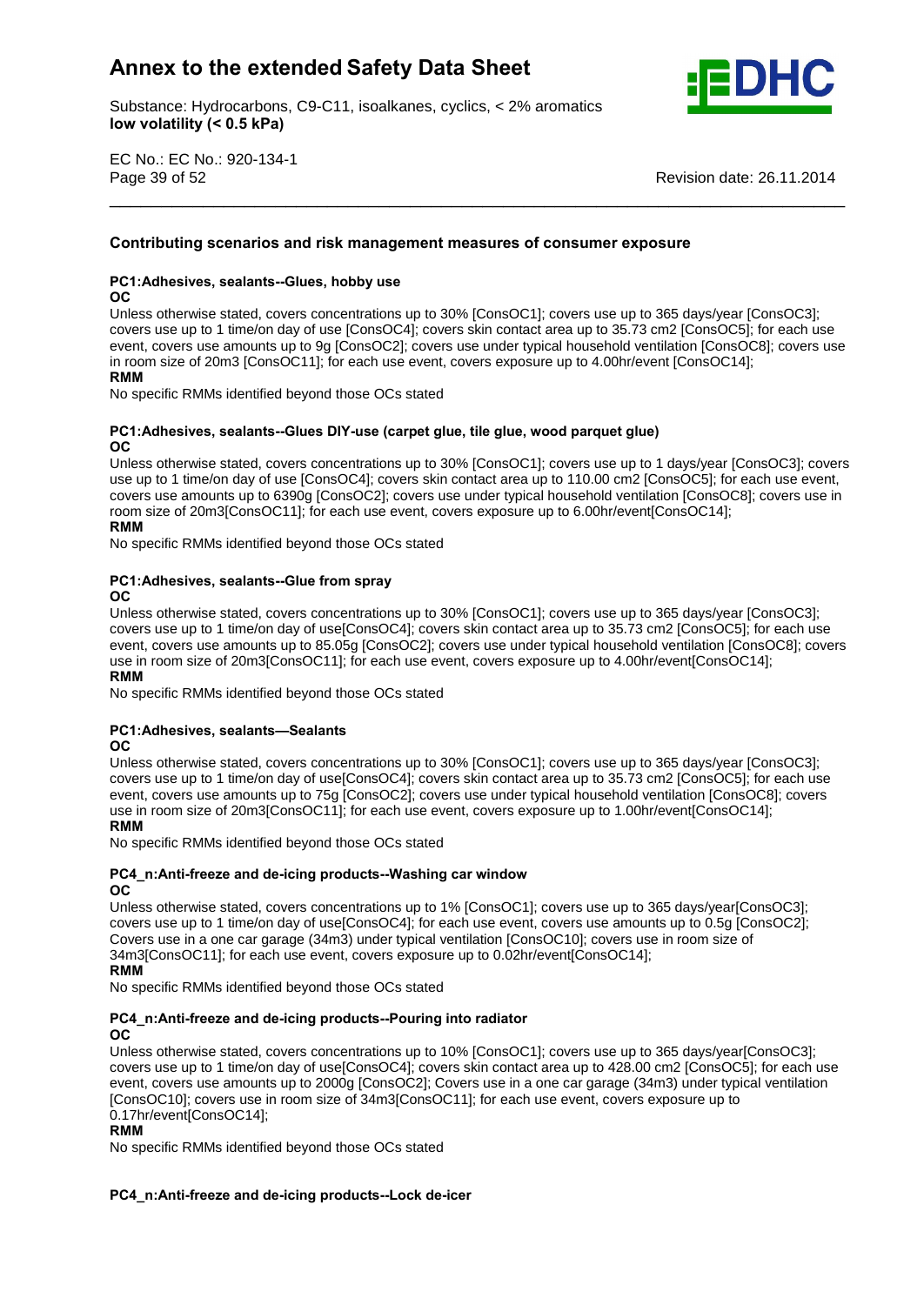

Substance: Hydrocarbons, C9-C11, isoalkanes, cyclics, < 2% aromatics **volatility (< 0.5 kPa)**

EC No.: EC No.: 920-134-1 Page 40 of 52 Revision date: 26.11.2014 \_\_\_\_\_\_\_\_\_\_\_\_\_\_\_\_\_\_\_\_\_\_\_\_\_\_\_\_\_\_\_\_\_\_\_\_\_\_\_\_\_\_\_\_\_\_\_\_\_\_\_\_\_\_\_\_\_\_\_\_\_\_\_\_\_\_\_\_\_\_\_ **OC**

### OC.

Unless otherwise stated, covers concentrations up to 50% [ConsOC1]; covers use up to 365 days/year [ConsOC3]; covers use up to 1 time/on day of use[ConsOC4]; covers skin contact area up to 214.40 cm2 [ConsOC5]; for each use event, covers use amounts up to 4g [ConsOC2]; Covers use in a one cargarage (34m3) under typical ventilation From, corrector and annuality of the state of 34m3[ConsOC11]; for each use event, covers exposure up to **RMM** ConsOC10]; covers use in room size of 34m3[ConsOC11]; for each use event, covers exposure up to 0.25hr/event[ConsOC14];

where the specific RMMs identified beyond those OCs stated **OC**

### **Biocidal products (excipient use only for solvent products)--Laundry and dish washing products** OC.

Unless otherwise stated, covers concentrations up to 5% [ConsOC1]; covers use up to 365 days/year[ConsOC3]; covers use up to 1 time/on day of use[ConsOC4]; covers skin contact area up to 857.50 cm2 [ConsOC5]; for each use event, covers use amounts up to 15g [ConsOC2]; covers use under typical household ventilation [ConsOC8]; covers use in room size of 20m3[ConsOC11]; for each use event, covers exposure up to 0.50hr/event[ConsOC14]; **RMM** 

No specific RMMs identified beyond those OCs stated

### **Biocidal products (excipient use only for solvent products)--Cleaners, liquids (all purpose cleaners, sanitary**Biocidal products (excipient use only for solvent products)--Cleaners, liquids (all<br>products, floor cleaners, glass cleaners, carpet cleaners, metal cleaners ) **OC**OC.

Unless otherwise stated, covers concentrations up to 5% [ConsOC1]; covers use up to 128 days/year[ConsOC3]; covers use up to 1 time/on day of use[ConsOC4]; covers skin contact area up to 857.50 cm2 [ConsOC5]; for each use event, covers use amounts up to 27g [ConsOC2]; covers use under typical household ventilation [ConsOC8]; covers<br>RMM, covers use amounts up to 27g [ConsOC2]; covers use under typical household ventilation [ConsOC8]; covers use in room size of 20m3[ConsOC11]; for each use event, covers exposure up to 0.33hr/event[ConsOC14];<br>RMM

whilf the specific RMMs identified beyond those OCs stated **cleaners,**

### **Biocidal products (excipient use only for solvent products)--Cleaners, trigger sprays (all purpose sanitary products, glass cleaners) OC**

**OC** 

Unless otherwise stated, covers concentrations up to 15% [ConsOC1]; covers use up to 128 days/year[ConsOC3]; covers use up to 1 time/on day of use[ConsOC4]; covers skin contact area up to 428.00 cm2 [ConsOC5]; for each use event, covers use amounts up to 35g [ConsOC2]; covers use under typical household ventilation [ConsOC8]; covers<br>RMM And The Second Ventilation of the Second Ventilation of the Second Ventilation [ConsOC8]; covers use in room size of 20m3[ConsOC11]; for each use event, covers exposure up to 0.17hr/event[ConsOC14];

........<br>No specific RMMs identified beyond those OCs stated

### **and paints, fillers putties, thinners--Waterborne latex wall paint** OC.

Unless otherwise stated, covers concentrations up to 1.5% [ConsOC1]; covers use up to 4 days/year[ConsOC3]; covers use up to 1 time/on day of use[ConsOC4]; covers skin contact area up to 428.75 cm2 [ConsOC5]; for each use event, covers use amounts up to 2760g [ConsOC2]; covers use under typical household ventilation [ConsOC8]; covers use in **RMM**room size of 20m3[ConsOC11]; for each use event, covers exposure up to 2.20hr/event[ConsOC14]; **RMM** 

**No specific RMMs identified beyond those OCs stated** 

### **and paints, fillers putties, thinners--Solvent rich, high solid, water borne paint OC**

 Unless otherwise stated, covers concentrations up to 27.5% [ConsOC1]; covers use up to 6 days/year[ConsOC3]; covers use up to 1 time/on day of use[ConsOC4]; covers skin contact area up to 428.75 cm2 [ConsOC5]; for each use event, covers use amounts up to 744g [ConsOC2]; covers use under typical household ventilation [ConsOC8]; covers<br>RMM And The Second Ventilation of the Second Ventilation of the Second Ventilation [ConsOC8]; covers use in room size of 20m3[ConsOC11]; for each use event, covers exposure up to 2.20hr/event[ConsOC14];<br>RMM

**No specific RMMs identified beyond those OCs stated** 

### **and paints, fillers putties, thinners--Aerosol spray can OC**

Unless otherwise stated, covers concentrations up to 50% [ConsOC1]; covers use up to 2 days/year[ConsOC3]; covers use up to 1 time/on day of use[ConsOC4]; for each use event, covers use amounts up to 215g [ConsOC2]; Covers use in a one cargarage (34m3) under typical ventilation [ConsOC10]; covers use in room sizeof 34m3[ConsOC11]; for each use event, covers exposure up to 0.33hr/event[ConsOC14];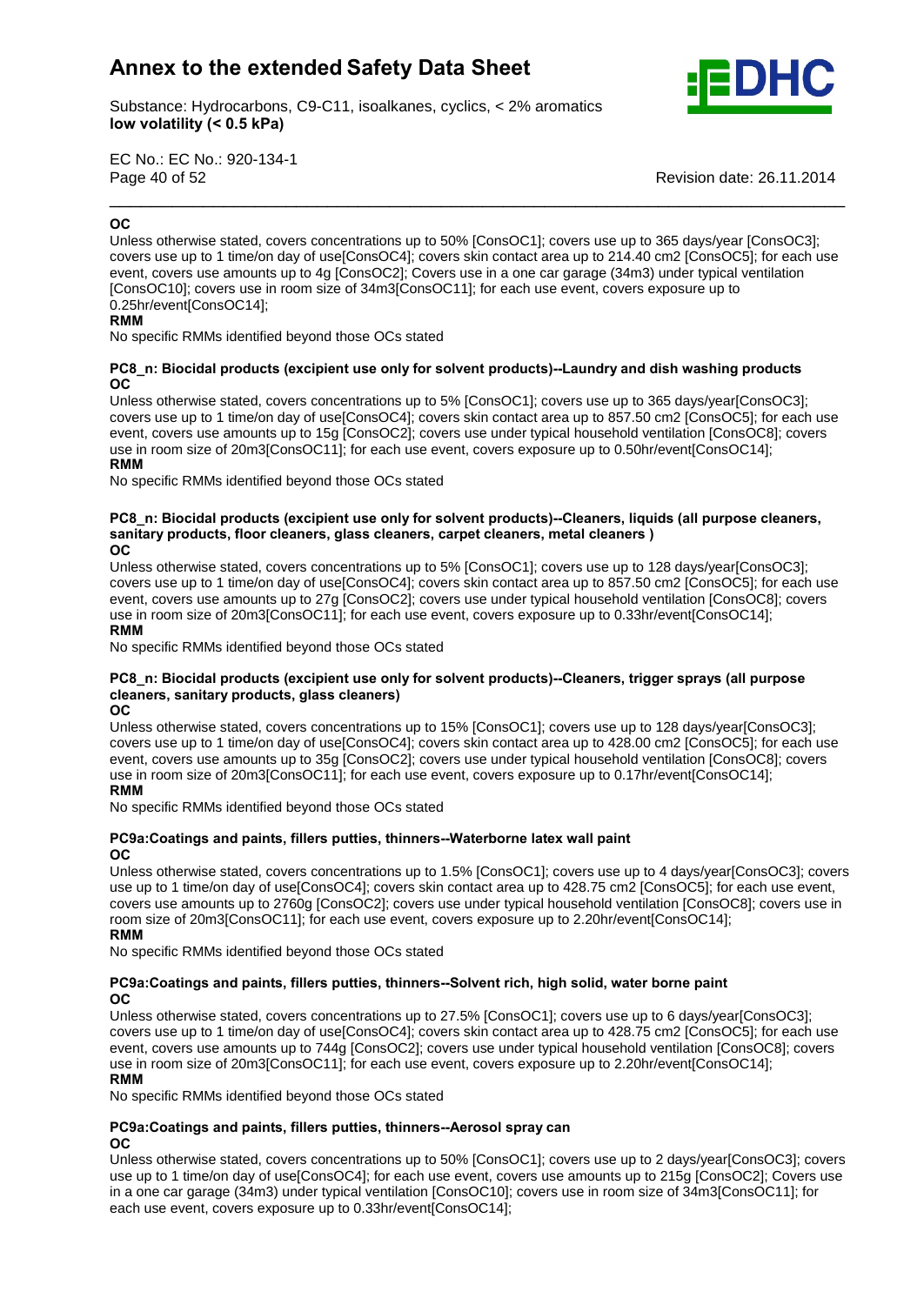Substance: Hydrocarbons, C9-C11, isoalkanes, cyclics, < 2% aromatics **volatility (< 0.5 kPa)**



EC No.: EC No.: 920-134-1 Page 41 of 52

Revision date: 26.11.2014

### **RMM**

**No specific RMMs identified beyond those OCs stated OC**

### **and paints, fillers putties, thinners--Removers (paint-, glue-, wall paper-, sealant-remover)** OC.

Unless otherwise stated, covers concentrations up to 50% [ConsOC1]; covers use up to 3 days/year[ConsOC3]; covers use up to 1 time/on day of use[ConsOC4]; covers skin contact area up to 857.50 cm2 [ConsOC5]; for each use event, covers use amounts up to 491g [ConsOC2]; covers use under typical household ventilation [ConsOC8]; covers use in **RMM**room size of 20m3[ConsOC11]; for each use event, covers exposure up to 2.00hr/event[ConsOC14];

\_\_\_\_\_\_\_\_\_\_\_\_\_\_\_\_\_\_\_\_\_\_\_\_\_\_\_\_\_\_\_\_\_\_\_\_\_\_\_\_\_\_\_\_\_\_\_\_\_\_\_\_\_\_\_\_\_\_\_\_\_\_\_\_\_\_\_\_\_\_\_

### **RMM**

where the contribution of the sector and those CCs stated **No** specific RMMs identified beyond those OCs stated

### **putties, plasters, modeling clay--Fillers and putty**

### **OC**

Unless otherwise stated, covers concentrations up to 2% [ConsOC1]; covers use up to 12 days/year[ConsOC3]; covers use up to 1 time/on day of use[ConsOC4]; covers skin contact area up to 35.73 cm2 [ConsOC5]; for each use event, covers use amounts up to 85g [ConsOC2]; covers use under typical household ventilation [ConsOC8]; covers use in **RMM**room size of 20m3[ConsOC11]; for each use event, covers exposure up to 4.00hr/event[ConsOC14];

where the contribution of the sector of the sector stated **No** specific RMMs identified beyond those OCs stated

### **Fillers, putties, plasters, modeling clay--Plasters and floor equalizers OC**

Unless otherwise stated, covers concentrations up to 2% [ConsOC1]; covers use up to 12 days/year[ConsOC3]; covers use up to 1 time/on day of use[ConsOC4]; covers skin contact area up to 857.50 cm2 [ConsOC5]; for each use event, covers use amounts up to 13800g [ConsOC2]; covers use under typical household ventilation [ConsOC8]; covers use in **RMM**room size of 20m3[ConsOC11]; for each use event, covers exposure up to 2.00hr/event[ConsOC14]; **RMM** 

where the contribution of the sector of the sector stated **No** specific RMMs identified beyond those OCs stated

### **Fillers, putties, plasters, modeling clay--Modelling clay**

### **OC**

Unless otherwise stated, covers concentrations up to 1% [ConsOC1]; covers use up to 365 days/year[ConsOC3]; covers use up to 1 time/on day of use[ConsOC4]; covers skin contact area up to 254.40 cm2 [ConsOC5]; for each use event, assumes swallowed amount of 1g [ConsOC13];

### **RMM**

No specific RMMs identified beyond those OCs stated **PC9c:Finger paints --Finger paints OC**

### OC.

Unless otherwise stated, covers concentrations up to 50% [ConsOC1]; covers use up to 365 days/year [ConsOC3]; covers use up to 1 time/on day of use[ConsOC4]; covers skin contact area up to 254.40 cm2 [ConsOC5]; for each use<br>**RMM** event, assumes swallowed amount of 1.35g [ConsOC13];

-------<br>Avoid using at a product concentration greater than 5% [ConsRMM1] **OC**

### **Non-metal surface treatment products--Waterborne latex wall paint** OC

Unless otherwise stated, covers concentrations up to 1.5% [ConsOC1]; covers use up to 4 days/year[ConsOC3]; covers use up to 1 time/on day of use[ConsOC4]; covers skin contact area up to 428.75 cm2 [ConsOC5]; for each use event, covers use amounts up to 2760g [ConsOC2]; covers use under typical household ventilation [ConsOC8]; covers use in **RMM**room size of 20m3[ConsOC11]; for each use event, covers exposure up to 2.20hr/event[ConsOC14];

### **RMM**

whilf the specific RMMs identified beyond those OCs stated **OC**

### **Non-metal surface treatment products--Solvent rich, high solid, water borne paint OC**

Unless otherwise stated, covers concentrations up to 27.5% [ConsOC1]; covers use up to 6 days/year[ConsOC3]; covers use up to 1 time/on day of use[ConsOC4]; covers skin contact area up to 428.75 cm2 [ConsOC5]; for each use event, covers use amounts up to 744g [ConsOC2]; covers use under typical household ventilation [ConsOC8]; covers<br>RMM And The Second Ventilation of the Second Ventilation of the Second Ventilation [ConsOC8]; covers use in room size of 20m3[ConsOC11]; for each use event, covers exposure up to 2.20hr/event[ConsOC14];

### **RMM**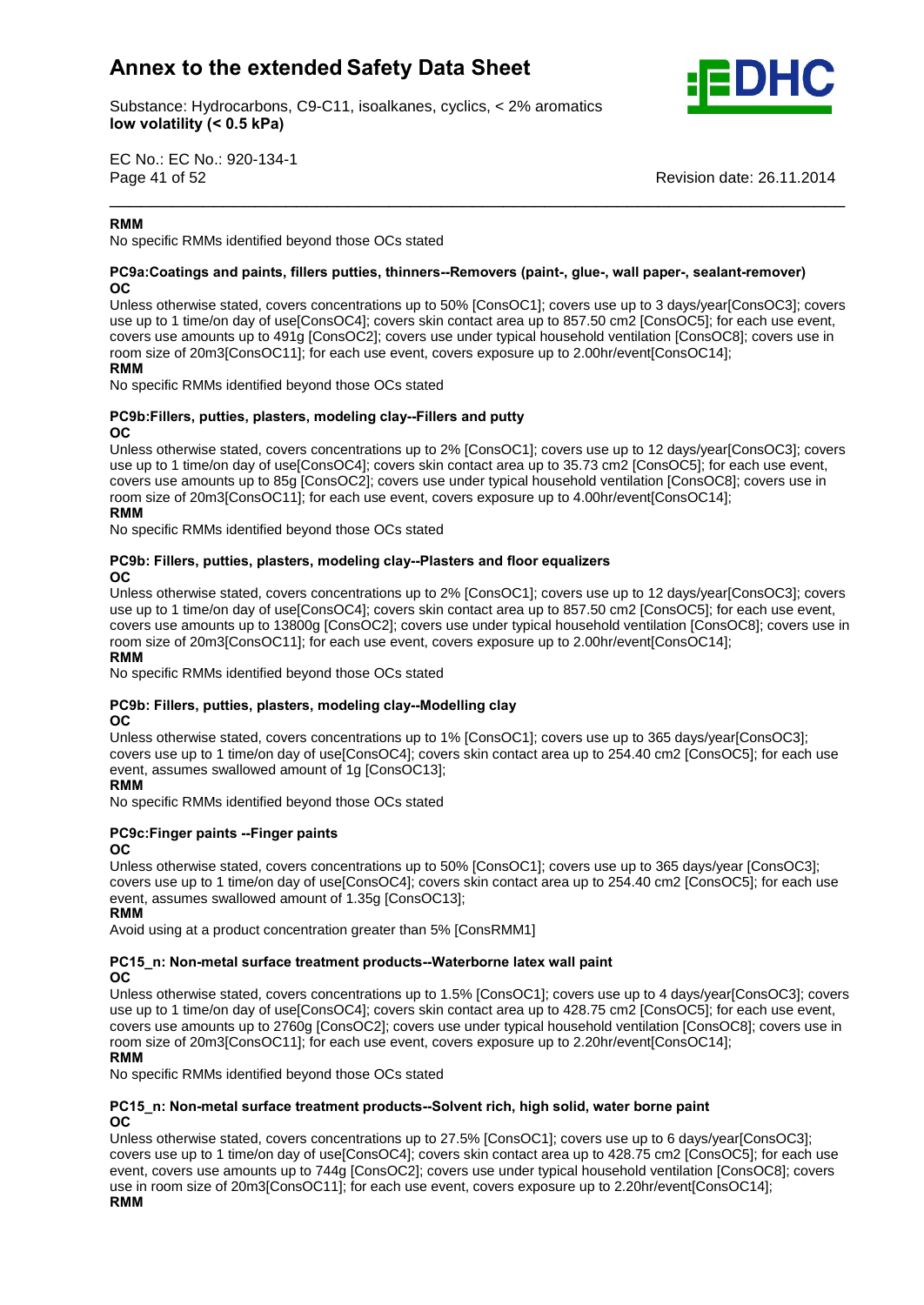

Substance: Hydrocarbons, C9-C11, isoalkanes, cyclics, < 2% aromatics **volatility (< 0.5 kPa)**

EC No.: EC No.: 920-134-1 Page 42 of 52 Revision date: 26.11.2014

No specific RMMs identified beyond those OCs stated

### **Non-metal surface treatment products--Aerosol spray can**

OC.

Unless otherwise stated, covers concentrations up to 50% [ConsOC1]; covers use up to 2 days/year[ConsOC3]; covers use up to 1 time/on day of use[ConsOC4]; for each use event, covers use amounts up to 215g [ConsOC2]; Covers use in a one cargarage (34m3) under typical ventilation [ConsOC10]; covers use in room sizeof 34m3[ConsOC11]; for **RMM**each use event, covers exposure up to 0.33hr/event[ConsOC14];

\_\_\_\_\_\_\_\_\_\_\_\_\_\_\_\_\_\_\_\_\_\_\_\_\_\_\_\_\_\_\_\_\_\_\_\_\_\_\_\_\_\_\_\_\_\_\_\_\_\_\_\_\_\_\_\_\_\_\_\_\_\_\_\_\_\_\_\_\_\_\_

### **RMM**

where the specific RMMs identified beyond those OCs stated **OC**

### **Non-metal surface treatment products--Removers (paint-, glue-, wall paper-, sealant-remover)** OC.

Unless otherwise stated, covers concentrations up to 50% [ConsOC1]; covers use up to 3 days/year[ConsOC3]; covers use up to 1 time/on day of use[ConsOC4]; covers skin contact area up to 857.50 cm2 [ConsOC5]; for each use event, covers use amounts up to 491g [ConsOC2]; covers use under typical household ventilation [ConsOC8]; covers use in **RMM**room size of 20m3[ConsOC11]; for each use event, covers exposure up to 2.00hr/event[ConsOC14];<br>RMM

No specific RMMs identified beyond those OCs stated **PC18\_n: Ink and toners--Inks and toners OC**

OC.

Unless otherwise stated, covers concentrations up to 10% [ConsOC1]; covers use up to 365 days/year[ConsOC3]; covers use up to 1 time/on day of use[ConsOC4]; covers skin contact area up to 71.40 cm2 [ConsOC5]; for each use event, covers use amounts up to 40g [ConsOC2]; covers use under typical household ventilation [ConsOC8]; covers<br>RMM And The Second Ventilation Consumers and the second ventilation (ConsOC8); covers use in room size of 20m3[ConsOC11]; for each use event, covers exposure up to 2.20hr/event[ConsOC14];

**RMM** 

. .......<br>No specific RMMs identified beyond those OCs stated

### **.** We specific RMMs identified beyond those OCs stated<br>No specific RMMs identified beyond those OCs stated<br>PC23 n: Leather tanning, dve, finishing, impregnation and care products--Polishes, wax / cream (floor, **shows**<br>.eather tann<br>shoes) **OC**

### OC.

Unless otherwise stated, covers concentrations up to 50% [ConsOC1]; covers use up to 29 days/year[ConsOC3]; covers use up to 1 time/on day of use[ConsOC4]; covers skin contact area up to 430.00 cm2 [ConsOC5]; for each use event, covers use amounts up to 56g [ConsOC2]; covers use under typical household ventilation [ConsOC8]; covers<br>RMM, covers use amounts up to 56g [ConsOC2]; covers use under typical household ventilation [ConsOC8]; covers use in room size of 20m3[ConsOC11]; for each use event, covers exposure up to 1.23hr/event[ConsOC14];<br>RMM

whilf the specific RMMs identified beyond those OCs stated

### **Leather tanning, dye, finishing, impregnation and care products--Polishes, spray (furniture, shoes) OC**

Unless otherwise stated, covers concentrations up to 50% [ConsOC1]; covers use up to 8 days/year[ConsOC3]; covers use up to 1 time/on day of use[ConsOC4]; covers skin contact area up to 430.00 cm2 [ConsOC5]; for each use event, covers use amounts up to 56g [ConsOC2]; covers use under typical household ventilation [ConsOC8]; covers use in **RMM**room size of 20m3[ConsOC11]; for each use event, covers exposure up to 0.33hr/event[ConsOC14];<br>RMM

**OC**

### No specific RMMs identified beyond those OCs stated<br>**PC24: Lubricants, greases, and release products—Liquids OC**

Unless otherwise stated, covers concentrations up to 100% [ConsOC1]; covers use up to 4 days/year[ConsOC3]; covers use up to 1 time/on day of use[ConsOC4]; covers skin contact area up to 468.00 cm2 [ConsOC5]; for each use event, covers use amounts up to 2200g [ConsOC2]; Covers use in a one cargarage (34m3) under typical ventilation crons occidence and allowing up to **Elect of 34m3[ConsOC11]**; for each use event, covers exposure up to **Representation** Consocial School and Tennis and Tennis and Tennis and Tennis and Tennis and Tennis and Tennis and Ten 0.17hr/event[ConsOC14];

**RMM** 

No specific RMMs identified beyond those OCs stated

**PC24: Lubricants, greases, and release products-Pastes OC**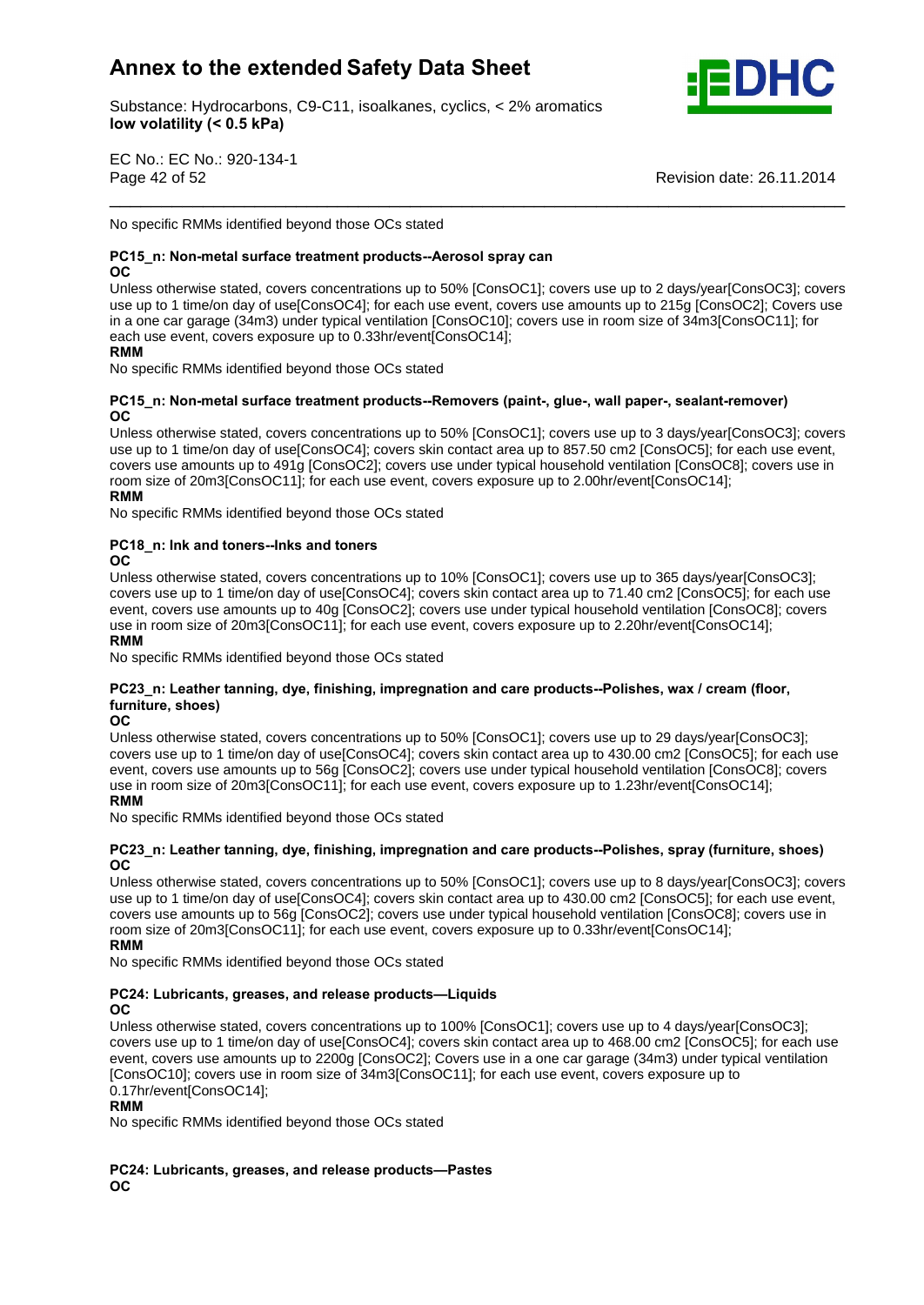

Substance: Hydrocarbons, C9-C11, isoalkanes, cyclics, < 2% aromatics **volatility (< 0.5 kPa)**

EC No.: EC No.: 920-134-1 Page 43 of 52 Revision date: 26.11.2014

Unless otherwise stated, covers concentrations up to 20% [ConsOC1]; covers use up to 10 days/year[ConsOC3]; covers use up to 1 time/on day of use[ConsOC4]; covers skin contact area up to 468.00 cm2 [ConsOC5]; for each use event, covers use amounts up to 34g [ConsOC2]; **RMM** 

\_\_\_\_\_\_\_\_\_\_\_\_\_\_\_\_\_\_\_\_\_\_\_\_\_\_\_\_\_\_\_\_\_\_\_\_\_\_\_\_\_\_\_\_\_\_\_\_\_\_\_\_\_\_\_\_\_\_\_\_\_\_\_\_\_\_\_\_\_\_\_

No specific RMMs identified beyond those OCs stated<br>**PC24: Lubricants, greases, and release products—Sprays OC**

### OC.

Unless otherwise stated, covers concentrations up to 50% [ConsOC1]; covers use up to 6 days/year[ConsOC3]; covers use up to 1 time/on day of use[ConsOC4]; covers skin contact area up to 428.75 cm2 [ConsOC5]; for each use event, covers use amounts up to 73g [ConsOC2]; covers use under typical household ventilation [ConsOC8]; covers use in **RMM**room size of 20m3[ConsOC11]; for each use event, covers exposure up to 0.17hr/event[ConsOC14]; **RMM** 

where the collect term in the sector of the sector stated **No**specific RMMs identified beyond those OCs stated **OC**

### **and wax blends--Polishes, wax / cream (floor, furniture, shoes)**  $OC$

Unless otherwise stated, covers concentrations up to 50% [ConsOC1]; covers use up to 29 days/year[ConsOC3]; covers use up to 1 time/on day of use[ConsOC4]; covers skin contact area up to 430.00 cm2 [ConsOC5]; for each use event, covers use amounts up to 142g [ConsOC2]; covers use under typical household ventilation [ConsOC8]; covers<br>RMM And The Second Ventilation of the Second Ventilation of the Second Ventilation [ConsOC8]; covers use in room size of 20m3[ConsOC11]; for each use event, covers exposure up to 1.23hr/event[ConsOC14]; **RMM** 

. .......<br>No specific RMMs identified beyond those OCs stated **OC**

### **and wax blends--Polishes, spray (furniture, shoes) OC**

Unless otherwise stated, covers concentrations up to 50% [ConsOC1]; covers use up to 8 days/year[ConsOC3]; covers use up to 1 time/on day of use[ConsOC4]; covers skin contact area up to 430.00 cm2 [ConsOC5]; for each use event, covers use amounts up to 35g [ConsOC2]; covers use under typical household ventilation [ConsOC8]; covers use in **RMM**room size of 20m3[ConsOC11]; for each use event, covers exposure up to 0.33hr/event[ConsOC14];

. .......<br>No specific RMMs identified beyond those OCs stated **OC**

### **PC34\_n: Textile dyes, finishing and impregnating products-**

### OC.

Unless otherwise stated, covers concentrations up to 10% [ConsOC1]; covers use up to 365 days/year[ConsOC3]; covers use up to 1 time/on day of use[ConsOC4]; covers skin contact area up to 857.50 cm2 [ConsOC5]; for each use event, covers use amounts up to 115g [ConsOC2]; covers use under typical household ventilation [ConsOC8]; covers<br>RMM And The Second Ventilation of the Second Ventilation of the Second Ventilation [ConsOC8]; covers use in room size of 20m3[ConsOC11]; for each use event, covers exposure up to 1.00hr/event[ConsOC14]; **RMM** 

No specific RMMs identified beyond those OCs stated

# **2.2 Control of environmental exposure Product characteristics:**

Substance is complex UVCB [PrC3]. Predominantly hydrophobic [PrC4a]. **Amounts used**

Maximum daily site tonnage (kg/day): 0.0014 **Frequency and duration of use**

Emission days (days/year): 365

### **factors not influenced by risk management**

Local freshwater dilution factor: 10 Local marine water dilution factor: 100 **Other**

 **given operational conditions affecting environmental exposure** Release fraction to air from process (initial release prior to RMM): 0.985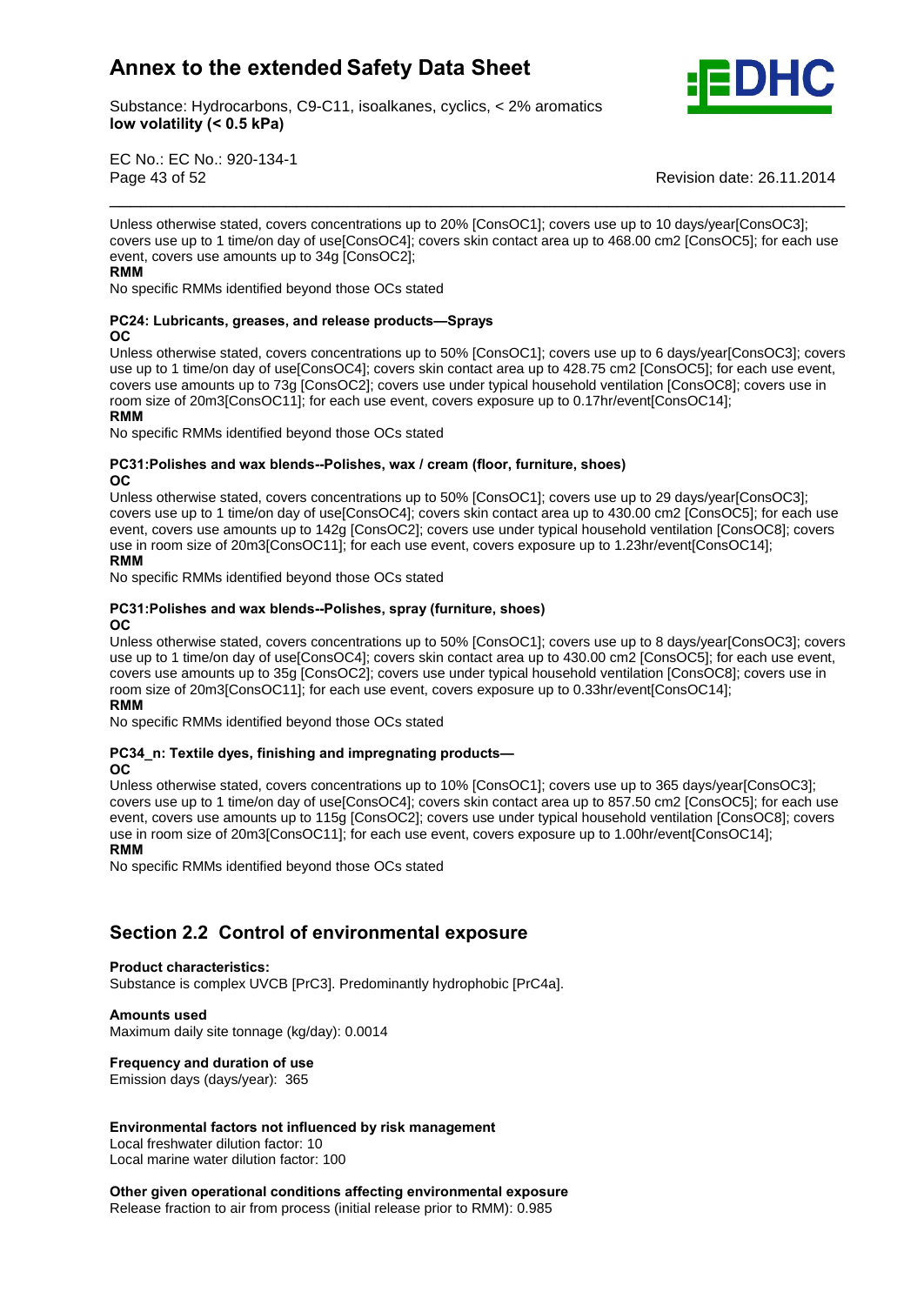

Substance: Hydrocarbons, C9-C11, isoalkanes, cyclics, < 2% aromatics **volatility (< 0.5 kPa)**

EC No.: EC No.: 920-134-1 Page 44 of 52 Revision date: 26.11.2014

Release fraction to wastewater from process (initial release prior to RMM): 0.01 Release fraction to soil from process (initial release prior to RMM): 0.005 **Conditions and measures related to municipal sewage treatment plant**

Estimated substance removal from wastewater via domestic sewage treatment (%): 96.5 Maximum allowable site tonnage (M<sub>Safe</sub>) based on release following total wastewater treatment<br>removal (kg/day): 18<br>Assumed domestic sewage treatment plant flow (m<sup>3</sup>/day): 2000 removal (kg/day): 18

Assumed domestic sewage treatment plant flow (m<sup>3</sup>/day): 2000

### **and measures related to external treatment of waste for disposal**

External treatment and disposal of waste should comply with applicable local and/or national regulations [ETW3]<br>Conditions and measures related to external recovery of waste

\_\_\_\_\_\_\_\_\_\_\_\_\_\_\_\_\_\_\_\_\_\_\_\_\_\_\_\_\_\_\_\_\_\_\_\_\_\_\_\_\_\_\_\_\_\_\_\_\_\_\_\_\_\_\_\_\_\_\_\_\_\_\_\_\_\_\_\_\_\_\_

External recovery and recycling of waste should comply with applicable local and/or national regulations [ERW1]

### **<sup>3</sup> Exposure estimation**

**Health** 

Estimated workplace exposures are not expected to exceed DNELs when the identified risk management measures are adopted [G8]

### Environment

The Hydrocarbon Block Method has been used to calculate environmental exposure with the Petrorisk model [EE2].<br>**Section 4 Guidance to check compliance with the Exposure Scenario** 

### Health

Predicted exposures are not expected to exceed the DN(M)EL when the Risk Management Measures/Operational Conditions outlined in Section 2 are implemented. [G22]

Where other Risk Management Measures/Operational Conditions are adopted, then users should ensure that risks are managed to at least equivalent levels. [G23]

**Environment** 

Guidance is based on assumed operating conditions which may not be applicable to all sites; thus, scaling may be necessary to define appropriate site-specific risk management measures [DSU1] Further details on scaling and control technologies are provided in factsheet (http://cefic.org/en/reach-for-industries-libraries.html) [DSU4]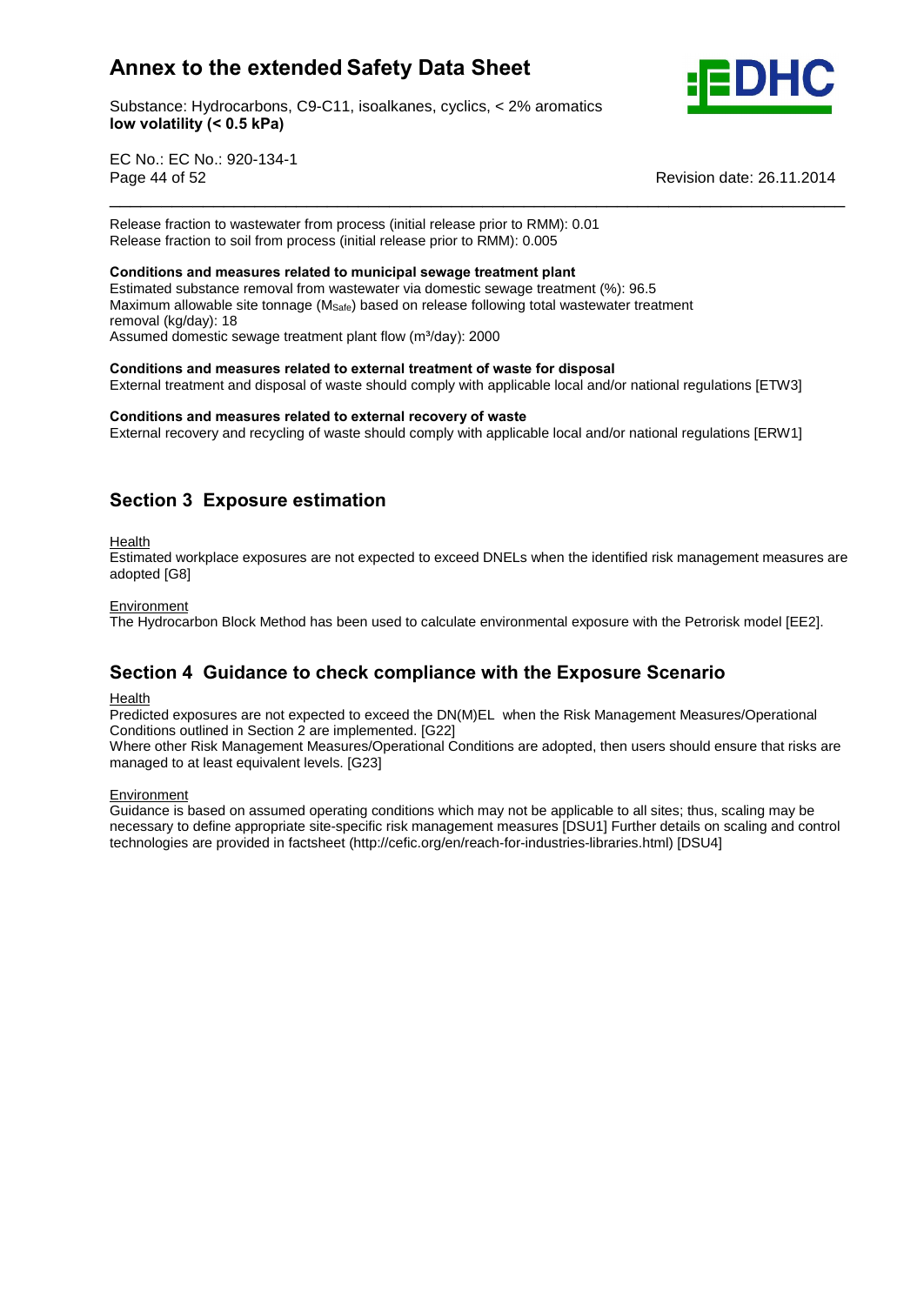Substance: Hydrocarbons, C9-C11, isoalkanes, cyclics, < 2% aromatics **volatility (< 0.5 kPa)**



EC No.: EC No.: 920-134-1 Page 45 of 52 Revision date: 26.11.2014 \_\_\_\_\_\_\_\_\_\_\_\_\_\_\_\_\_\_\_\_\_\_\_\_\_\_\_\_\_\_\_\_\_\_\_\_\_\_\_\_\_\_\_\_\_\_\_\_\_\_\_\_\_\_\_\_\_\_\_\_\_\_\_\_\_\_\_\_\_\_\_ **Section**

# **<sup>1</sup> Exposure scenario title Title:**

### Title<sup>.</sup>

Use in Cleaning agents (consumer applications) **Sector of use:**

SU21: Consumer uses: Private households (= general public = consumers) **Subsequent service life relevant for that use:**

Under nitrogen atmosphere no time limit

# **Subsequent service life relevant for that use:**<br>
Under nitrogen atmosphere no time limit<br>
Contributing Environmental Release Categories [ERC]:

ERC8a: Wide dispersive indoor use of processing aids in open systems. ERC8d: Wide dispersive outdoor use of processing aids in open systems Specific Environmental Release Category: ESVOC 8.4c.v1 **Contributing Product Category [PC]:**

- PC3: Air care products
- PC4: Anti-Freeze and de-icing products
- PC8: Biocidal products (e.g. disinfectants, pest control)
- PC9a: Coatings and paints, thinners, paint removers
- PC9b: Fillers, putties, plasters, modelling clay
- PC9c: Finger paints
- PC24: Lubricants, greases, release products
- PC35: Washing and cleaning products (including solvent based products)
- PC38: Welding and soldering products, flux products **Scope**

### **of processes and activities covered by the Exposure Scenario:**

Covers general exposures to consumers arising from the use of household products sold as washing and cleaning products, aerosols, coatings, de-icers, lubricants and air care products.

# **<sup>2</sup> Operational conditions and risk management measures Section 2.1 Control of consumer exposure**

# Section 2.1 Control of consumer expo<br>Operational conditions of use

## **Physical form of product and vapour pressure:**

## **Physical form of product and vapour pressure:**<br>Liquid, vapour pressure < 0.5 kPa<br>Concentration of substance in product:

Liquid, vapour pressure < 0.5 kPa **Concentration**

Unless otherwise stated, covers concentrations up to 100% [ConsOC1] **Amounts used:**

Unless otherwise stated, covers use amounts up to13800g [ConsOC2];covers skin contact area up to 857.5cm2 [ConsOC5] **Frequency**

### **and duration of use/exposure:**

Unless otherwise stated, covers use frequency up to 4 times per day [ConsOC4]; covers exposure up to 8 hours per event [ConsOC14]

### **operational conditions affecting exposure:**

Unless otherwise stated assumes use at ambient temperatures [ConsOC15]; assumes use in a 20 m<sup>3</sup> room Express of the wise stated assumes use at ambient temperatures [OnsOC11]; assumes use with typical ventilation [ConsOC8]

### **scenarios and risk management measures of consumer exposure**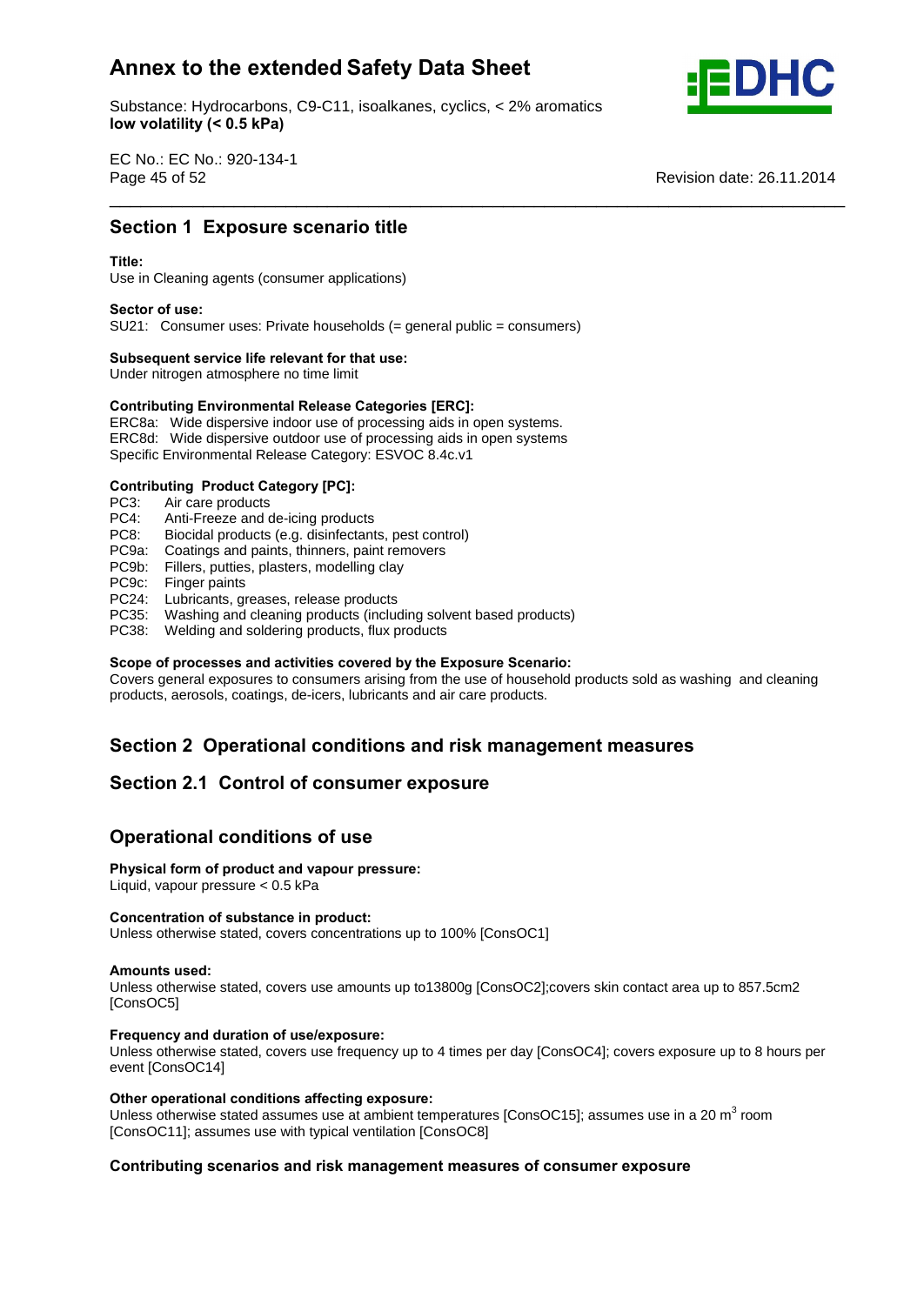

Substance: Hydrocarbons, C9-C11, isoalkanes, cyclics, < 2% aromatics **volatility (< 0.5 kPa)**

EC No.: EC No.: 920-134-1 Page 46 of 52

Revision date: 26.11.2014

### **PC3:Air care products—Air care, instant action (aerosol sprays)**

### **OC**

——

Unless otherwise stated, covers concentrations up to 50% [ConsOC1]; covers use up to 365 days/year [ConsOC3]; covers use up to 4 times day of use[ConsOC4]; for each use event, covers use amounts up to 0.1g [ConsOC2]; covers use under typical household ventilation [ConsOC8]; covers use in room size of 20m3[ConsOC11]; for each use event, covers exposure up to 0.25hr/event[ConsOC14];

\_\_\_\_\_\_\_\_\_\_\_\_\_\_\_\_\_\_\_\_\_\_\_\_\_\_\_\_\_\_\_\_\_\_\_\_\_\_\_\_\_\_\_\_\_\_\_\_\_\_\_\_\_\_\_\_\_\_\_\_\_\_\_\_\_\_\_\_\_\_\_

### **RMM**

No specific RMMs identified beyond those OCs stated

### **PC3:Air care products—Air care, instant action (aerosol sprays)-pesticidal- excipient only**  $OC$

Unless otherwise stated, covers concentrations up to 50% [ConsOC1]; covers use up to 365 days/year [ConsOC3]; covers use up to 4 times day of use[ConsOC4]; for each use event, covers use amounts up to 5g [ConsOC2]; covers use under typical household ventilation [ConsOC8]; covers use in room size of 20m3[ConsOC11]; for each use<br>
Reflection of 20m3[ConsOC11]; for each use event, covers exposure up to 0.25hr/event[ConsOC14];

### **RMM**

No specific RMMs identified beyond those OCs stated

### **example 2 c**are **products—Air** care, **continuous** action (solid and liquid)

Unless otherwise stated, covers concentrations up to 10% [ConsOC1]; covers use up to 365 days/year [ConsOC3]; OC<br>Unless otherwise stated, covers concentrations up to 10% [ConsOC1]; covers use up to 365 days/year [ConsOC3];<br>covers use up to 1 time/on day of use[ConsOC4]; covers skin contact area up to 35.70 cm<sup>2</sup> [ConsOC5] for each event, covers use amounts up to 0.48g [ConsOC2];

covers use under typical household ventilation [ConsOC8]; covers use in room size of 20m3[ConsOC11]; for each use event, covers exposure up to 8.00hr/event[ConsOC14];

### **RMM**

where the control of the stated beyond those OCs stated

### **PC3:Air care products—Air care, continuous action (solid and liquid)-pesticidal-excipient only**

Unless otherwise stated, covers concentrations up to 50% [ConsOC1]; covers use up to 365 days/year [ConsOC3]; OC<br>Unless otherwise stated, covers concentrations up to 50% [ConsOC1]; covers use up to 365 days/year [ConsOC3];<br>covers use up to 1 time/on day of use[ConsOC4]; covers skin contact area up to 35.70 cm² [ConsOC5] for each u event, covers use amounts up to 0.48g [ConsOC2];

covers use under typical household ventilation [ConsOC8]; covers use in room size of 20m3[ConsOC11]; for each use event, covers exposure up to 8.00hr/event[ConsOC14];

### **RMM**

. .......<br>No specific RMMs identified beyond those OCs stated

### **PC4** n:Anti-freeze and de-icing products--Washing car window  $OC$

Unless otherwise stated, covers concentrations up to 1% [ConsOC1]; covers use up to 365 days/year[ConsOC3]; covers use up to 1 time/on day of use[ConsOC4]; for each use event, covers use amounts up to 0.5g [ConsOC2]; covers use in a one car garage (34m3) under typical ventilation [ConsOC10]; covers use in room size of 34m3[ConsOC11]; for each use event, covers exposure up to 0.02hr/event[ConsOC14]; **RMM** 

No specific RMMs identified beyond those OCs stated

### **and de-icing products--Pouring into radiator**

### OC.

Unless otherwise stated, covers concentrations up to 10% [ConsOC1]; covers use up to 365 days/year[ConsOC3]; covers use up to 1 time/on day of use[ConsOC4]; covers skin contact area up to 428.00 cm2 [ConsOC5]; for each use event, covers use amounts up to 2000g [ConsOC2]; Covers use in a one cargarage (34m3) under typical ventilation crons occidence and allowing up to **Ecousy [concoced]**, correct use in a city can symbol of the change (component continuously produced in the constant). [ConsOC10]; covers use in room size of 34m3[ConsOC11]; for each use 0.17hr/event[ConsOC14];

### **RMM**

No specific RMMs identified beyond those OCs stated

### **and de-icing products--Lock de-icer**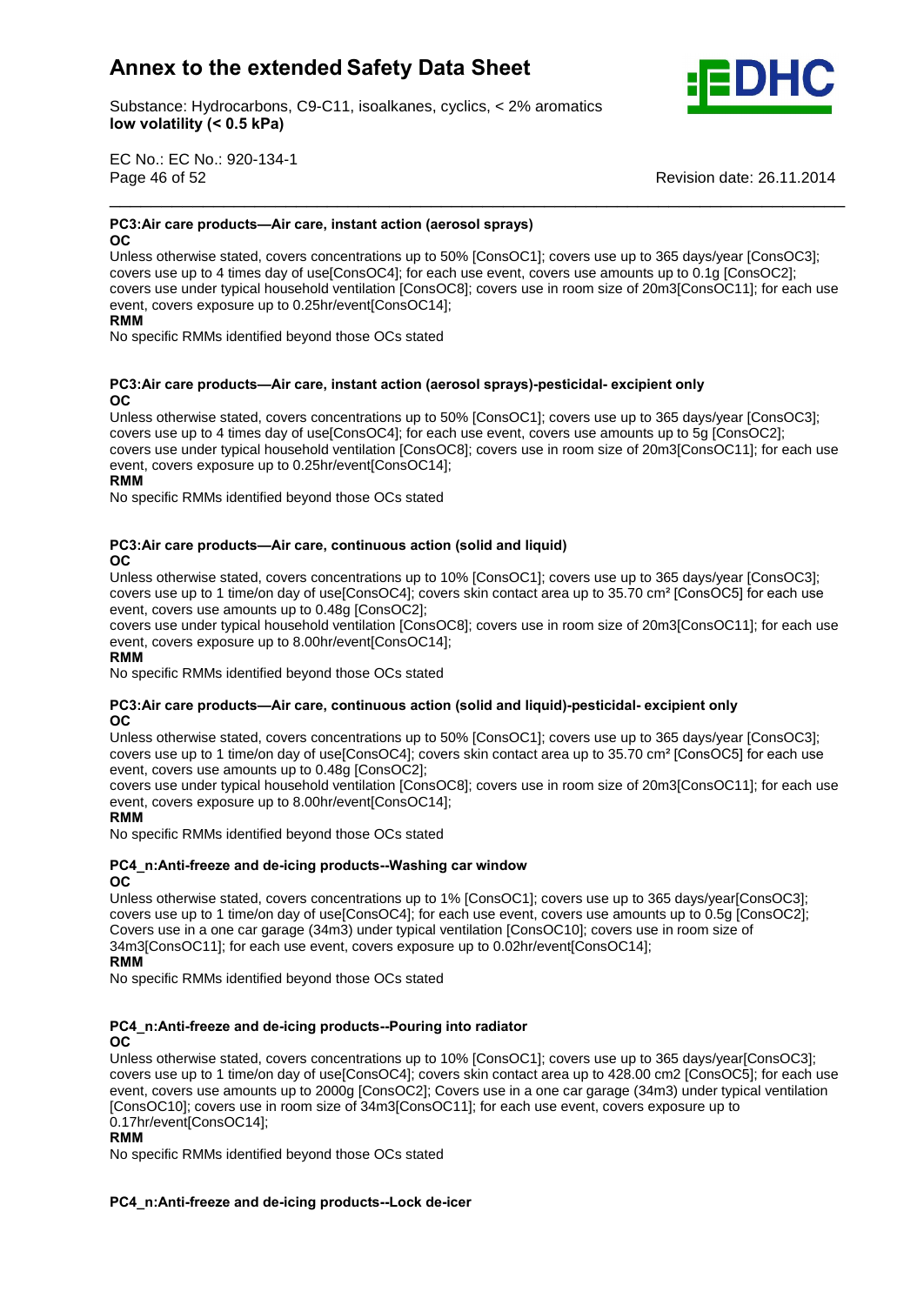

Substance: Hydrocarbons, C9-C11, isoalkanes, cyclics, < 2% aromatics **volatility (< 0.5 kPa)**

EC No.: EC No.: 920-134-1 Page 47 of 52 Revision date: 26.11.2014 \_\_\_\_\_\_\_\_\_\_\_\_\_\_\_\_\_\_\_\_\_\_\_\_\_\_\_\_\_\_\_\_\_\_\_\_\_\_\_\_\_\_\_\_\_\_\_\_\_\_\_\_\_\_\_\_\_\_\_\_\_\_\_\_\_\_\_\_\_\_\_ **OC**

### $OC$

Unless otherwise stated, covers concentrations up to 50% [ConsOC1]; covers use up to 365 days/year[ConsOC3]; covers use up to 1 time/on day of use[ConsOC4]; covers skin contact area up to 214.40 cm2 [ConsOC5]; for each use event, covers use amounts up to 4g [ConsOC2]; Covers use in a one cargarage (34m3) under typical ventilation From, corrector and annuality of the state of 34m3[ConsOC11]; for each use event, covers exposure up to **RMM** ConsOC10]; covers use in room size of 34m3[ConsOC11]; for each use event, covers exposure up to 0.25hr/event[ConsOC14];

### **RMM**

No specific RMMs identified beyond those OCs stated

### **Biocidal products (excipient use only for solvent products)--Laundry and dish washing products OC**

Unless otherwise stated, covers concentrations up to 5% [ConsOC1]; covers use up to 365 days/year[ConsOC3]; covers use up to 1 time/on day of use[ConsOC4]; covers skin contact area up to 857.50 cm2 [ConsOC5]; for each use event, covers use amounts up to 15g [ConsOC2]; covers use under typical household ventilation [ConsOC8]; covers<br>RMM, covers use amounts up to 15g [ConsOC2]; covers use under typical household ventilation [ConsOC8]; covers use in room size of 20m3[ConsOC11]; for each use event, covers exposure up to 0.50hr/event[ConsOC14];

### **RMM**

No specific RMMs identified beyond those OCs stated

### **Biocidal products (excipient use only for solvent products)--Cleaners, liquids (all purpose cleaners, sanitary**Biocidal products (excipient use only for solvent products)--Cleaners, liquids (all<br>products, floor cleaners, glass cleaners, carpet cleaners, metal cleaners ) **OCOC**

Unless otherwise stated, covers concentrations up to 5% [ConsOC1]; covers use up to 128 days/year[ConsOC3]; covers use up to 1 time/on day of use[ConsOC4]; covers skin contact area up to 857.50 cm2 [ConsOC5]; for each use event, covers use amounts up to 27g [ConsOC2]; covers use under typical household ventilation [ConsOC8]; covers<br>**RMM**, covers use amounts up to 27g [ConsOC2]; covers use under typical household ventilation [ConsOC8]; cover use in room size of 20m3[ConsOC11]; for each use event, covers exposure up to 0.33hr/event[ConsOC14]; **RMM** 

No specific RMMs identified beyond those OCs stated

### **Biocidal products (excipient use only for solvent products)--Cleaners, trigger sprays (all purpose sanitary products, glass cleaners) OC**

**OC** 

Unless otherwise stated, covers concentrations up to 15% [ConsOC1]; covers use up to 128 days/year[ConsOC3]; covers use up to 1 time/on day of use[ConsOC4]; covers skin contact area up to 428.00 cm2 [ConsOC5]; for each use event, covers use amounts up to 35g [ConsOC2]; covers use under typical household ventilation [ConsOC8]; covers use in room size of 20m3[ConsOC11]; for each use event, covers exposure up to 0.17hr/event[ConsOC14]; **RMM** 

No specific RMMs identified beyond those OCs stated

### **and paints, fillers putties, thinners--Waterborne latex wall paint** OC.

Unless otherwise stated, covers concentrations up to 1.5% [ConsOC1]; covers use up to 4 days/year[ConsOC3]; covers use up to 1 time/on day of use[ConsOC4]; covers skin contact area up to 428.75 cm2 [ConsOC5]; for each use event, covers use amounts up to 2760g [ConsOC2]; covers use under typical household ventilation [ConsOC8]; covers use in **RMM**room size of 20m3[ConsOC11]; for each use event, covers exposure up to 2.20hr/event[ConsOC14]; **RMM** 

No specific RMMs identified beyond those OCs stated

### **and paints, fillers putties, thinners--Solvent rich, high solid, water borne paint** OC.

Unless otherwise stated, covers concentrations up to 27.5% [ConsOC1]; covers use up to 6 days/year[ConsOC3]; covers use up to 1 time/on day of use[ConsOC4]; covers skin contact area up to 428.75 cm2 [ConsOC5]; for each use event, covers use amounts up to 744g [ConsOC2]; covers use under typical household ventilation [ConsOC8]; covers<br>RMM And The Second Ventilation of the Second Ventilation of the Second Ventilation [ConsOC8]; covers use in room size of 20m3[ConsOC11]; for each use event, covers exposure up to 2.20hr/event[ConsOC14]; **RMM** 

No specific RMMs identified beyond those OCs stated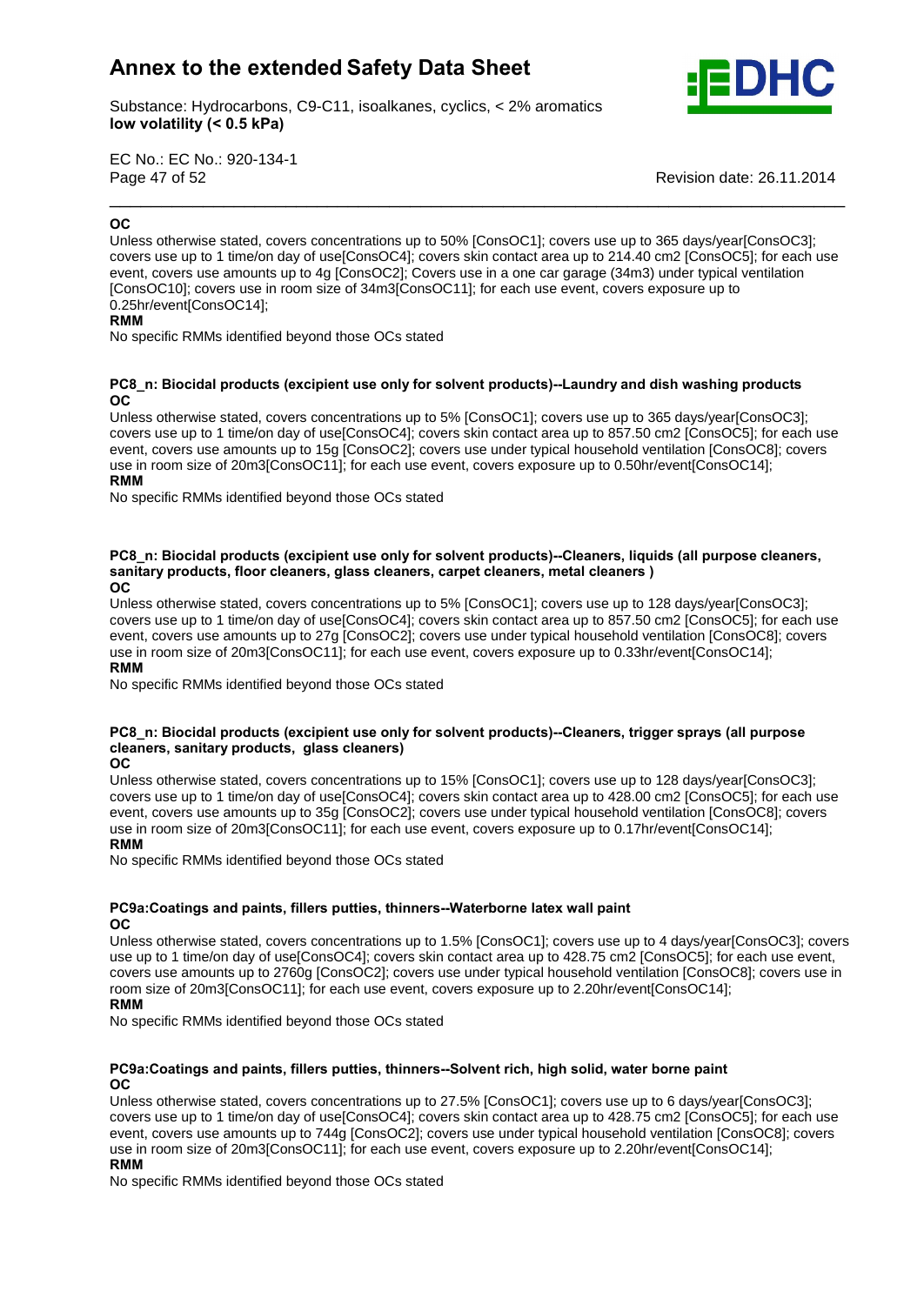Substance: Hydrocarbons, C9-C11, isoalkanes, cyclics, < 2% aromatics **volatility (< 0.5 kPa)**



EC No.: EC No.: 920-134-1 Page 48 of 52 Revision date: 26.11.2014

### **and paints, fillers putties, thinners--Aerosol spray can**

**OC** 

**PC9a:Coatings**

Unless otherwise stated, covers concentrations up to 50% [ConsOC1]; covers use up to 2 days/year[ConsOC3]; covers use up to 1 time/on day of use[ConsOC4]; for each use event, covers use amounts up to 215g [ConsOC2]; Covers use in a one cargarage (34m3) under typical ventilation [ConsOC10]; covers use in room sizeof 34m3[ConsOC11]; for **RMM**each use event, covers exposure up to 0.33hr/event[ConsOC14];

\_\_\_\_\_\_\_\_\_\_\_\_\_\_\_\_\_\_\_\_\_\_\_\_\_\_\_\_\_\_\_\_\_\_\_\_\_\_\_\_\_\_\_\_\_\_\_\_\_\_\_\_\_\_\_\_\_\_\_\_\_\_\_\_\_\_\_\_\_\_\_

### **RMM**

No specific RMMs identified beyond those OCs stated

### **and paints, fillers putties, thinners--Removers (paint-, glue-, wall paper-, sealant-remover)** OC.

Unless otherwise stated, covers concentrations up to 50% [ConsOC1]; covers use up to 3 days/year[ConsOC3]; covers use up to 1 time/on day of use[ConsOC4]; covers skin contact area up to 857.50 cm2 [ConsOC5]; for each use event, covers use amounts up to 491g [ConsOC2]; covers use under typical household ventilation [ConsOC8]; covers use in **RMM**room size of 20m3[ConsOC11]; for each use event, covers exposure up to 2.00hr/event[ConsOC14];<br>RMM

No specific RMMs identified beyond those OCs stated

### **putties, plasters, modeling clay--Fillers and putty OC**

Unless otherwise stated, covers concentrations up to 2% [ConsOC1]; covers use up to 12 days/year[ConsOC3]; covers use up to 1 time/on day of use[ConsOC4]; covers skin contact area up to 35.73 cm2 [ConsOC5]; for each use event, covers use amounts up to 85g [ConsOC2]; covers use under typical household ventilation [ConsOC8]; covers use in **RMM**room size of 20m3[ConsOC11]; for each use event, covers exposure up to 4.00hr/event[ConsOC14]; **RMM** 

No specific RMMs identified beyond those OCs stated

### **putties, plasters, modeling clay--Plasters and floor equalizers** OC.

Unless otherwise stated, covers concentrations up to 2% [ConsOC1]; covers use up to 12 days/year[ConsOC3]; covers use up to 1 time/on day of use[ConsOC4]; covers skin contact area up to 857.50 cm2 [ConsOC5]; for each use event, covers use amounts up to 13800g [ConsOC2]; covers use under typical household ventilation [ConsOC8]; covers use in **RMM**room size of 20m3[ConsOC11]; for each use event, covers exposure up to 2.00hr/event[ConsOC14]; **RMM** 

No specific RMMs identified beyond those OCs stated

### **pC9b:Fillers, putties, plasters, modeling clay--Modelling clay**

**OC** 

Unless otherwise stated, covers concentrations up to 1% [ConsOC1]; covers use up to 365 days/year[ConsOC3]; covers use up to 1 time/on day of use[ConsOC4]; covers skin contact area up to 254.40 cm2 [ConsOC5]; for each use event, assumes swallowed amount of 1g [ConsOC13];

### **RMM**

No specific RMMs identified beyond those OCs stated

### **PC9c:Finger paints --Finger paints**

OC.

Unless otherwise stated, covers concentrations up to 50% [ConsOC1]; covers use up to 365 days/year[ConsOC3]; covers use up to 1 time/on day of use[ConsOC4]; covers skin contact area up to 254.40 cm2 [ConsOC5]; for each use<br>**Reports** event, assumes swallowed amount of 1.35g [ConsOC13];

### **RMM**

Avoid using at a product concentration greater than 5% [ConsRMM1]<br>**Parage of a state of a state of a state of a state of a state of a state of a state of a state of a state of a** 

**PC24: Lubricants, greases, and release products—Liquids OC**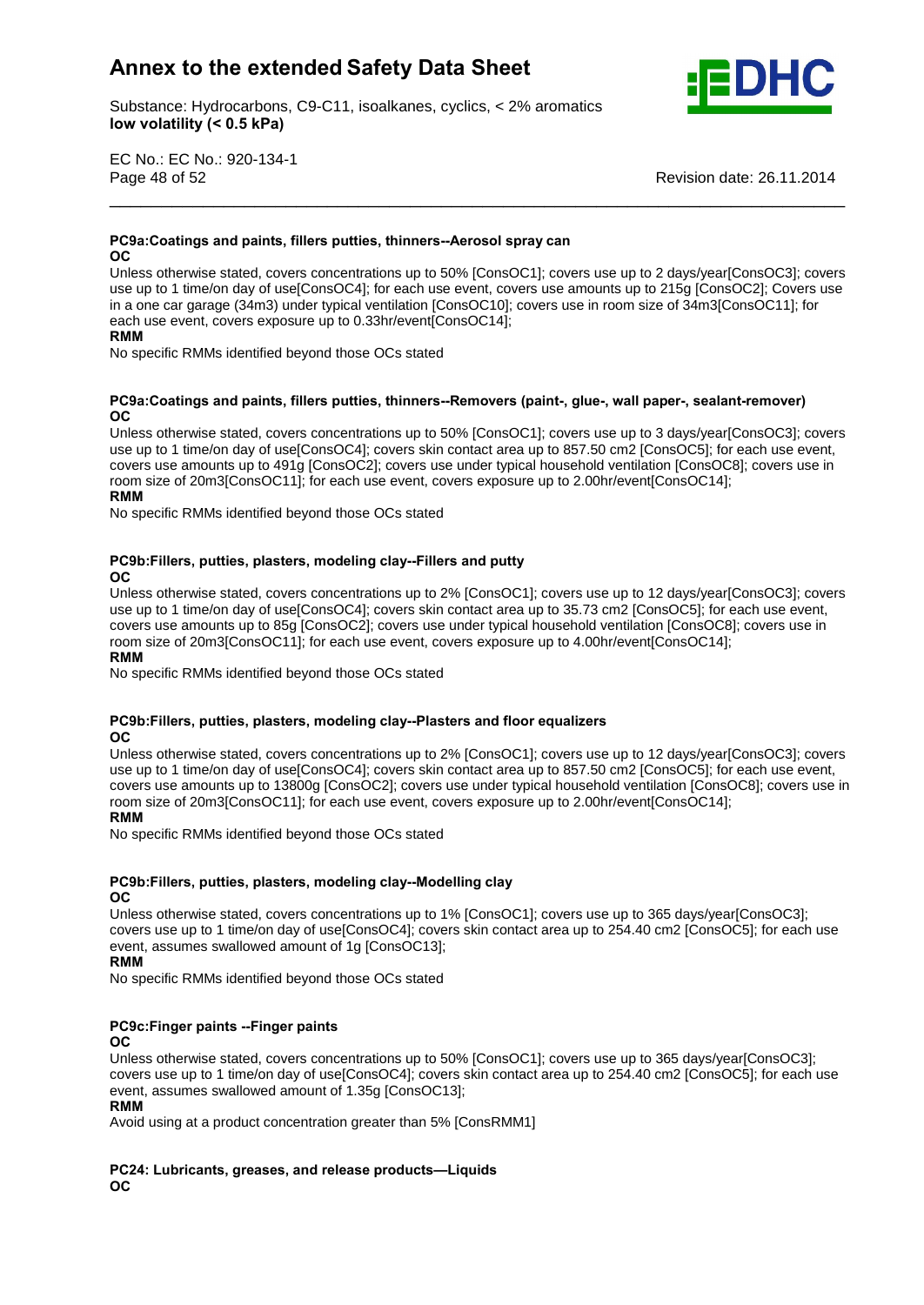

Substance: Hydrocarbons, C9-C11, isoalkanes, cyclics, < 2% aromatics **volatility (< 0.5 kPa)**

EC No.: EC No.: 920-134-1 Page 49 of 52 Revision date: 26.11.2014

Unless otherwise stated, covers concentrations up to 100% [ConsOC1]; covers use up to 4 days/year[ConsOC3]; covers use up to 1 time/on day of use[ConsOC4]; covers skin contact area up to 468.00 cm2 [ConsOC5]; for each use event, covers use amounts up to 2200g [ConsOC2]; Covers use in a one cargarage (34m3) under typical ventilation crons occidence and allowing up to **Elect of 34m3[ConsOC11]**; for each use event, covers exposure up to **Representation** Consocial School and Tennis and Tennis and Tennis and Tennis and Tennis and Tennis and Tennis and Ten 0.17hr/event[ConsOC14];

\_\_\_\_\_\_\_\_\_\_\_\_\_\_\_\_\_\_\_\_\_\_\_\_\_\_\_\_\_\_\_\_\_\_\_\_\_\_\_\_\_\_\_\_\_\_\_\_\_\_\_\_\_\_\_\_\_\_\_\_\_\_\_\_\_\_\_\_\_\_\_

### **RMM**

No specific RMMs identified beyond those OCs stated

### **PC24: Lubricants, greases, and release products-Pastes** OC.

Unless otherwise stated, covers concentrations up to 20% [ConsOC1]; covers use up to 10 days/year[ConsOC3]; covers use up to 1 time/on day of use[ConsOC4]; covers skin contact area up to 468.00 cm2 [ConsOC5]; for each use event, covers use amounts up to 34g [ConsOC2];<br>RMM

No specific RMMs identified beyond those OCs stated

### **PC24: Lubricants, greases, and release products–Sprays**

OC.

Unless otherwise stated, covers concentrations up to 50% [ConsOC1]; covers use up to 6 days/year[ConsOC3]; covers use up to 1 time/on day of use[ConsOC4]; covers skin contact area up to 428.75 cm2 [ConsOC5]; for each use event, covers use amounts up to 73g [ConsOC2]; covers use under typical household ventilation [ConsOC8]; covers use in **RMM**room size of 20m3[ConsOC11]; for each use event, covers exposure up to 0.17hr/event[ConsOC14];

### **RMM**

No specific RMMs identified beyond those OCs stated

### **Washing and cleaning products (including solvent based products)óCleaners, liquids (all purpose** shing and cleaning products (including solvent based products)—Clea<br>Sanitary products, floor cleaners, glass cleaners, metal cleaners) **OCOC**

Unless otherwise stated, covers concentrations up to 5% [ConsOC1]; covers use up to 128 days/year[ConsOC3]; covers use up to 1 time/on day of use[ConsOC4]; covers skin contact area up to 857.50 cm2 [ConsOC5]; for each use event, covers use amounts up to 27g [ConsOC2]; covers use under typical household ventilation [ConsOC8]; covers use in room size of 20m3[ConsOC11]; for each use event, covers exposure up to 0.33hr/event[ConsOC14]; **RMM** 

No specific RMMs identified beyond those OCs stated

### **Washing and cleaning products (including solvent based products)óCleaners, trigger sprays (all c**<br>ashing and cleaning products (including solvent l<br>cleaners, sanitary products, glass cleaners) **OC** $\overline{OC}$

Unless otherwise stated, covers concentrations up to 15% [ConsOC1]; covers use up to 128 days/year [ConsOC3]; covers use up to 1 time/on day of use[ConsOC4]; covers skin contact area up to 428.00 cm2 [ConsOC5]; for each use event, covers use amounts up to 35g [ConsOC2]; covers use under typical household ventilation [ConsOC8]; covers<br>RMM And The Second Ventilation of the Second Ventilation of the Second Ventilation [ConsOC8]; covers use in room size of 20m3[ConsOC11]; for each use event, covers exposure up to 0.17hr/event[ConsOC14];

### **RMM**

No specific RMMs identified beyond those OCs stated

### **Welding and soldering products, flux productsóNOTE, n\_assessment not in TRA** OC.

Unless otherwise stated, covers concentrations up to 20% [ConsOC1]; covers use up to 365 days/year [ConsOC3]; covers use up to 1 time/on day of use[ConsOC4]; for each use event, covers use amounts up to 12g [ConsOC2]; covers use under typical household ventilation [ConsOC8]; covers use in room sizeof 20m3[ConsOC11]; for each use event, **RMM**covers exposure up to 1.00hr/event[ConsOC14];

### **RMM**

No specific RMMs identified beyond those OCs stated

### **2.2 Control of environmental exposure**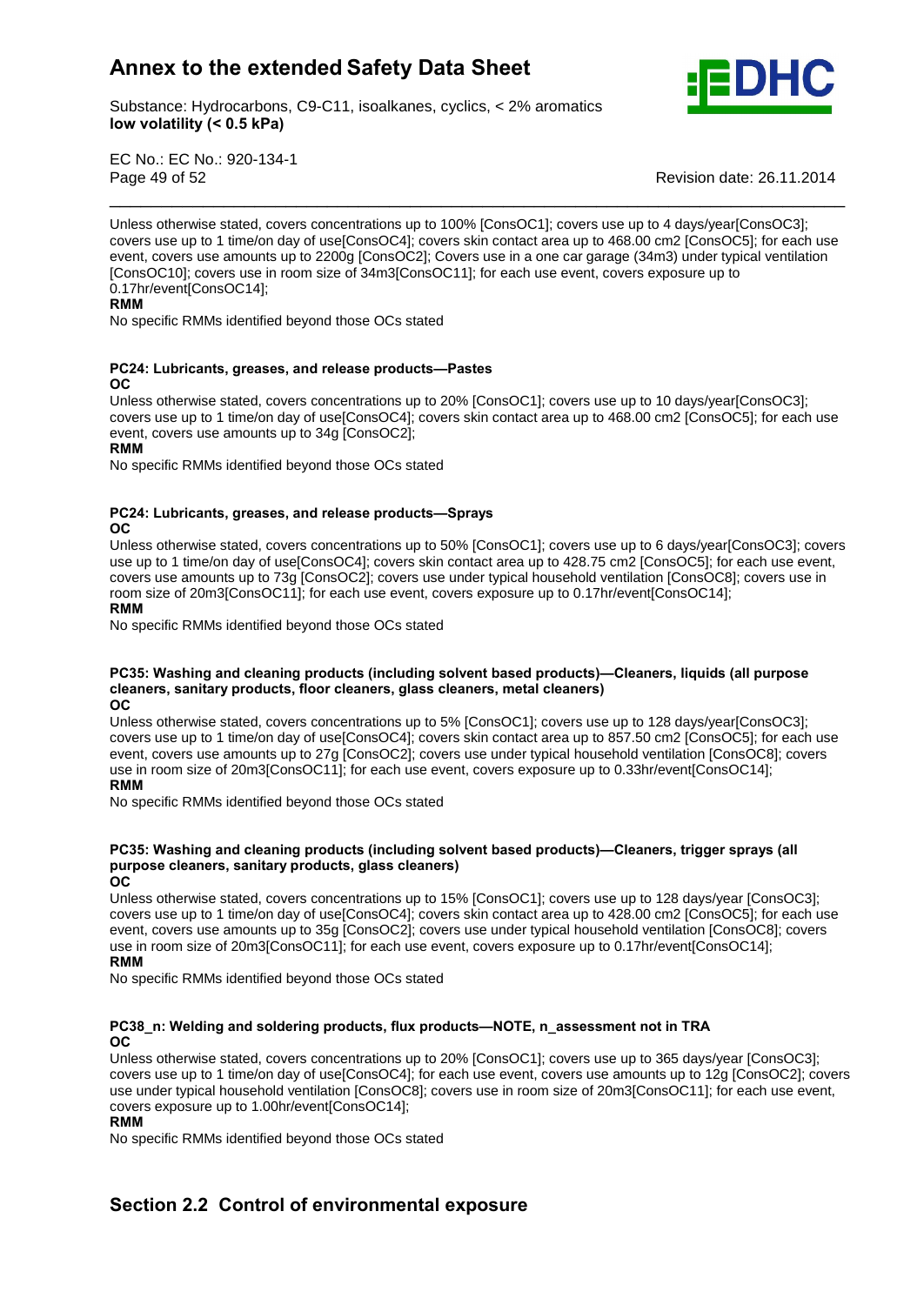Substance: Hydrocarbons, C9-C11, isoalkanes, cyclics, < 2% aromatics **volatility (< 0.5 kPa)**



EC No.: EC No.: 920-134-1 Page 50 of 52 Revision date: 26.11.2014

### **Product characteristics:**

Substance is complex UVCB [PrC3]. Predominantly hydrophobic [PrC4a]. **Amounts used**

**Product**

Maximum daily site tonnage (kg/day): 0.0014 **Frequency and duration of use**

Emission days (days/year): 365

### **factors not influenced by risk management**

Local freshwater dilution factor: 10 Local marine water dilution factor: 100

### **given operational conditions affecting environmental exposure**

Release fraction to air from process (initial release prior to RMM): 0.95 Release fraction to wastewater from process (initial release prior to RMM): 0.025 Release fraction to soil from process (initial release prior to RMM): 0.025 **Conditions and measures related to municipal sewage treatment plant**

Estimated substance removal from wastewater via domestic sewage treatment (%): 96.5 Maximum allowable site tonnage (M<sub>Safe</sub>) based on release following total wastewater treatment<br>removal (kg/day): 19<br>Assumed domestic sewage treatment plant flow (m<sup>3</sup>/day): 2000 removal (kg/day): 19

Assumed domestic sewage treatment plant flow (m<sup>3</sup>/day): 2000

### **and measures related to external treatment of waste for disposal**

External treatment and disposal of waste should comply with applicable local and/or national regulations [ETW3]<br>Conditions and measures related to external recovery of waste

\_\_\_\_\_\_\_\_\_\_\_\_\_\_\_\_\_\_\_\_\_\_\_\_\_\_\_\_\_\_\_\_\_\_\_\_\_\_\_\_\_\_\_\_\_\_\_\_\_\_\_\_\_\_\_\_\_\_\_\_\_\_\_\_\_\_\_\_\_\_\_

External recovery and recycling of waste should comply with applicable local and/or national regulations [ERW1]

### **<sup>3</sup> Exposure estimation**

Health

Estimated workplace exposures are not expected to exceed DNELs when the identified risk management measures are adopted [G8]

### Environment

The Hydrocarbon Block Method has been used to calculate environmental exposure with the Petrorisk model [EE2].<br>**Section 4 Guidance to check compliance with the Exposure Scenario** 

**Health** 

Predicted exposures are not expected to exceed the DN(M)EL when the Risk Management Measures/Operational Conditions outlined in Section 2 are implemented. [G22]

Where other Risk Management Measures/Operational Conditions are adopted, then users should ensure that risks are managed to at least equivalent levels. [G23]

### Environment

Guidance is based on assumed operating conditions which may not be applicable to all sites; thus, scaling may be necessary to define appropriate site-specific risk management measures [DSU1] Further details on scaling and control technologies are provided in factsheet (http://cefic.org/en/reach-for-industries-libraries.html) [DSU4]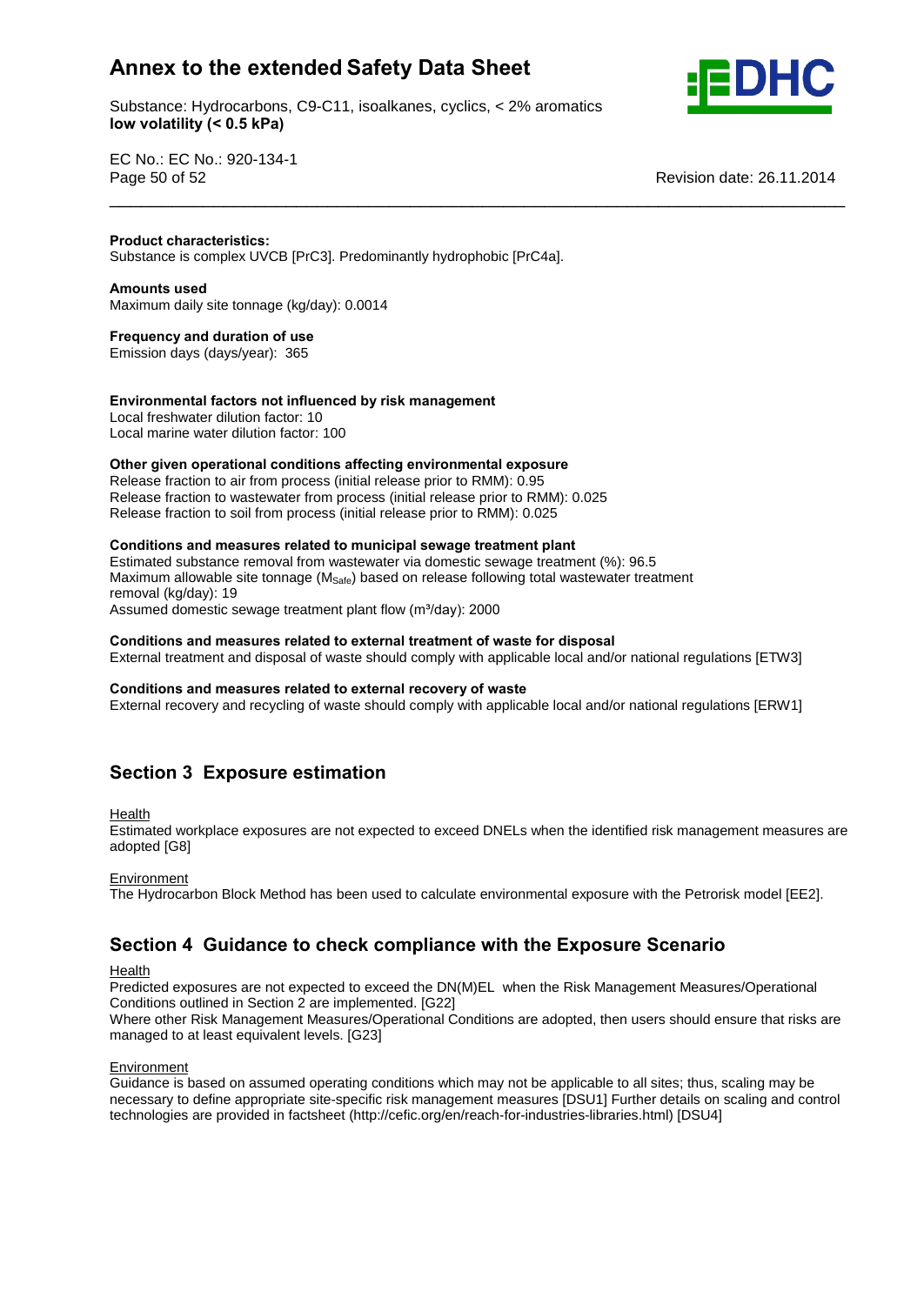Substance: Hydrocarbons, C9-C11, isoalkanes, cyclics, < 2% aromatics **volatility (< 0.5 kPa)**



EC No.: EC No.: 920-134-1 Page 51 of 52 Revision date: 26.11.2014 \_\_\_\_\_\_\_\_\_\_\_\_\_\_\_\_\_\_\_\_\_\_\_\_\_\_\_\_\_\_\_\_\_\_\_\_\_\_\_\_\_\_\_\_\_\_\_\_\_\_\_\_\_\_\_\_\_\_\_\_\_\_\_\_\_\_\_\_\_\_\_ **Section**

# **<sup>1</sup> Exposure scenario title Title:**

Other consumer uses **Sector of use:**

SU21: Consumer uses: Private households (= general public = consumers) **Subsequent service life relevant for that use:**

# **Subsequent service life relevant for that use:**<br>
Under nitrogen atmosphere no time limit<br>
Contributing Environmental Release Categories [ERC]:

Under nitrogen atmosphere no time limit

ERC8a: Wide dispersive indoor use of processing aids in open systems ERC8d: Wide dispersive outdoor use of processing aids in open systems Specific Environmental Release Category: ESVOC 8.16.v1 **Contributing Product Category [PC]:**

PC28: PC39: **Scope**

### **of processes and activities covered by the Exposure Scenario:**

Consumer uses not covered in consumer examples listed above e.g. use as a carrier in cosmetics/personal care products, parfumes and fragrances. Note: For cosmetic and personal care products, risk assessment only required for the environment under REACH as human health is covered by alternative legislation.

# **<sup>2</sup> Operational conditions and risk management measures Section 2.1 Control of consumer exposure**

# Section 2.1 Control of consumer expo<br>Operational conditions of use

## **Physical form of product and vapour pressure:**

Liquid, vapour pressure < 0.5 kPa **Contributing**

### **scenarios and risk management measures of consumer exposure**

Not applicable

# **2.2 Control of environmental exposure Product characteristics:**

Substance is complex UVCB [PrC3]. Predominantly hydrophobic [PrC4a]. **Amounts used**

Maximum daily site tonnage (kg/day): 0.0014 **Frequency and duration of use**

## Emission days (days/year): 365

 **factors not influenced by risk management** Local freshwater dilution factor: 10 Local marine water dilution factor: 100 **Other**

### **given operational conditions affecting environmental exposure**